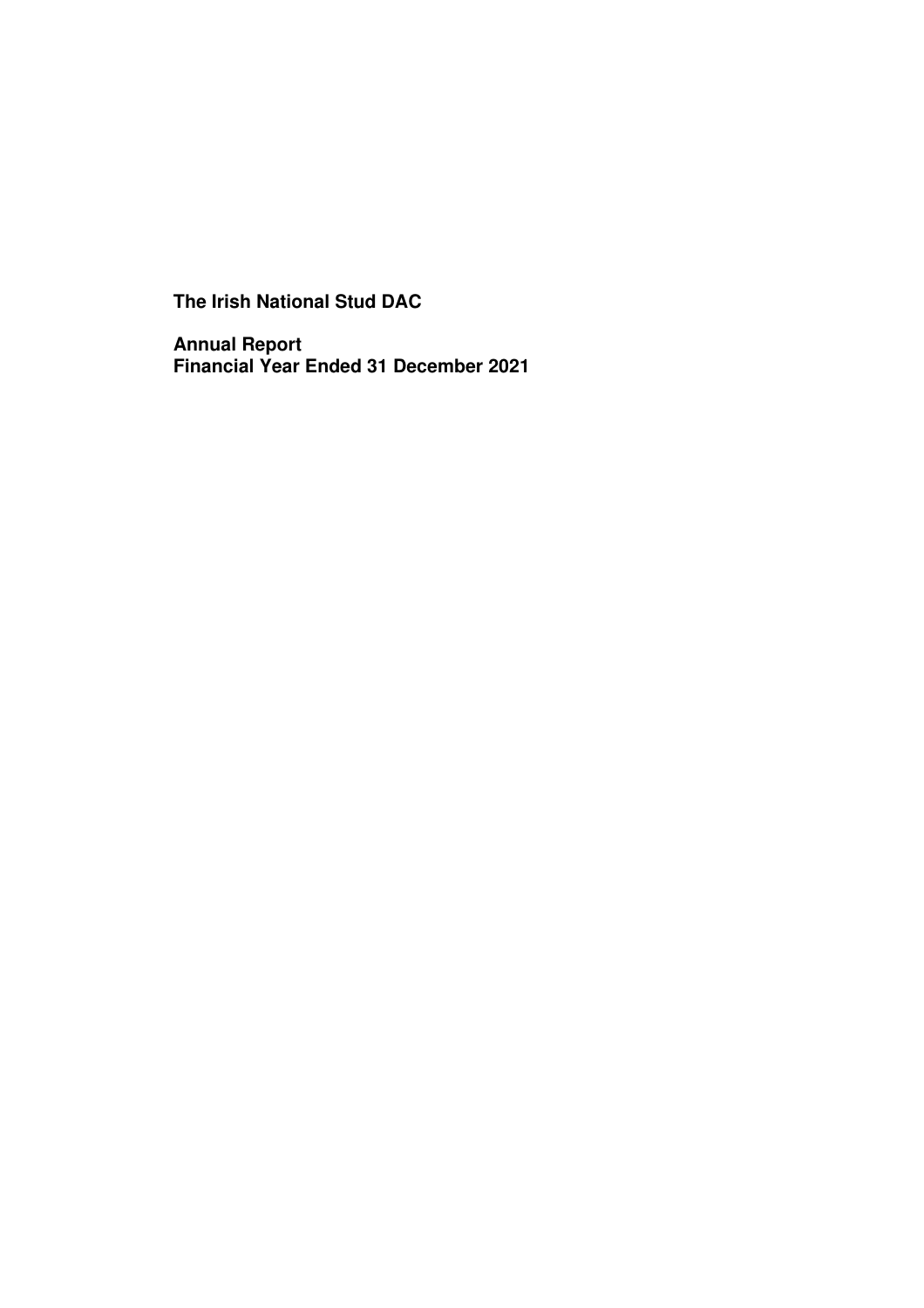# **CONTENTS**

|                                               | Page(s)      |
|-----------------------------------------------|--------------|
| DIRECTORS AND OTHER INFORMATION               | $\mathbf{2}$ |
| <b>CHAIRMAN'S REPORT</b>                      | $3 - 6$      |
| <b>DIRECTORS' REPORT</b>                      | $7 - 11$     |
| <b>INDEPENDENT AUDITORS' REPORT</b>           | $12 - 14$    |
| <b>ACCOUNTING POLICIES</b>                    | $15 - 21$    |
| GROUP PROFIT AND LOSS ACCOUNT                 | 22           |
| GROUP STATEMENT OF COMPREHENSIVE INCOME       | 23           |
| <b>GROUP BALANCE SHEEET</b>                   | 24           |
| PARENT COMPANY BALANCE SHEET                  | 25           |
| GROUP STATEMENT OF CHANGES IN EQUITY          | 26           |
| PARENT COMPANY STATEMENT OF CHANGES IN EQUITY | 27           |
| GROUP STATEMENT OF CASH FLOWS                 | 28           |
| NOTES TO THE GROUP FINANCIAL STATEMENTS       | $29 - 39$    |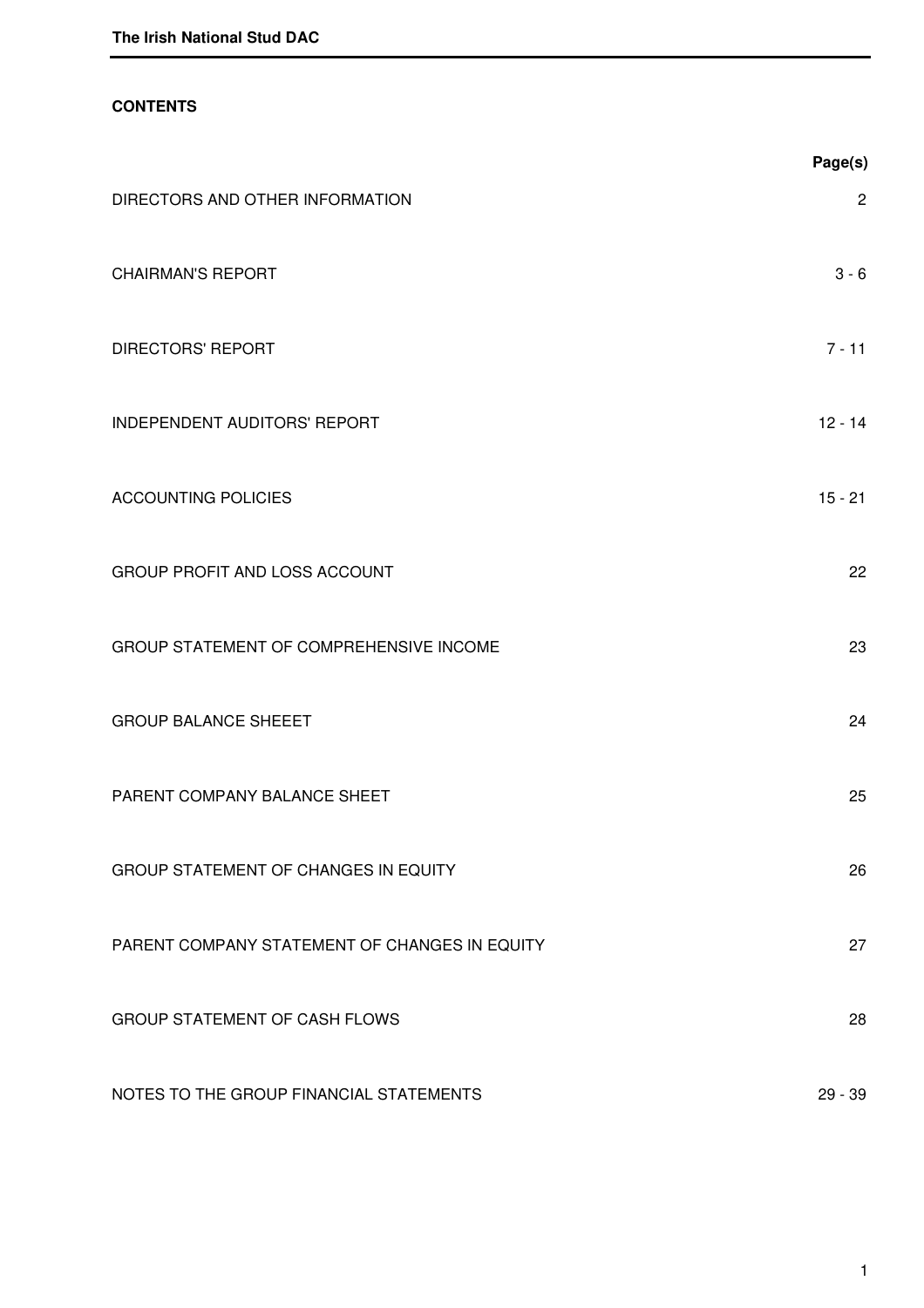# **DIRECTORS AND OTHER INFORMATION**

# **Board of Directors at 29 March 2022** Solicitors **Solicitors**

M Weld **Dublin 2** D Walsh C Kavanagh F O'Mahony

M Dempsey Month Cannon Communication of the McCannon McCannon McCannon McCannon McCannon McCannon McCannon McCannon Music J<br>
McCannon McCannon McCannon Music John Rogerson's J Tuite Sir John Rogerson's Quay<br>S Boyle Samuel Canal Dock Street S Boyle Grand Canal Dock Canal Dock M Weld

# **Secretary and Registered Office <b>Bankers Bankers**

Co. Kildare

# **Company Number:** 11451

### **Independent Auditors**

PricewaterhouseCoopers Chartered Accountants and Statutory Audit Firm One Spencer Dock North Wall Quay Dublin 1

E Looney<br>
Tully Bank of Ireland<br>
Tully Kildare Town Tully Tully Tully Co. Kildare Town Kildare Town Kildare Town Kildare Town Kildare Town Kildare Town Kildare Town Kildare Town Kildare Town Kildare Town Kildare Town Kildare Town Kildare Town Super Town Super Town Super Tow Co. Kildare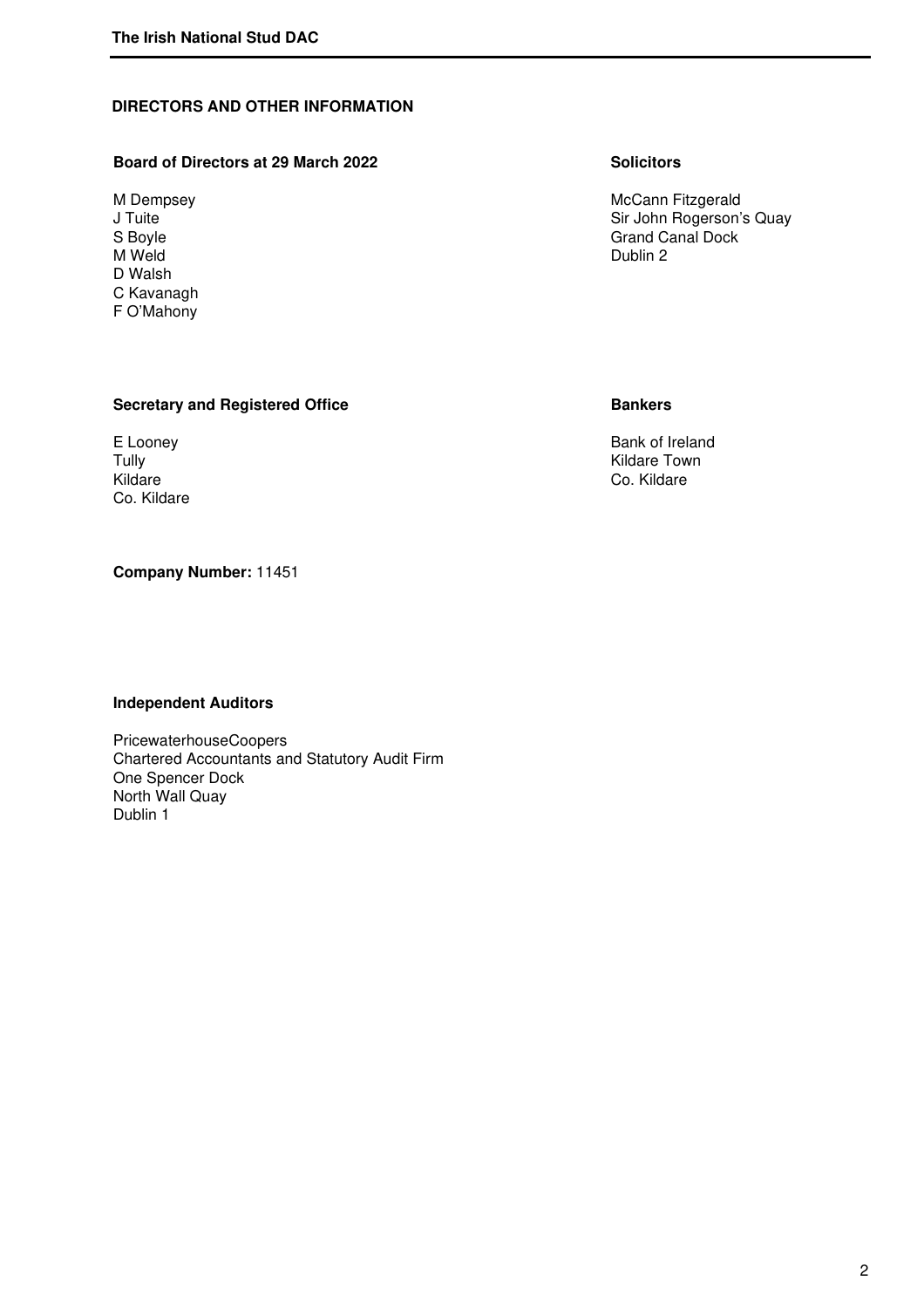#### **CHAIRMANS' REPORT**

The Irish National Stud DAC (the 'Company') and its subsidiary (together the 'Group') returned a loss before taxation of €0.7m (2020: loss of €0.4m). This includes a depreciation charge of €1.5m (2020: €1.2m), profit before taxation and depreciation is €0.8m (2020: €0.8m). The cash generated from operations is €0.3m (2020: used in operations of €1.6m).

The Group revenue for the year was €6.2m (2020: €6.7m), of which stallion nomination income was €1.9m for the year (2020: €3.5m). The subsidiary company INS Commercial Enterprises DAC provides tourism related activity and was affected by COVID-19 in 2020 however following the easing of restrictions in 2021, revenue increased to €1.3m from €0.5m generated in 2020.

#### **Review of the financial year**

The Group reported operating profit before depreciation of €0.8m (2020: €0.8m) and a loss before taxation of €0.7m (2020: loss of €0.4m).

Significant Investment has been made in recent years to diversify bloodstock and tourism income streams. We have acquired six new stallions in the past five years. The broodmare band has increased in quality and quantity and the Irish Racehorse Experience is a new flagship addition to the visitor experience.

Since 2016, the Group's fixed assets have increased in value by over €2m and the value of the stud's bloodstock assets has increased by €1m. As a result, the annual depreciation charge has also increased from €0.9m to €1.4m, in the same period. The flow of income from these investments takes time to bear fruit but will help to safeguard the business into the future.

Invincible Spirit continues to lead the roster with great distinction but at a reduced fee of €80,000. The quality of his progeny remains high, with Group 1 performer Pearls Galore and the Group 2 Rockfel Stakes winning two-year old, Hello You, among his many elite performers in 2021.

Phoenix of Spain covered 108 mares in his second season. He has covered some excellent mares among the 260 in his first two crops. His first foals were very well received at the sales with the top price of €195,000 achieved for a three parts sister to Group 1 winner Lucky Vega. He has been given a strong opportunity to become a leading stallion.

National Defense produced notable runners amongst his first crop of two-year olds with the Breeders Cup Champion, Twilight Gleaming the standout. Decorated Knight produced 10 winners in his first crop including Wind Your Neck In, Silver Bullet Lady and Damarr. With his runners sure to improve with age and larger books to come in the next two years he retains great potential.

The stud prides itself on offering value to breeders, especially with proven stallions such as Equiano, Elusive Pimpernel, Free Eagle and Dragon Pulse. All have remained popular and provide a strong opportunity to breed a very good racehorse.

303 foals were born in our foaling unit in 2021, an increase on the 219 born in 2019 and 270 in 2020. We welcomed 37 foals (2020: 30) owned by the stud and syndicate partners including first foals by Phoenix of Spain as well as proven sires Invincible Spirit, Night of Thunder, Starspangledbanner and Showcasing.

Our highest priced yearling was once again by Invincible Spirit out of Aimhirgin Lass. This was the third foal from the mare, who was a winner in the presidential colours. Her first foal, named Castlebar, has won three times and placed third in a Listed Race in Dubai, earning black type. Another home bred success came at Keeneland in October, with California Angel, out of Sea Mona, winning the Grade 2 Jessamine Stakes.

The trading environment for 2021 was once again largely overshadowed by the COVID-19 pandemic, especially with regard to our Tourism operations. Despite this, visitor numbers increased significantly on 2020, due in large part to strong domestic demand.

The Irish Racehorse Experience was completed on time and on budget in late 2020 and finally opened once COVID restrictions were eased in May. It forms the cornerstone of an enhanced offering for visitors which also includes new walkways, spaces and play facilities. In 2022 we plan to upgrade our admissions building and extend our retail space.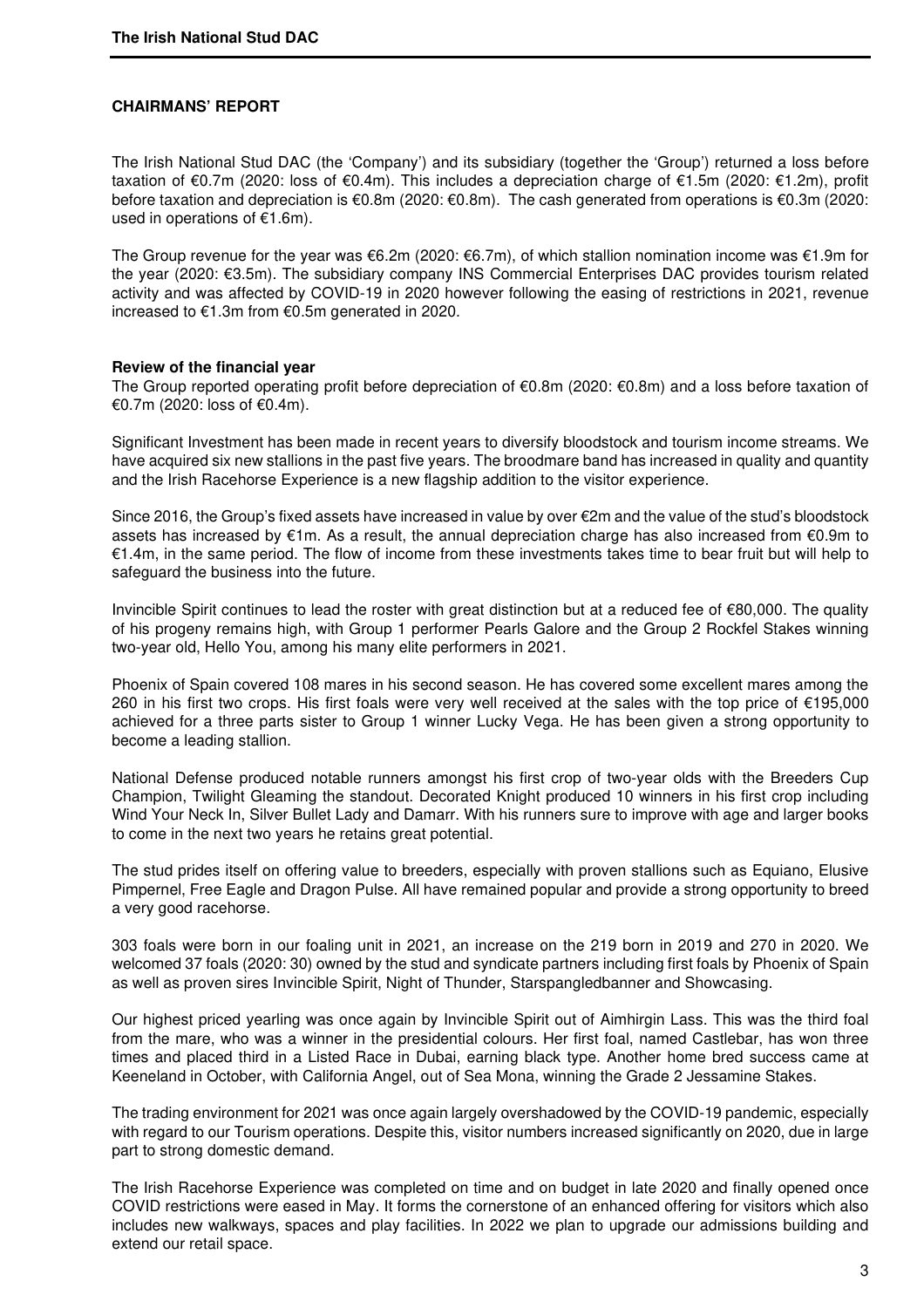#### **CHAIRMANS' REPORT**

#### **Review of the financial year - continued**

The Stud continues to play a leading role in Education, with 24 students graduating from the 51<sup>st</sup> intake of the QQI Level 6 Thoroughbred Breeding Management Course.

#### **Statement on internal control**

#### **Scope of responsibility**

On behalf of the Board, I acknowledge the Board's responsibility for ensuring that an effective system of internal financial control is maintained and operated. This responsibility takes account of the requirements of the Code of Practice for the Governance of State bodies (2016) (the 'Code').

#### **Purpose of the system of internal control**

The system of internal control is designed to manage risk to a tolerable level rather than to eliminate it. The system can therefore only provide reasonable and not absolute assurances that assets are safeguarded, transactions authorised and properly recorded and that material errors or irregularities are either prevented or detected in a timely way.

The system of internal control, which accords with the guidance issued by the Department of Public Expenditure and Reform has been in place in The Irish National Stud DAC for the financial year ended 31 December 2021 and up to the date of approval of the financial statements.

### **Capacity to handle risk**

The Company has an Audit and Risk Committee (the 'ARC') which serves the Group, comprising of two Board members and two external members, one of whom has recent and relevant financial experience.

The chairperson of the ARC is David Mongey. The ARC met four times during the year.

The ARC receives periodic reports from an outsourced internal audit function.

The ARC has developed a risk management policy which sets out it's risk appetite, the risk management processes in place and details the roles and responsibilities of staff in relation to risk. The policy has been approved by the Board and issued to all staff who are expected to work within the Irish National Stud's risk management policies, to alert management on emerging risks and control weaknesses and assume responsibility for risks and controls in their own area of work.

#### **Risk and control framework**

The Irish National Stud DAC has implemented a risk management system which identifies and reports on key risks and the management actions being taken to address and, to the extent possible, to mitigate these risks.

A risk register is in place which identifies the key risks facing the Group and these have been identified, evaluated and graded according to their significance. The register is updated and reviewed by the ARC at each meeting. The outcome of these assessments is used to plan and allocate resources to ensure risks are managed at an acceptable level.

The risk register details the controls and actions needed to mitigate risks and responsibility for operation of controls assigned to specific staff. I confirm that a control environment containing the following elements is in place:

- Procedures for all key business processes are being documented;
- Financial responsibilities have been assigned at management level with corresponding accountability;
- There is an appropriate budgeting system with an annual budget which is kept under review by senior management;
- There are systems aimed at ensuring the security of the information and communication technology systems; and
- There are systems in place to safeguard the assets.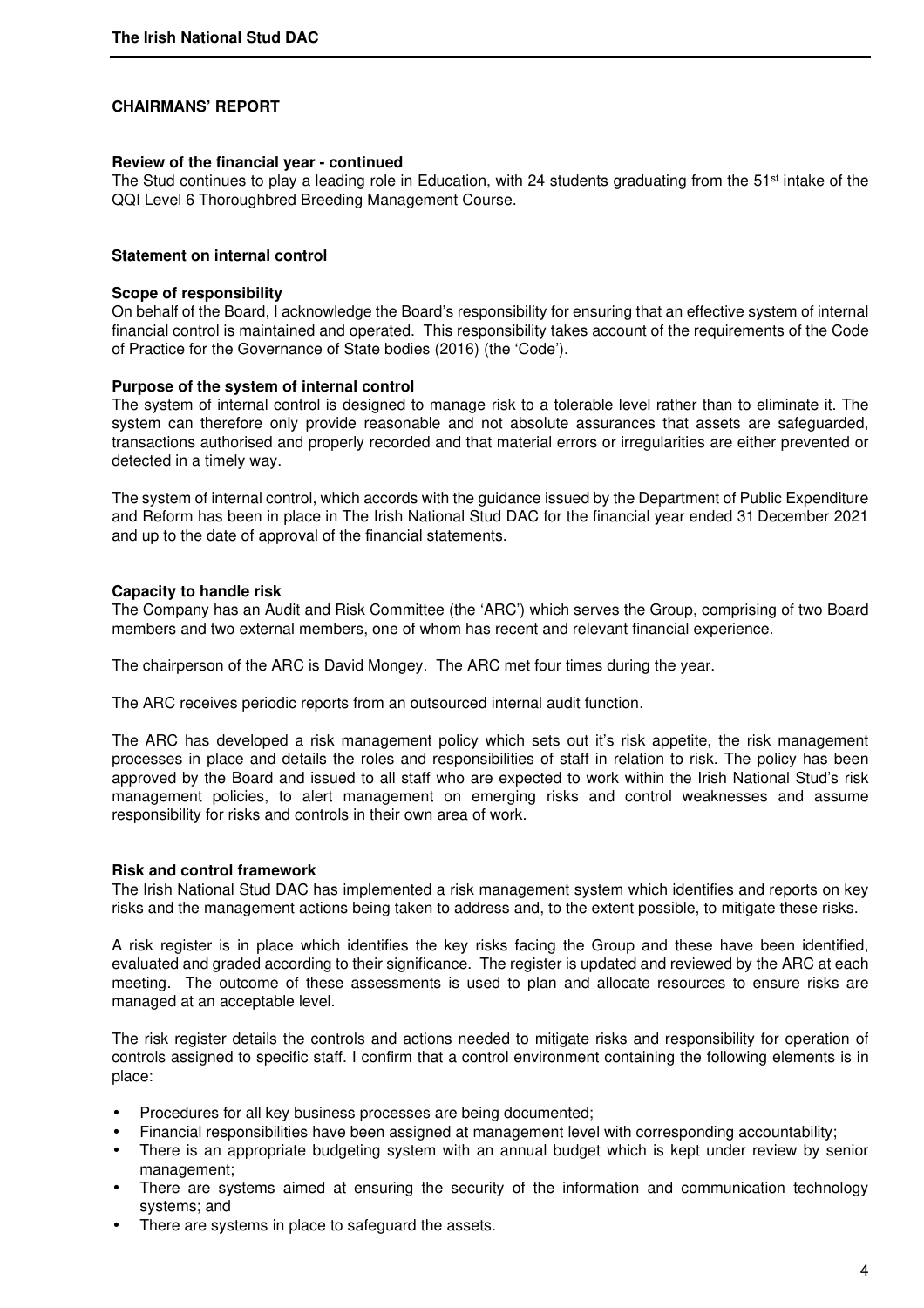## **CHAIRMANS' REPORT - continued**

#### **Ongoing monitoring and review**

Formal procedures have been established for monitoring control processes and control deficiencies are communicated to those responsible for taking corrective action and to management and the Board. I confirm that the following ongoing monitoring systems are in place:

- Key risks and related controls have been identified and processes have been put in place to monitor the operation of these key controls and report any identified deficiencies;
- Reporting arrangements have been established at all levels where responsibility for financial management has been assigned; and
- There are regular reviews by management of periodic and annual performance and financial reports which indicate performance against budgets.

### **Procurement**

I confirm that the Group have procedures in place to ensure compliance with the current procurement rules and guidelines and that during the financial year 2021 complied with these procedures.

### **Review of effectiveness**

I confirm that the Group have procedures to monitor the effectiveness of its risk management and control procedures. The monitoring and review of the effectiveness of the system of internal financial control is informed by the work of the internal and external auditors, the ARC which oversees their work and the senior management within the Group who are responsible for the development and maintenance of the internal financial control framework.

I confirm that the Board has conducted an annual review of the effectiveness of the internal controls for 2021.

#### **Internal control issues**

No weaknesses in internal control were identified in relation to 2021 that require disclosure in the financial statements.

#### **Statement of compliance**

The Board has adopted the Code of Practice for the Governance of State Bodies (2016) and has put procedures in place to ensure compliance with the Code. The Irish National Stud DAC and its subsidiary were in compliance with the Code of Practice for the Governance of State Bodies for 2021 and the Companies Act 2014.

I would like on my own behalf and on behalf of the Board to pay tribute to the entire team led by our Chief Executive Cathal Beale. They have coped exceptionally well with a combination of circumstances which would have severely tested any management team, from the severe damage inflicted on our tourism business by the COVID pandemic to successfully limiting the potential disruption caused by Brexit on our critical stallion business. The satisfactory operating profit before depreciation achieved is a testament to their operational skill and sound judgement.

I would also like to thank my Board colleagues for their diligence and wise counsel which has contributed, in conjunction with our management and staff, to laying a solid foundation for the future development of the Irish National Stud. We look forward to discussing with government and our parent Department how it's undoubted potential can be realised both as a national and international showcase of Irish excellence in horse breeding and Agri tourism.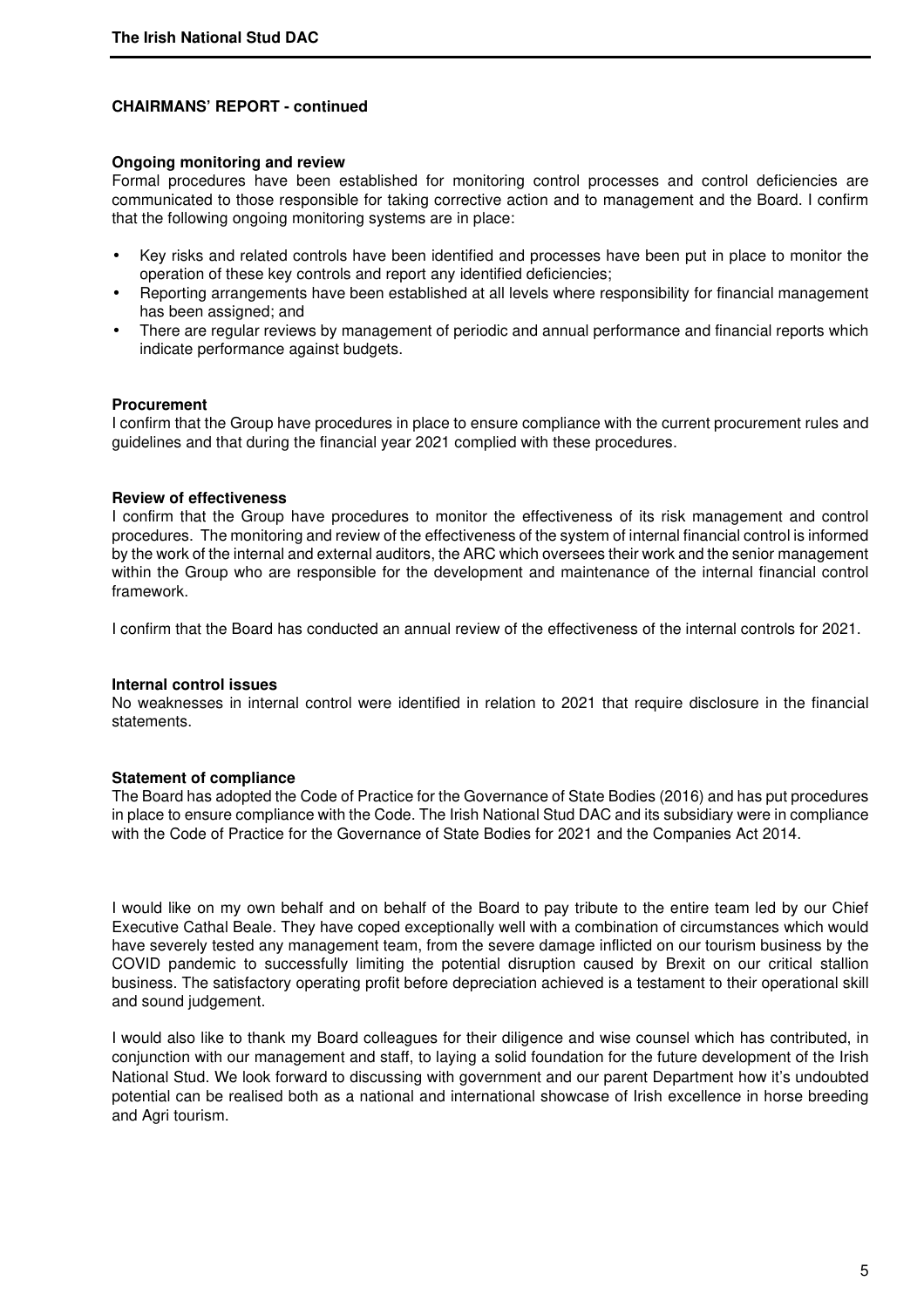# **CHAIRMANS' REPORT - continued**

Finally, I would like to thank the Minister for Agriculture, Food and the Marine, Mr Charlie McConalogue and the Minister for Public Expenditure and Reform, Mr Michael McGrath and the staff of their departments for their support and guidance throughout the year.

**On behalf of the Board** 

\_\_\_\_\_\_\_\_\_\_\_\_\_\_\_\_\_\_\_

**Matt Dempsey** 

**Chairman** 

**Date: 29 March 2022**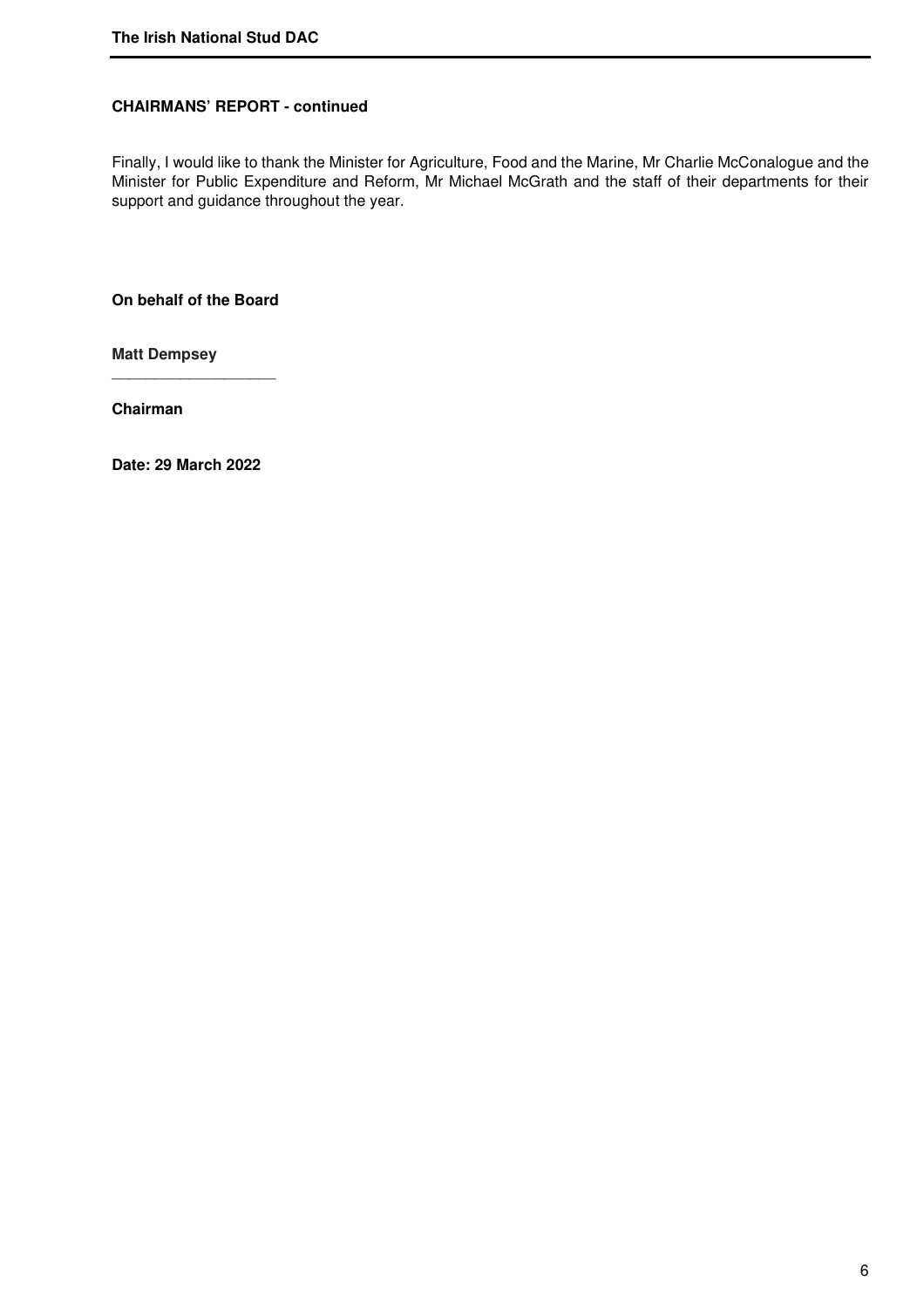#### **DIRECTORS' REPORT**

The directors present their report and audited financial statements of the Group and the Company for the financial year ended 31 December 2021. The Group comprises the Company, The Irish National Stud DAC and its subsidiary, INS Commercial Enterprises DAC.

#### **Results, dividends and reserves**

The loss before taxation was €661,000 (2020: loss of €384,960). The directors do not recommend a declaration of a dividend (2020: €Nil) or transfer to reserves (2020: €Nil).

#### **Principal activities and review of the business**

The review of the Group's performance is included in the Chairman's Report on pages 3 to 6. The principal activity of the Group is stud farming, tourism and related activities.

#### **Going concern**

The financial statements are prepared on a going concern basis as the Board is satisfied that The Irish National Stud entity and Group have adequate resources to continue in operation for the foreseeable future.

#### **Principal risks and uncertainties**

The strategy of the Group is to stand high quality stallions and to breed racehorses capable of competing in top class races and to operate a high-quality boarding and sales preparation facility.

The performance of the Group is largely dependent on the health and popularity of the stallions and in particular Invincible Spirit, who is now twenty-five. It is also dependent on the market demand for their services.

Certain risks facing the Group may be difficult to quantify but relate primarily to the impact of COVID-19 and animal diseases which would restrict the movement/travelling of animals.

Due to the nature of the industry in which the Group operates, the extent and timing of future income remains the Group's main uncertainty.

#### **Events since the end of the financial year**

Since the year end there have been no significant events which would affect these financial statements.

#### **Future developments**

The Group has no future major development plans other than as disclosed in the Chairman's Report.

#### **Political donations**

The Group did not make any political donations during the financial year (2020:  $\epsilon$ Nil).

#### **Research and development**

The Group did not incur any research and development expenditure during the financial year (2020:  $\epsilon$ Nil).

#### **Branches**

The Group does not have any foreign branches.

#### **Ultimate controlling party**

The beneficial ownership of all the issued share capital is vested in the Minister for Public Expenditure and Reform.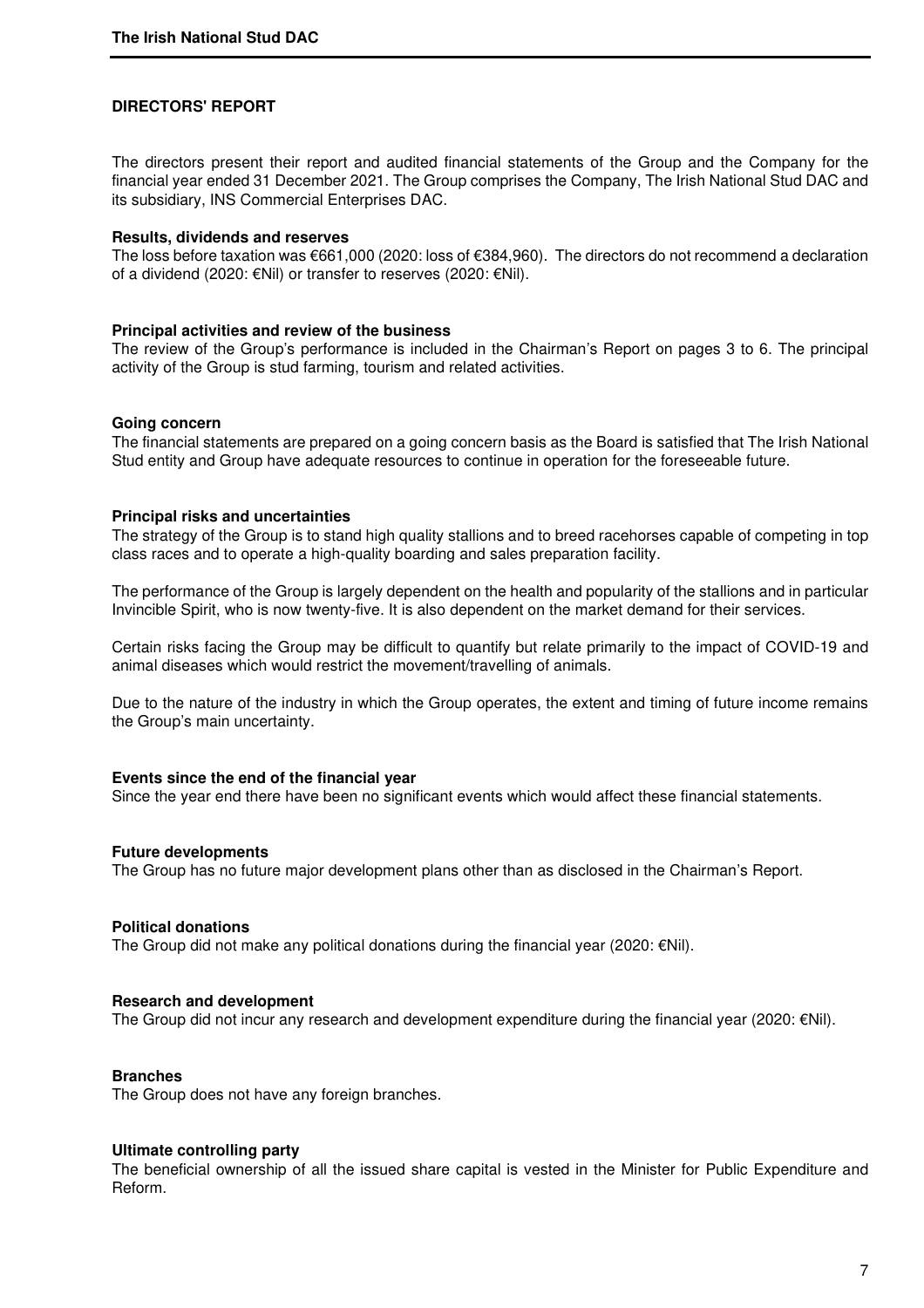#### **Governance statement**

The Board of The Irish National Stud DAC was established under the National Stud Act 1945. The Board is accountable to the Minister for Agriculture, Food and the Marine and is responsible for ensuring good governance and performs this task by setting strategic objectives and targets and taking strategic decisions on all key business issues. The regular day to day management, control and direction of the Group are the responsibility of the Chief Executive Officer (CEO) and the senior management team. The CEO and the senior management team must follow the broad strategic direction set by the Board and must ensure that all Board members have a clear understanding of the key activities and decisions related to the Group, and of any significant risks likely to arise. The CEO acts as a direct liaison between the Board and the management of the Group.

#### **Board responsibilities**

The work and responsibilities of the Board are set out in the Board of Directors' terms of reference which also contain the matters specifically reserved for Board decision. Standing items considered by the Board include:

- Declaration of interests:
- Reports from the Audit and Risk Committee;
- Financial reports and management accounts;
- Performance reports; and
- Reserved matters.

#### **Statement of directors' responsibilities**

The directors are responsible for preparing the directors' report and the financial statements in accordance with Irish law.

Irish law requires the directors to prepare financial statements for each financial year giving a true and fair view of the Group and Company's assets, liabilities and financial position at the end of the financial year and the profit or loss of the Group and Company for the financial year. Under that law the directors have prepared the financial statements in accordance with Irish Generally Accepted Accounting Practice (accounting standards issued by the UK Financial Reporting Council, including Financial Reporting Standard 102 The Financial Reporting Standard applicable in the UK and Republic of Ireland and Irish law).

Under Irish law, the directors shall not approve the financial statements unless they are satisfied that they give a true and fair view of the Group and Company's assets, liabilities and financial position as at the end of the financial year and the profit or loss of the Group and Company for the financial year.

In preparing these financial statements, the directors are required to:

- select suitable accounting policies and then apply them consistently;
- make judgements and estimates that are reasonable and prudent;
- state whether the financial statements have been prepared in accordance with applicable accounting standards and identify the standards in question, subject to any material departures from those standards being disclosed and explained in the notes to the financial statements; and
- prepare the financial statements on a going concern basis unless it is inappropriate to presume that the Group and Company will continue in business.

The directors are responsible for keeping adequate accounting records that are sufficient to:

- correctly record and explain the transactions of the Group and Company;
- enable, at any time, the assets, liabilities, financial position and profit or loss of the Group and Company to be determined with reasonable accuracy; and
- enable the directors to ensure that the financial statements comply with the Companies Act 2014 and enable those financial statements to be audited.

The directors are also responsible for safeguarding the assets of the Group and Company and hence for taking reasonable steps for the prevention and detection of fraud and other irregularities.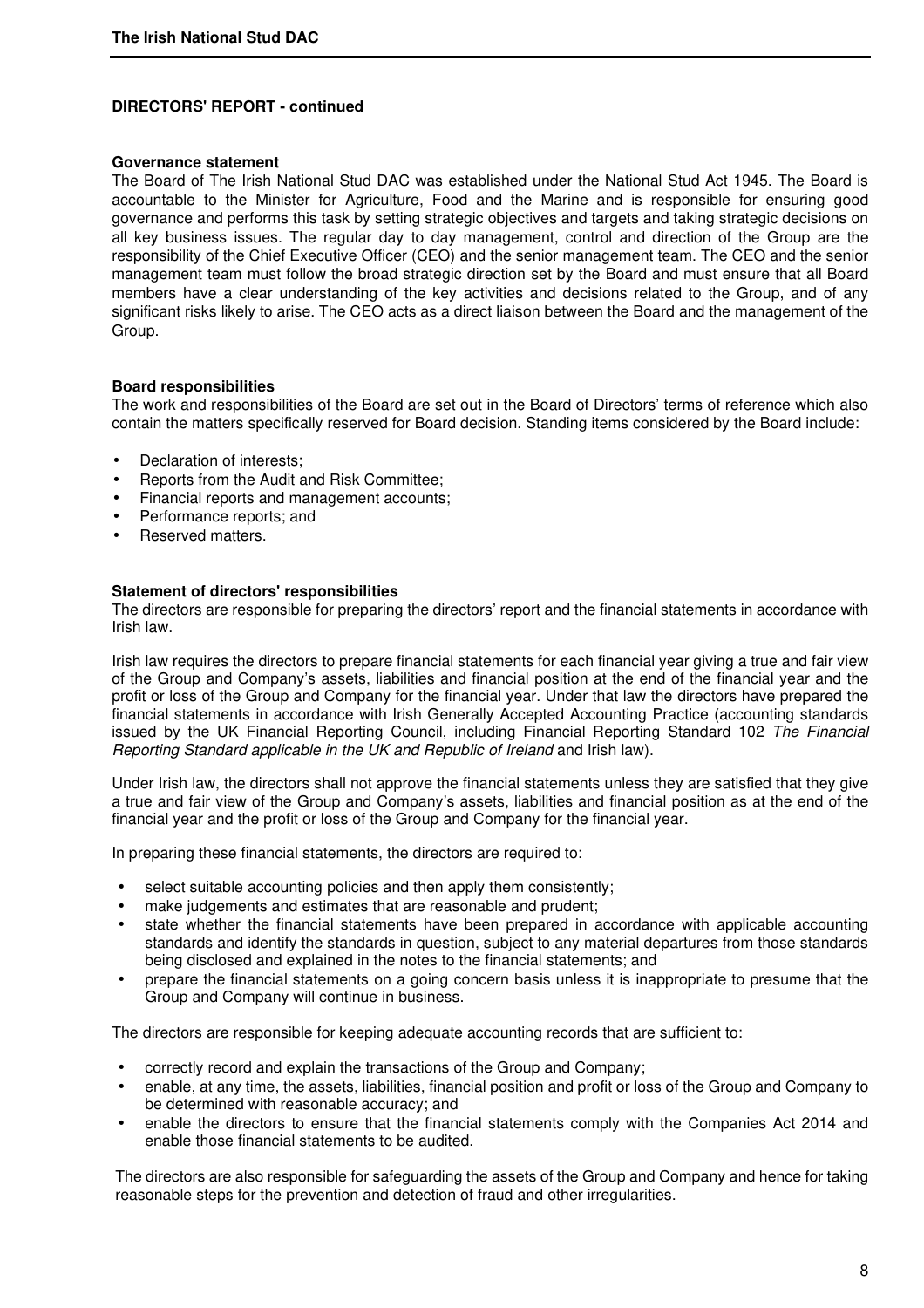#### **Statement of directors' responsibilities - continued**

The directors are responsible for the maintenance and integrity of the corporate and financial information included on the Company's website. Legislation in Ireland governing the preparation and dissemination of financial statements may differ from legislation in other jurisdiction.

#### **Internal financial control**

The Board acknowledges its responsibility for ensuring that an effective system of internal financial control is maintained and operated. Such a system can provide only reasonable and not absolute assurances against material error and the system in place is proportionate to the size and nature of the Group.

The key procedures, which have been put in place by the Board, to provide effective internal financial control include the following:

- A clearly defined management structure with proper segregation of duties throughout the organisation;
- Specific clearly defined procedures are in place for control of purchasing, payments, receipts and payroll;
- The audit committee includes two directors; they meet on a regular basis to review financial risks. They also receive periodic reports from an outsourced Internal Audit function;
- All significant business risks are discussed by the Board and decisions taken on the best available professional advice. The Board reviews management accounts and performance against budget; and
- Codes of conduct for directors and employees are in place and are published on the Company's website.

Through the steps above the Board has reviewed the effectiveness of the system of internal control in 2021.

#### **Directors**

The Board consists of the Chairperson and six ordinary members, all of whom are appointed by the Minister of Agriculture, Food and the Marine after consultation with the Minister for Public Expenditure and Reform. The table below details the appointment or most recent reappointment dates for the current members:

| <b>Board member</b> | Role            | Date appointed/reappointed |
|---------------------|-----------------|----------------------------|
| <b>Matt Dempsey</b> | Chairperson     | 1 March 2018               |
| John Tuite          | Ordinary member | 25 October 2018            |
| Seamus Boyle        | Ordinary member | 25 October 2018            |
| Mark Weld           | Ordinary member | 29 October 2018            |
| Dairine Walsh       | Ordinary member | 31 August 2018             |
| Clodagh Kavanagh    | Ordinary member | 9 February 2021            |
| Finola O'Mahony     | Ordinary member | 9 February 2021            |

The Minister determines the fees payable to Board members. Board members' fees during 2021 are set out below:

| <b>Board members</b> | Fees<br>€ |
|----------------------|-----------|
| M Dempsey            | €12,600   |
| J Tuite              | €8,100    |
| S Boyle              | €8,100    |
| M Weld               | €8,100    |
| D Walsh              | €8,100    |
| C Kavanagh           | €8,100    |
| F O'Mahony           | €8,100    |

A total of €609 (2020: €800) was paid to Board members for mileage expense claims during the year.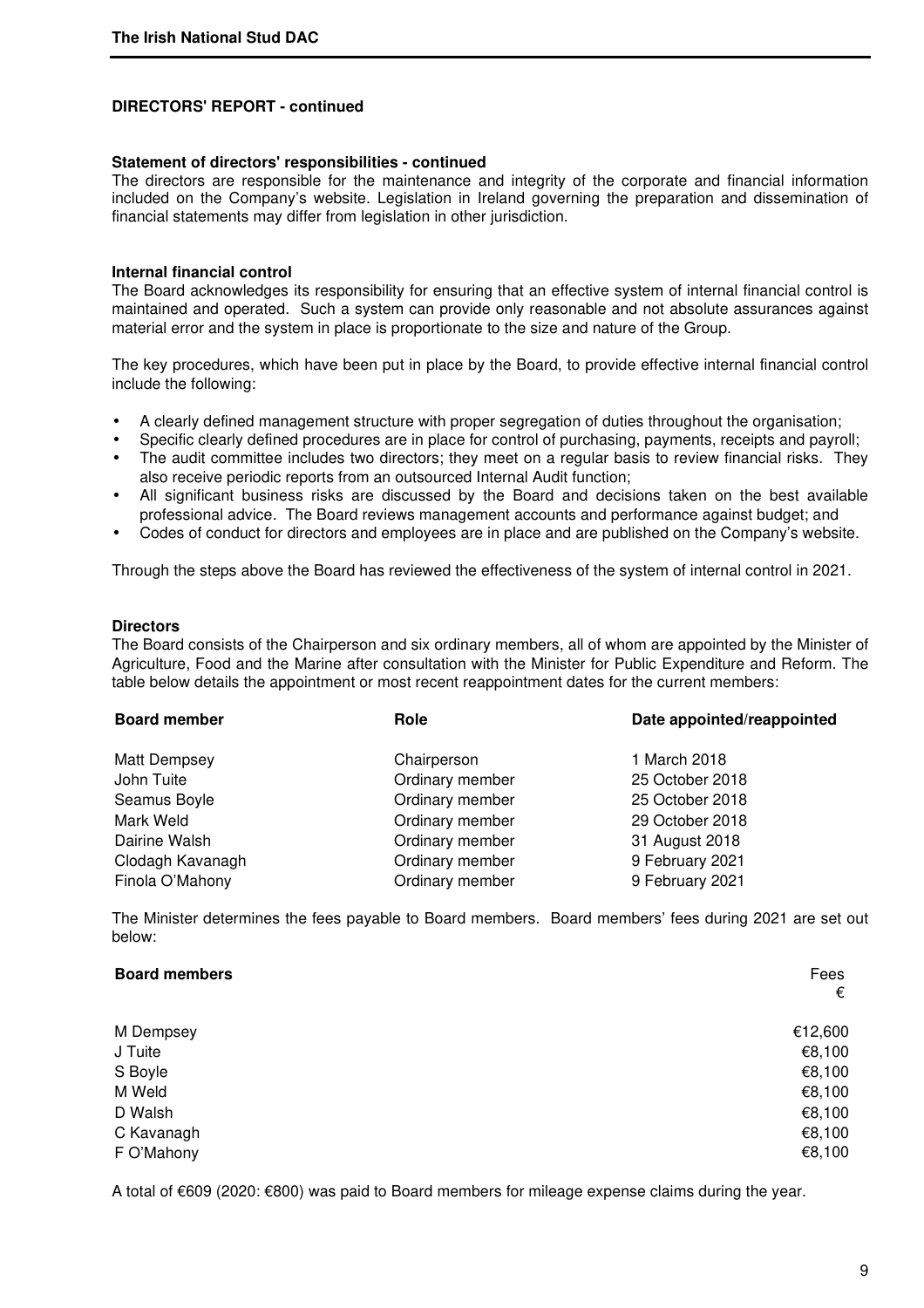#### **Attendance at meetings**

There were seven Board meetings held during the year ended 31 December 2021. The Board members attendances at these meetings were as set out below:

| <b>Board member</b> | Eligible to<br>attend | Attended       |
|---------------------|-----------------------|----------------|
| M Dempsey           |                       | $\overline{7}$ |
| J Tuite             |                       | 7              |
| S Boyle             |                       | $\overline{7}$ |
| M Weld              |                       | 6              |
| D Walsh             |                       | 7              |
| C Kavanagh          |                       | 6              |
| F O'Mahony          |                       | 7              |

There were five Audit and Risk Committee meetings held during the year ended 31 December 2021. The Committee members' attendances at these meetings were as set out below:

| <b>Committee member</b>           | Eligible to<br>attend | Attended |
|-----------------------------------|-----------------------|----------|
| D Mongey (Chairman)               | 5                     | 5        |
| D Walsh                           | 5                     | 5        |
| M Davin                           | 5                     | 5        |
| J Tuite (appointed 30 March 2021) | 4                     |          |
| S Boyle (resigned 30 March 2021)  |                       |          |

The remuneration of the Chief Executive is in line with 'Guidelines on Contracts, Remuneration and other conditions of Chief Executives and Senior Management of Commercial State Bodies' issued in March 2006 and is summarised in Note 4 to the financial statements.

#### **Accounting records**

The measures taken by the directors to secure compliance with the requirements of section 281 to 285 of the Companies Act 2014 with regard to the Company's obligation to keep adequate accounting records are the use of appropriate systems and procedures and employment of competent persons. The accounting records are kept at Tully, Co Kildare.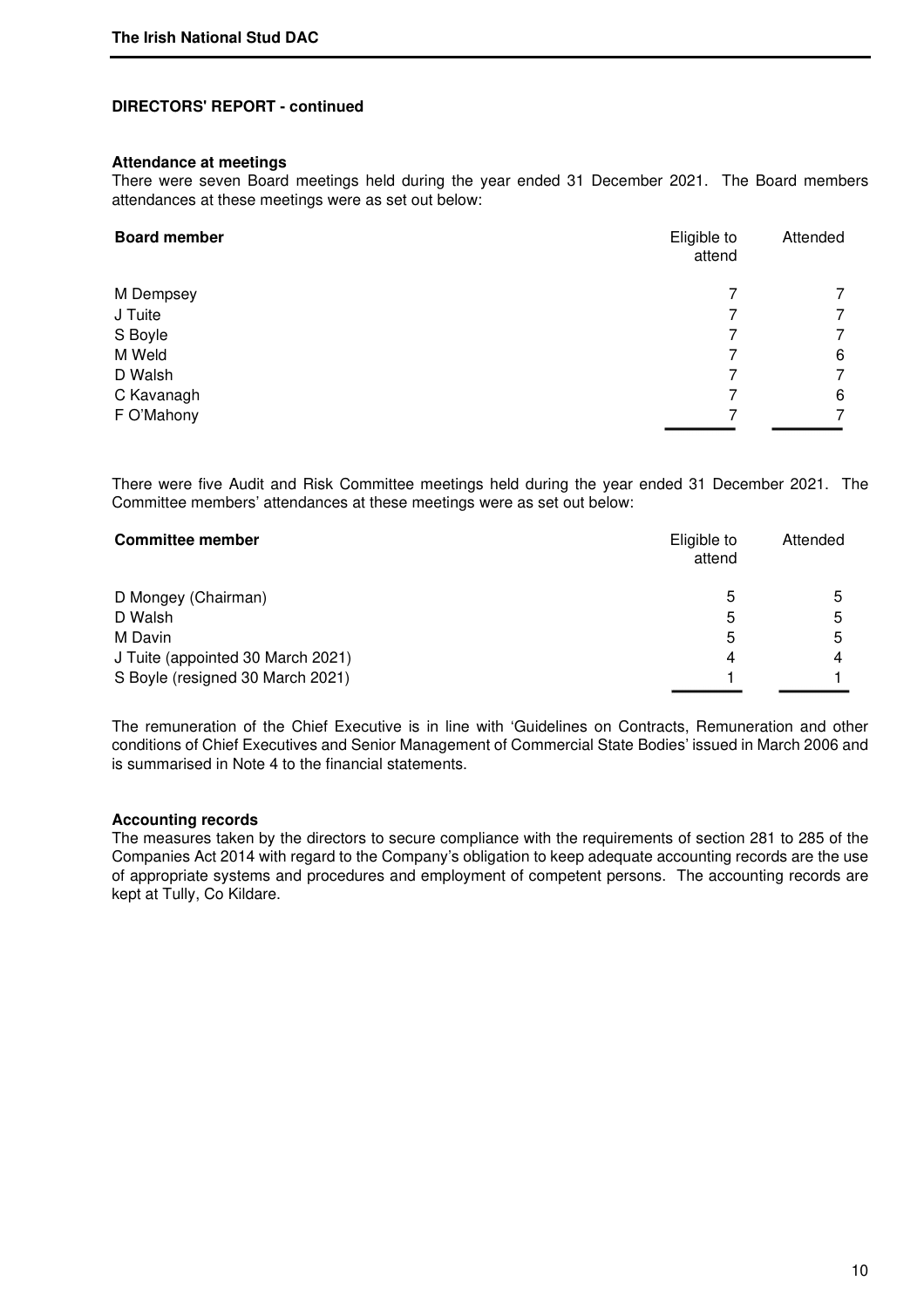# **Prompt Payments of Accounts Act, 1997**

The Company is included as a listed purchaser of goods and services in the schedule to the Prompt Payment of Accounts Act, 1997 and falls under the remit of the European Communities (Late Payment in Commercial Transactions) Regulations 2002, which came into effect on 7 August 2002. In accordance with the Act and guidelines issued by the Department of Enterprise, Trade and Employment, the following information is provided:

It is written policy of the Group to ensure that all invoices are paid promptly. In the event of a written contract invoices are paid in line with the terms of the contract. While procedures are designed to ensure compliance with the Act, they can only provide reasonable and not absolute assurance against material non-compliance with the Act. No interest was paid during the year.

### **Disclosure of information to auditors**

The directors in office at the date of this report have each confirmed that:

- as far as he/she is aware, there is no relevant audit information of which the Group's statutory auditors are unaware; and
- he/she has taken all the steps that he/she ought to have taken as a director in order to make himself/herself aware of any relevant audit information and to establish that the Group's statutory auditors are aware of that information.

### **Statutory auditors**

The statutory auditors, PricewaterhouseCoopers, have indicated their willingness to continue in office, and a resolution that they be reappointed will be proposed at the Annual General Meeting.

**On behalf of the Board**

**\_\_\_\_\_\_\_\_\_\_\_\_\_\_\_\_\_\_\_\_\_\_\_\_** 

**\_\_\_\_\_\_\_\_\_\_\_\_\_\_\_\_\_\_\_\_\_\_\_\_\_** 

**\_\_\_\_\_\_\_\_\_\_\_\_\_\_\_\_\_\_\_\_\_\_\_\_\_\_** 

**Matt Dempsey** 

**Director** 

**Finola O'Mahony**

**Director** 

**Eamonn Looney** 

**Company Secretary**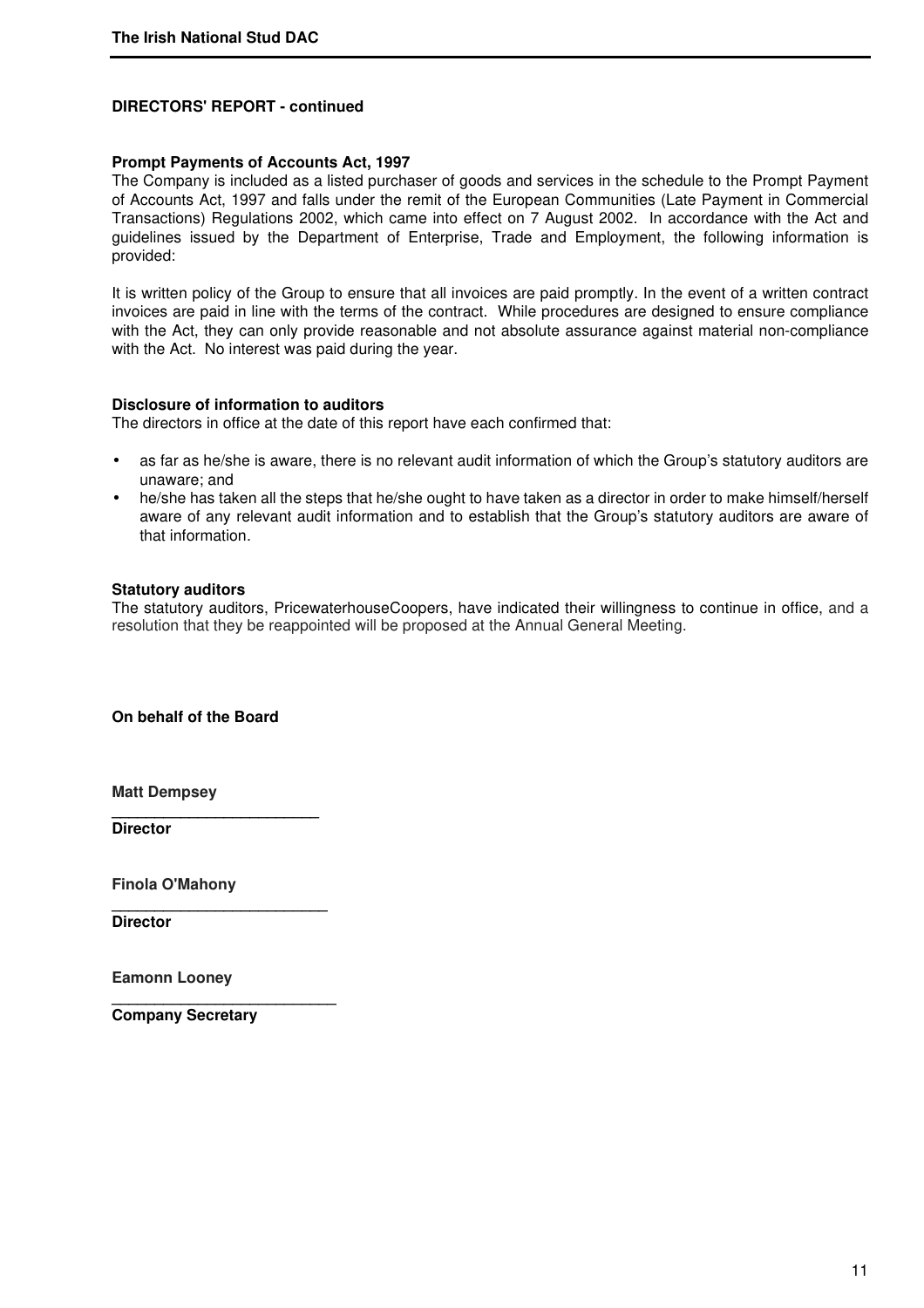

# *Independent auditors' report to the members of The Irish National Stud DAC*

# **Report on the audit of the financial statements**

#### **Opinion**

In our opinion, The Irish National Stud DAC's group financial statements and parent company financial statements (the "financial statements"):

- give a true and fair view of the group's and the parent company's assets, liabilities and financial position as at 31 December 2021 and of the group's loss and cash flows for the year then ended;
- have been properly prepared in accordance with Generally Accepted Accounting Practice in Ireland (Irish GAAP) (accounting standards issued by the Financial Reporting Council of the UK, including Financial Reporting Standard 102 "The Financial Reporting Standard applicable in the UK and Republic of Ireland" and Irish law); and
- have been properly prepared in accordance with the requirements of the Companies Act 2014.

We have audited the financial statements, included within the Annual Report, which comprise:

- the group and parent company balance sheet as at 31 December 2021;
- the group profit and loss account for the year then ended;
- group statement of comprehensive income for the year then ended;
- the group statement of cash flows for the year then ended;
- the group and parent company statement of changes in equity for the year then ended; and
- the notes to the financial statements, which include a description of the significant accounting policies.

#### **Basis for opinion**

We conducted our audit in accordance with International Standards on Auditing (Ireland) ("ISAs (Ireland)") and applicable law. Our responsibilities under ISAs (Ireland) are further described in the Auditors' responsibilities for the audit of the financial statements section of our report. We believe that the audit evidence we have obtained is sufficient and appropriate to provide a basis for our opinion.

#### *Independence*

We remained independent of the group in accordance with the ethical requirements that are relevant to our audit of the financial statements in Ireland, which includes IAASA's Ethical Standard and we have fulfilled our other ethical responsibilities in accordance with these requirements.

#### **Conclusions relating to going concern**

Based on the work we have performed, we have not identified any material uncertainties relating to events or conditions that, individually or collectively, may cast significant doubt on the group's or the parent company's ability to continue as a going concern for a period of at least twelve months from the date on which the financial statements are authorised for issue.

In auditing the financial statements, we have concluded that the directors' use of the going concern basis of accounting in the preparation of the financial statements is appropriate.

However, because not all future events or conditions can be predicted, this conclusion is not a guarantee as to the group's or the parent company's ability to continue as a going concern.

Our responsibilities and the responsibilities of the directors with respect to going concern are described in the relevant sections of this report.

#### **Reporting on other information**

The other information comprises all of the information in the Annual Report other than the financial statements and our auditors' report thereon. The directors are responsible for the other information. Our opinion on the financial statements does not cover the other information and, accordingly, we do not express an audit opinion or, except to the extent otherwise explicitly stated in this report, any form of assurance thereon.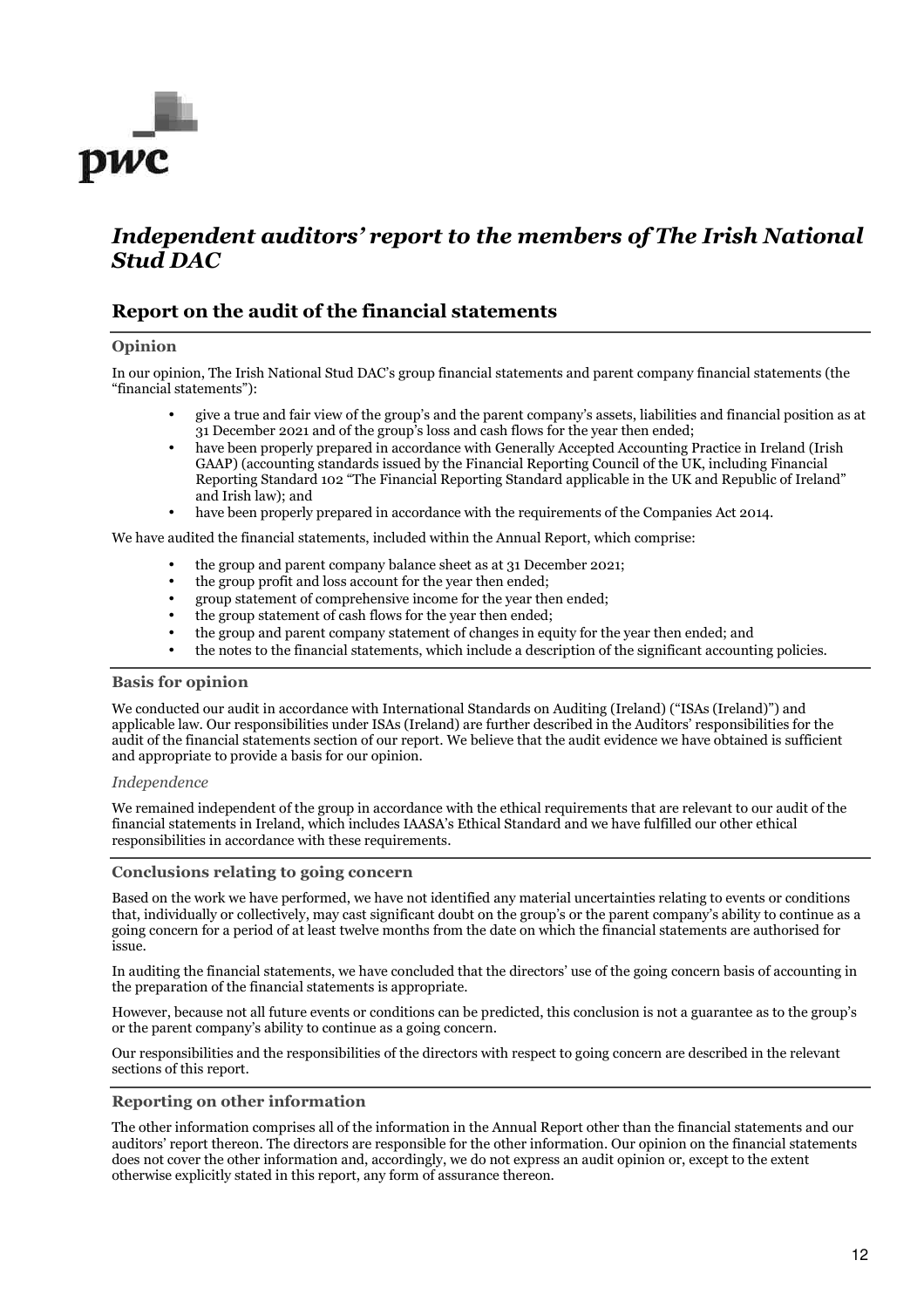

#### **Reporting on other information - continued**

In connection with our audit of the financial statements, our responsibility is to read the other information and, in doing so, consider whether the other information is materially inconsistent with the financial statements or our knowledge obtained in the audit, or otherwise appears to be materially misstated. If we identify an apparent material inconsistency or material misstatement, we are required to perform procedures to conclude whether there is a material misstatement of the financial statements or a material misstatement of the other information. If, based on the work we have performed, we conclude that there is a material misstatement of this other information, we are required to report that fact. We have nothing to report based on these responsibilities.

With respect to the Directors' Report, we also considered whether the disclosures required by the Companies Act 2014 have been included.

#### *Directors' Report*

Based on the responsibilities described above and our work undertaken in the course of the audit, ISAs (Ireland) and the Companies Act 2014 require us to also report certain opinions and matters as described below:

- In our opinion, based on the work undertaken in the course of the audit, the information given in the Directors' Report for the year ended 31 December 2021 is consistent with the financial statements and has been prepared in accordance with the applicable legal requirements.
- Based on our knowledge and understanding of the group and parent company and their environment obtained in the course of the audit, we have not identified any material misstatements in the Directors' Report.

#### *Code of Practice for the Governance of State Bodies (the "Code")*

Under the Code of Practice for the Governance of State Bodies (the "Code") we are required to report to you if the statement regarding the system of internal control included in the chairman's report on pages 3 to 6 does not reflect the company's compliance with paragraph 1.9(iv) of the Business and Financial Reporting requirements or if it is not consistent with the information of which we are aware from our audit work on the financial statements. We have nothing to report in respect of this responsibility.

#### **Responsibilities for the financial statements and the audit**

#### *Responsibilities of the directors for the financial statements*

As explained more fully in the Statement of Directors' Responsibilities set out on pages 8 to 9, the directors are responsible for the preparation of the financial statements in accordance with the applicable framework and for being satisfied that they give a true and fair view.

The directors are also responsible for such internal control as they determine is necessary to enable the preparation of financial statements that are free from material misstatement, whether due to fraud or error.

In preparing the financial statements, the directors are responsible for assessing the group's and the parent company's ability to continue as a going concern, disclosing as applicable, matters related to going concern and using the going concern basis of accounting unless the directors either intend to liquidate the group or the parent company or to cease operations, or have no realistic alternative but to do so.

#### *Auditors' responsibilities for the audit of the financial statements*

Our objectives are to obtain reasonable assurance about whether the financial statements as a whole are free from material misstatement, whether due to fraud or error, and to issue an auditors' report that includes our opinion. Reasonable assurance is a high level of assurance, but is not a guarantee that an audit conducted in accordance with ISAs (Ireland) will always detect a material misstatement when it exists. Misstatements can arise from fraud or error and are considered material if, individually or in the aggregate, they could reasonably be expected to influence the economic decisions of users taken on the basis of these financial statements.

Our audit testing might include testing complete populations of certain transactions and balances, possibly using data auditing techniques. However, it typically involves selecting a limited number of items for testing, rather than testing complete populations. We will often seek to target particular items for testing based on their size or risk characteristics. In other cases, we will use audit sampling to enable us to draw a conclusion about the population from which the sample is selected.

A further description of our responsibilities for the audit of the financial statements is located on the IAASA website at:

https://www.iaasa.ie/getmedia/b2389013-1cf6-458b-9b8f-a98202dc9c3a/Description\_of\_auditors\_responsibilities\_for audit.pdf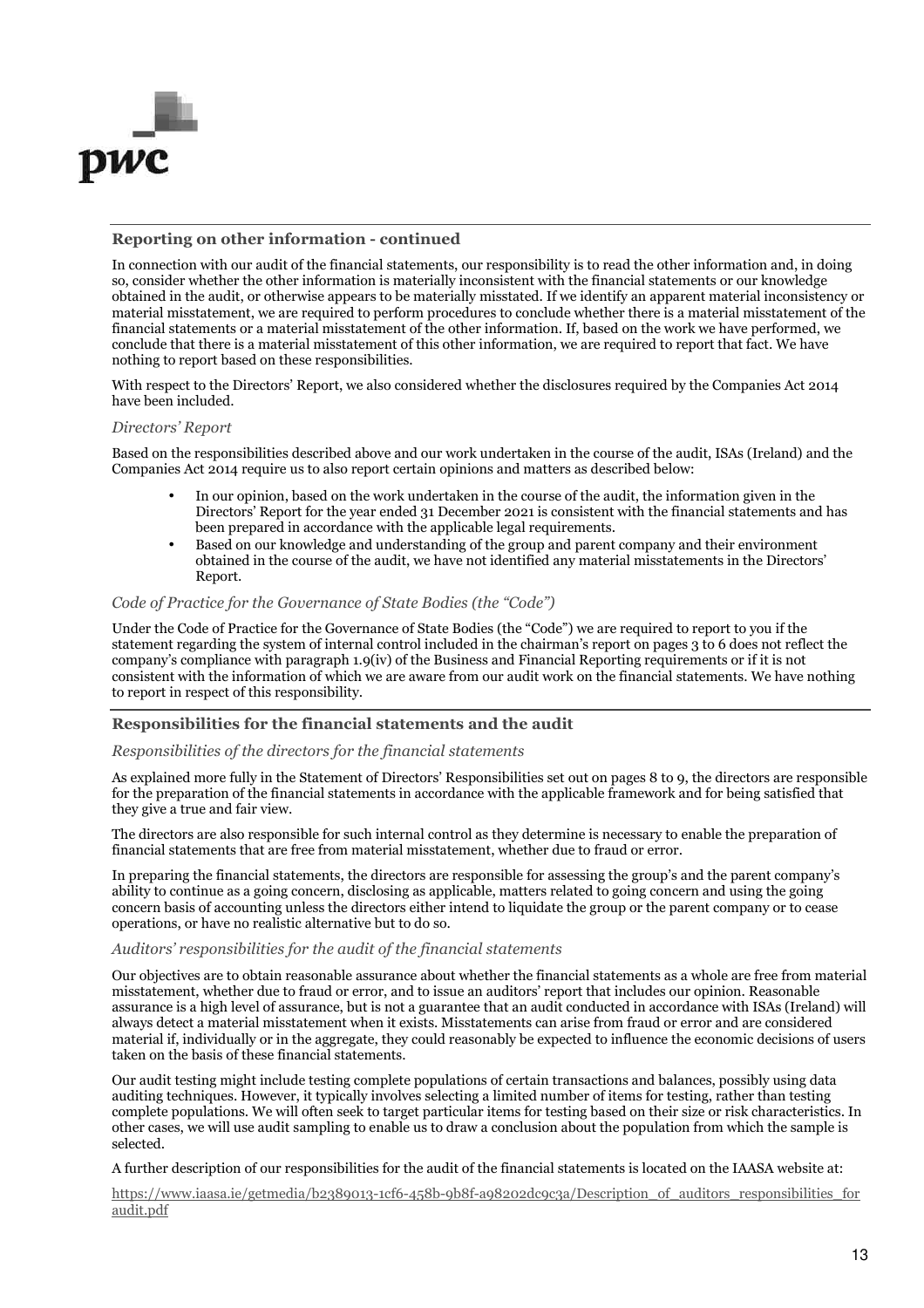

This description forms part of our auditors' report.

*Use of this report* 

This report, including the opinions, has been prepared for and only for the company's members as a body in accordance with section 391 of the Companies Act 2014 and for no other purpose. We do not, in giving these opinions, accept or assume responsibility for any other purpose or to any other person to whom this report is shown or into whose hands it may come save where expressly agreed by our prior consent in writing.

# **Other required reporting**

**Companies Act 2014 opinions on other matters** 

- We have obtained all the information and explanations which we consider necessary for the purposes of our audit.
- In our opinion the accounting records of the parent company were sufficient to permit the parent company financial statements to be readily and properly audited.
- The parent company balance sheet is in agreement with the accounting records.

#### **Other exception reporting**

#### *Directors' remuneration and transactions*

Under the Companies Act 2014 we are required to report to you if, in our opinion, the disclosures of directors' remuneration and transactions specified by sections 305 to 312 of that Act have not been made. We have no exceptions to report arising from this responsibility.

Siobhan Collier for and on behalf of PricewaterhouseCoopers Chartered Accountants and Statutory Audit Firm Dublin

Date: 30 March 2022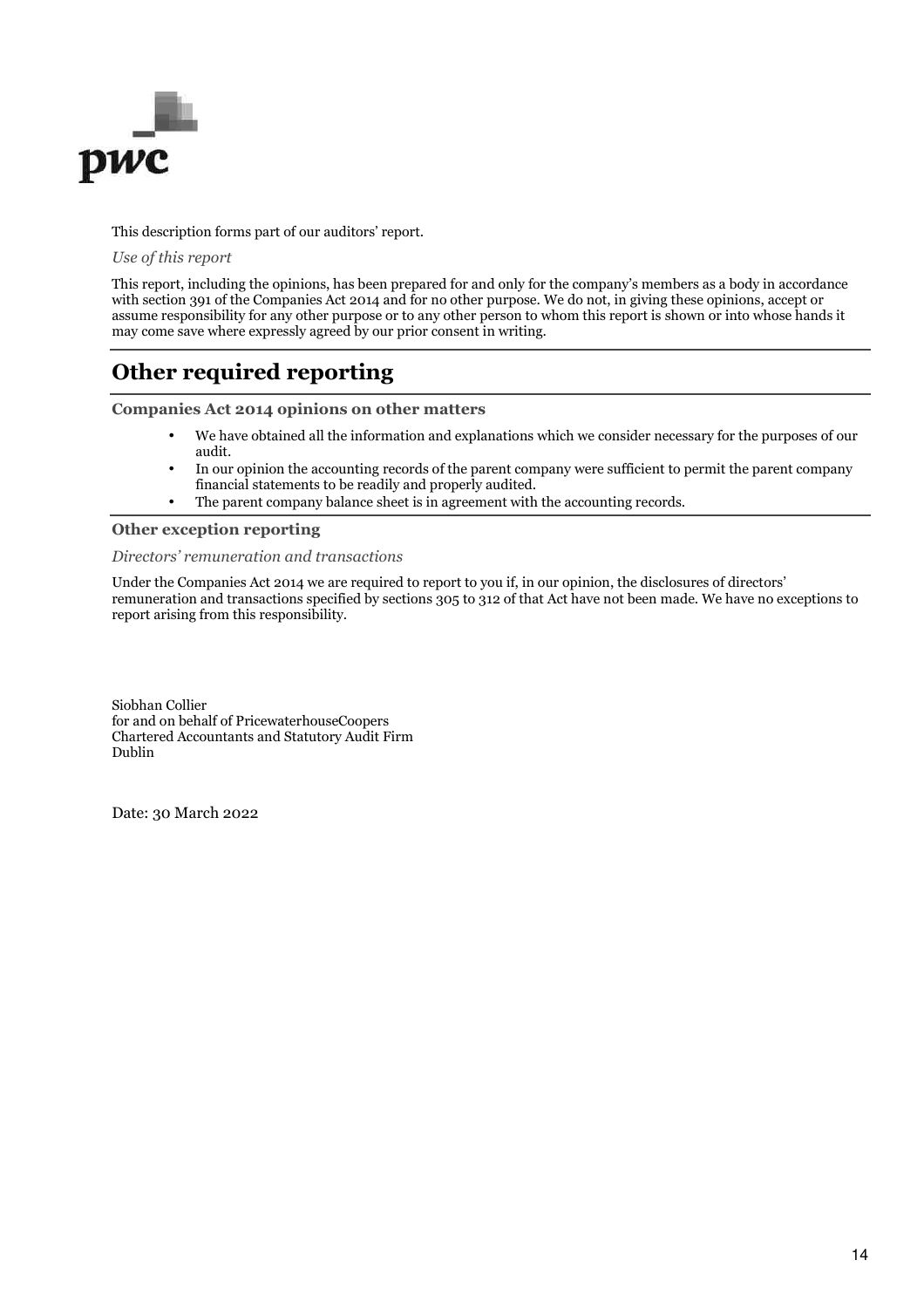# **ACCOUNTING POLICIES**

The following accounting policies have been applied consistently in dealing with items which are considered material in relation to the financial statements:

#### **General information**

The Irish National Stud DAC ("the Company") and its subsidiary (together "the Group") are principally engaged in stud farming, tourism and related activities.

These financial statements are the Company's separate and Group's consolidated financial statements for the financial year beginning 1 January 2021 and ending 31 December 2021. The registered office of the Company is Tully, Kildare, Co. Kildare.

### **Statement of compliance**

The Group financial statements have been prepared on a going concern basis and in accordance with Irish GAAP (accounting standards issued by the UK Financial Reporting Council and the Companies Act 2014). The Group financial statements comply with Financial Reporting Standard 102, The Financial Reporting Standard applicable in the UK and Republic of Ireland (FRS 102).

### **Basis of preparation**

The Group financial statements have been prepared under the historical cost convention and are in a format approved by the Minister for Agriculture, Food and the Marine. These policies have been consistently applied to all financial years presented, unless otherwise stated

The preparation of financial statements in conformity with FRS 102 requires the use of certain key assumptions concerning the future, and other key sources of estimation uncertainty at the end of the financial year. It also requires the directors to exercise its judgement in the process of applying the Group's accounting policies. The areas involving a higher degree of judgement or areas where assumptions and estimates have a significant risk of causing a material adjustment to the carrying amounts of assets and liabilities within the next financial year are disclosed in note 23.

#### **Basis of consolidation**

The Group consolidated financial statements include the financial statements of the Company and all its subsidiary undertakings made up to 31 December.

A subsidiary is an entity controlled by the Group. Control is the power to govern the financial and operating policies of an entity so as to obtain benefits from its activities.

Where a subsidiary has different accounting policies to the Group, adjustments are made to those subsidiary financial statements to apply the Group's accounting policies when preparing the consolidated financial statements.

Any subsidiary undertakings sold or acquired during the year are included up to, or from, the dates of change of control.

All intra-group transactions, balances, income and expenses are eliminated on consolidation.

# **Going concern**

The Company and Group meet its day-to-day working capital requirements through its cash flow and bank facilities. Economic conditions continue to create uncertainty. The Company and Group's forecasts and projections, taking account of reasonably possible changes in trading performance, show that the Company should be able to operate within the level of its current facilities. After making enquiries, the directors have a reasonable expectation that the Company and Group have adequate resources to continue in operational existence for the foreseeable future. The Company and Group therefore continues to adopt the going concern basis in preparing its financial statements.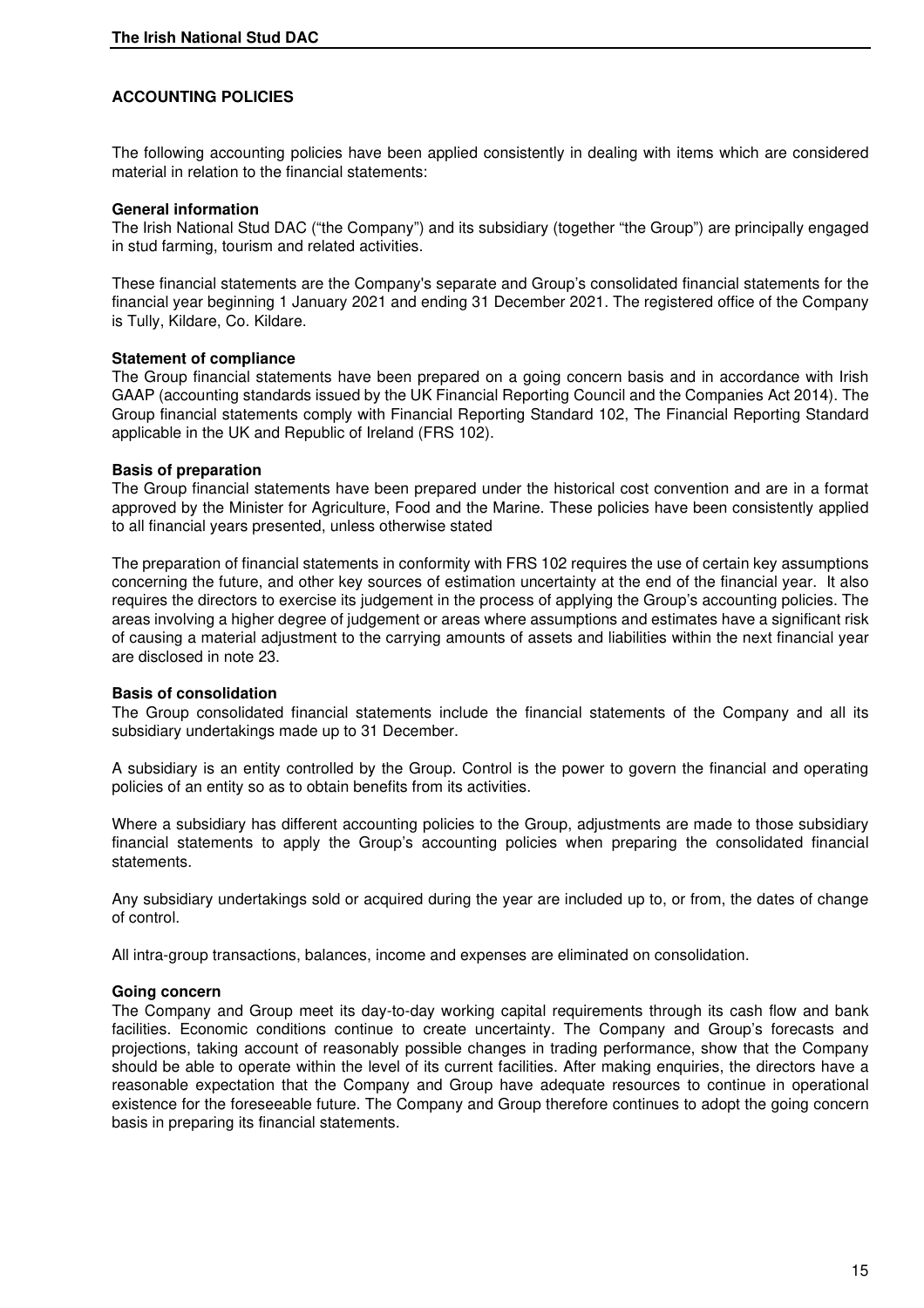#### **Financial assets**

(i) Investment in subsidiary undertakings The Company's investment in related Group undertakings is carried at historical cost less accumulated impairment losses.

#### **Borrowing costs**

All borrowing costs are recognised in profit or loss in the financial year in which they are incurred.

#### **Research and development**

Research and development expenditure is written off in the profit and loss account in the year in which it is incurred.

#### **Related party transactions**

The Group discloses transactions with related parties that are not wholly owned within the same group. It does not disclose transactions with members of the same group that are wholly owned.

#### **Employee benefits**

The Group provides a range of benefits to employees, including paid holiday arrangements and postemployment benefits (in the form of defined benefit and defined contribution pension plans).

(i) Short term benefits

 Short term benefits, including holiday pay and other similar non-monetary benefits, are recognised as an expense in the period in which the service is received.

#### (ii) Defined contribution pension plans

 The Group operates a defined contribution plan for certain employees. A defined contribution plan is a pension plan under which the Group pays fixed contributions into a separate entity and has no legal or constructive obligation to pay further contributions or to make direct benefit payments to employees if the fund does not hold sufficient assets to pay all employee benefits relating to employee service in the current and prior periods. The assets of the plan are held separately from the Group in independently administered funds. The contributions to the defined contribution plan are recognised as an expense when they are due. Amounts not paid are included in accruals in the balance sheet.

#### (iii) Defined benefit pension plan

 The Group operates a defined benefit pension plan for certain employees, which is now closed to new members. A defined benefit plan defines the pension benefit that the employee will receive on retirement, usually dependent upon several factors including age, length of service and remuneration. A defined benefit plan is a post-employment benefit other than a defined contribution plan.

 The liability recognised in the balance sheet in respect of the defined benefit plan is the present value of the defined benefit obligation at the end of each financial year less the fair value of the plan assets at that date.

 The defined benefit obligation is calculated annually by an external actuary using the projected unit credit method. The present value of the defined benefit obligation is determined by discounting the estimated future payments using market yields on high quality corporate bonds that are denominated in Euro and that have terms approximating the estimated period of the future payments ('discount rate').

 The fair value of plan assets out of which the obligations are to be settled is measured in accordance with the Group's accounting policy for financial assets. For most plan assets this is the quoted price in an active market. Where quoted prices are not available appropriate valuation techniques are used to estimate the fair value.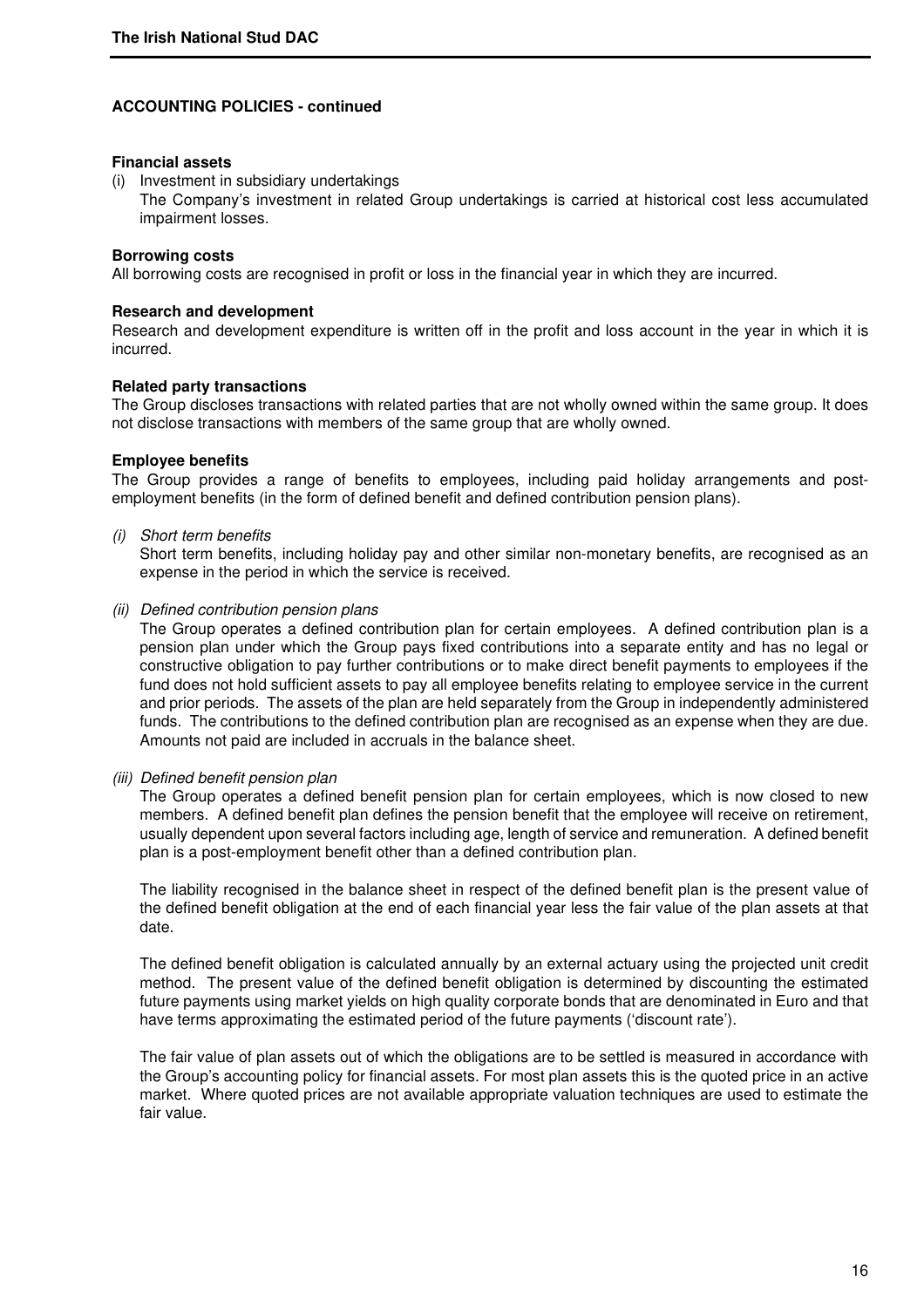#### **Employee benefits - continued**

# (iii) Defined benefit pension plan - continued

 The cost of the defined benefit pension plan, recognised in profit or loss, except where included in the cost of an asset, comprises:

- (a) the increase in net defined benefit liability arising from employee service during the financial year; and
- (b) the cost of plan introductions, benefit changes, curtailments and settlements.

 The net interest cost on the net defined benefit liability is determined by multiplying the net defined benefit liability by the discount rate (both as determined at the start of the financial year, taking account of any changes in the net defined benefit liability during the financial year as a result of contribution and benefit payments). This net interest cost is recognised in profit or loss presented within 'interest payable and similar charges'.

 Actuarial gains and losses arising from experience adjustments and changes in actuarial assumptions are recognised in other comprehensive income. These amounts together with the return on plan assets less the interest income on plan assets included in the net interest cost, are presented as 'remeasurement of net defined benefit liability' in other comprehensive income.

### **Foreign currencies**

(i) Functional and presentation currency

The Group's functional and presentation currency is Euro, denominated by the symbol " $(E)$ ".

(ii) Transactions and balances

 Foreign currency transactions are translated into the functional currency using the spot exchange rates at the dates of the transactions.

At each period end foreign currency monetary items are translated to  $\epsilon$  using the closing rate. Nonmonetary items measured at historical cost are translated using the exchange rate at the date of the transaction and non-monetary items measured at fair value are measured using the exchange rate when fair value was determined.

Foreign exchange gains and losses resulting from the settlement of transactions and from the translation of period-end exchange rates of monetary assets and liabilities denominated in foreign currencies are recognised in the income statement.

Foreign exchange gains and losses are presented in the profit and loss account within 'administration expenses'.

#### **Distributions to equity shareholders**

Dividends on equity shares are recognised in the financial statements when they have been appropriately approved or authorised by the shareholders and are no longer at the discretion of the Company. Interim dividends declared by the directors are recognised when declared.

Dividends and other distributions to Company's shareholders are recognised as a liability in the financial statements in the period in which the dividends and other distributions are approved by the Company's shareholders. These amounts are recognised in the statement of changes in equity.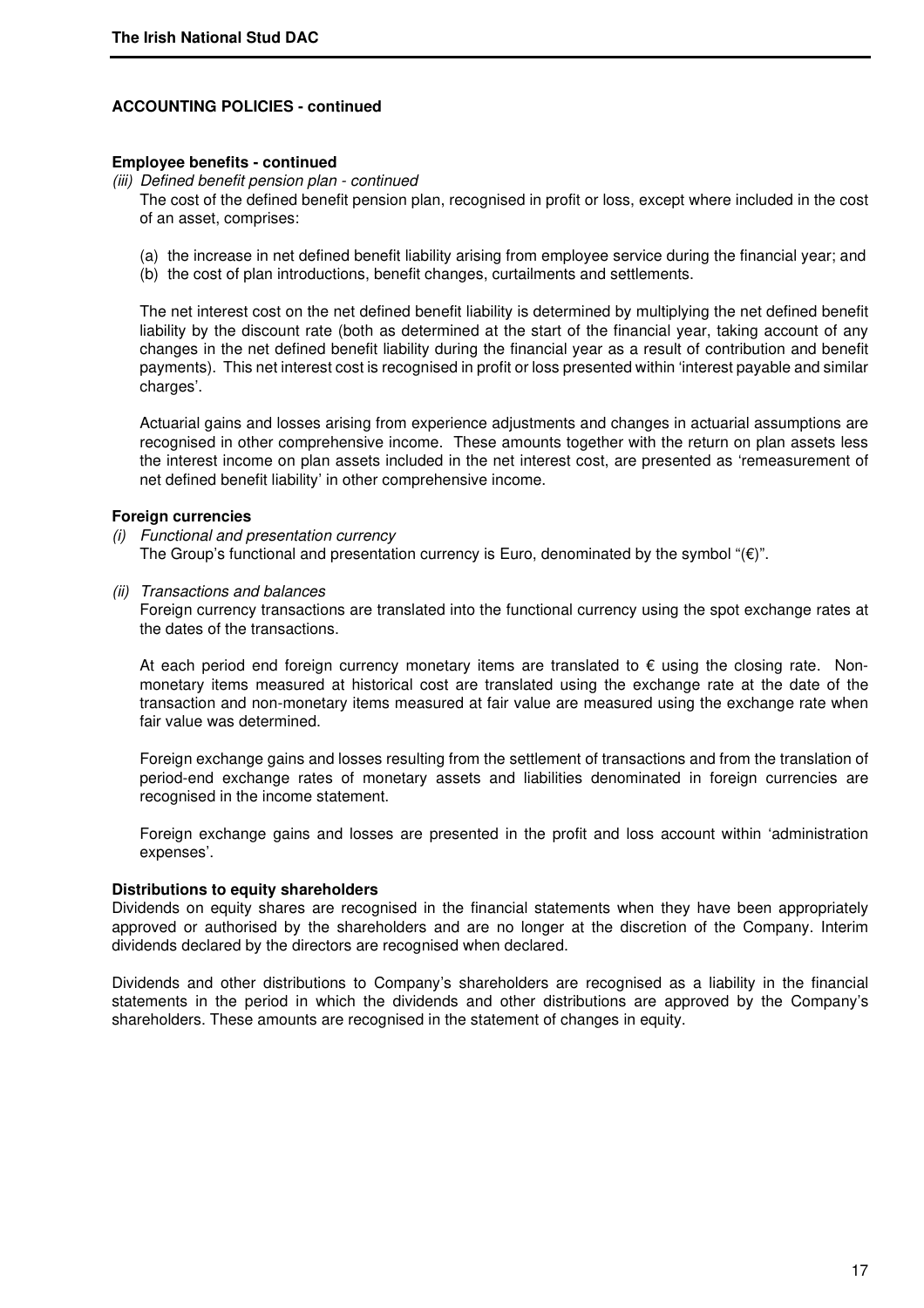#### **Income tax**

Income tax expense for the year comprises current and deferred tax recognised in the reporting period. Income tax is recognised in the profit and loss account, except to the extent that it relates to items recognised in other comprehensive income or directly in equity. In this case tax is also recognised in other comprehensive income or directly in equity respectively.

Current or deferred taxation assets and liabilities are not discounted.

(i) Current tax

 Current tax is the amount of income tax payable in respect of the taxable profit for the year or prior years. Tax is calculated on the basis of tax rates and laws that have been enacted or substantively enacted by the period end. Management periodically evaluates positions taken in tax returns with respect to situations in which applicable tax regulation is subject to interpretation. It establishes provisions where appropriate on the basis of amounts expected to be paid to the tax authorities.

(ii) Deferred tax

 Deferred tax arises from timing differences that are differences between taxable profits and total comprehensive income as stated in the financial statements. These timing differences arise from the inclusion of income and expenses in tax assessments in periods different from those in which they are recognised in financial statements.

Deferred tax is recognised on all timing differences at the reporting date except for certain exceptions. Unrelieved tax losses and other deferred tax assets are only recognised when it is probable that they will be recovered against the reversal of deferred tax liabilities or other future taxable profits.

 Deferred tax is measured using tax rates and laws that have been enacted or substantively enacted by the period end and that are expected to apply to the reversal of the timing difference.

#### **Tangible fixed assets**

Tangible fixed assets are carried recorded at cost less accumulated depreciation and accumulated impairment losses. Cost includes legal fees, stamp duty and other non-refundable purchase taxes, and also any costs directly attributable to bringing the asset to the location and condition necessary for it to be capable of operating in the manner intended by management, which can include the costs of site preparation, initial delivery and handling, installation and assembly, and testing of functionality.

Depreciation is charged on a straight-line basis at rates estimated to write off the cost of each asset, less its estimated residual value, over its useful economic life as follows:

| 50 years |
|----------|
| 5 years  |
| 10 years |
| 5 years  |
|          |

Freehold land is not depreciated.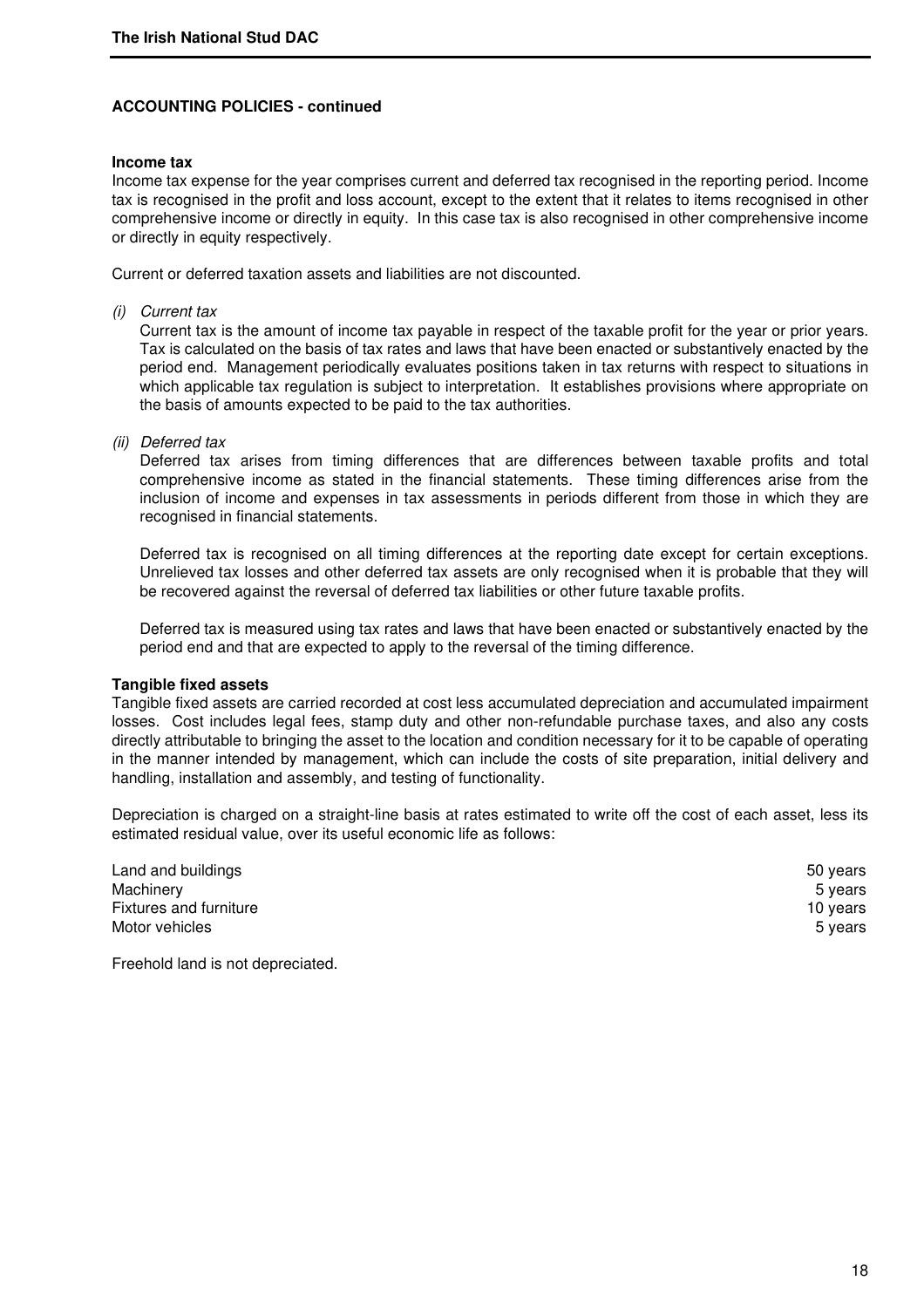#### **Stallion shares and breeding stock**

Stallion and broodmare investments held by the stud are included as fixed assets at cost less accumulated depreciation subject to provision for any permanent diminution in value. Depreciation of stallions and stallion shares commences in the year of first covering and is intended to write off the cost as follows:

Years 1 to 3 20% in each year Years 4 to 7 10% in each year.

This is subject to stallions being fully written off by the end of their seventh year at stud.

Depreciation of broodmares commences in the year following their first covering. Taking into account life and fertility expectations and commercial viability it is intended to fully depreciate all broodmares on a straight-line basis in full by the end of their twelfth year of life.

In the case of any animal over 12 years old when purchased, they will be depreciated over 4 years from the first full year of ownership subject to being fully deprecated at 20 years of age.

### **Cash and cash equivalents**

Cash and cash equivalents include cash in hand, deposits held at call with banks and other short-term highly liquid investments with original maturities of three months or less. Bank overdrafts are shown within borrowings in current liabilities. Cash and cash equivalents are initially measured at transaction price and subsequently measured at amortised cost.

### **Stocks**

Stocks which comprise goods for resale, branded clothing, gifts, bloodstock and farm supplies are stated at the lower of cost and estimated selling price less costs to sell. Stocks are recognised as an expense in the financial year in which the related revenue is recognised.

Cost is determined using the first-in, first-out (FIFO) method. Cost comprises the purchase price, including taxes and duties and transport and handling costs directly attributable to bringing the stock to its present location and condition.

At the end of each reporting period, stocks are assessed for impairment. If an item of stock is impaired, the identified stock is reduced to its selling price less costs to sell and an impairment charge is recognised in the profit and loss account. Where a reversal of the impairment is recognised the impairment charge is reversed, up to the original impairment loss, and is recognised as a credit in the profit and loss account.

#### **Nomination fee**

The cost or net realisable value of nomination fees of in-foal mares is included in bloodstock. In the year of birth of a foal the attributable nomination fee cost is utilised to establish the stock cost price of the foal. Where a mare is purchased in foal, the advertised nomination fee is used to establish the cost of the foal.

#### **Syndicate accounts**

The Group manages a number of stallion syndicates for which it collects and distributes fees. These monies, in so far as they relate to third parties, are not dealt with in these financial statements.

#### **Grants**

Grant income is recognised when there is: 1) entitlement to the grant, 2) virtual certainty that it will be received and 3) sufficient measurability of the amount. Unspent grants are shown on the balance sheet as restricted funds.

Capital grants received are shown as deferred income and credited to the income statement over a period which equates with the anticipated useful life of the underlying grant aided assets.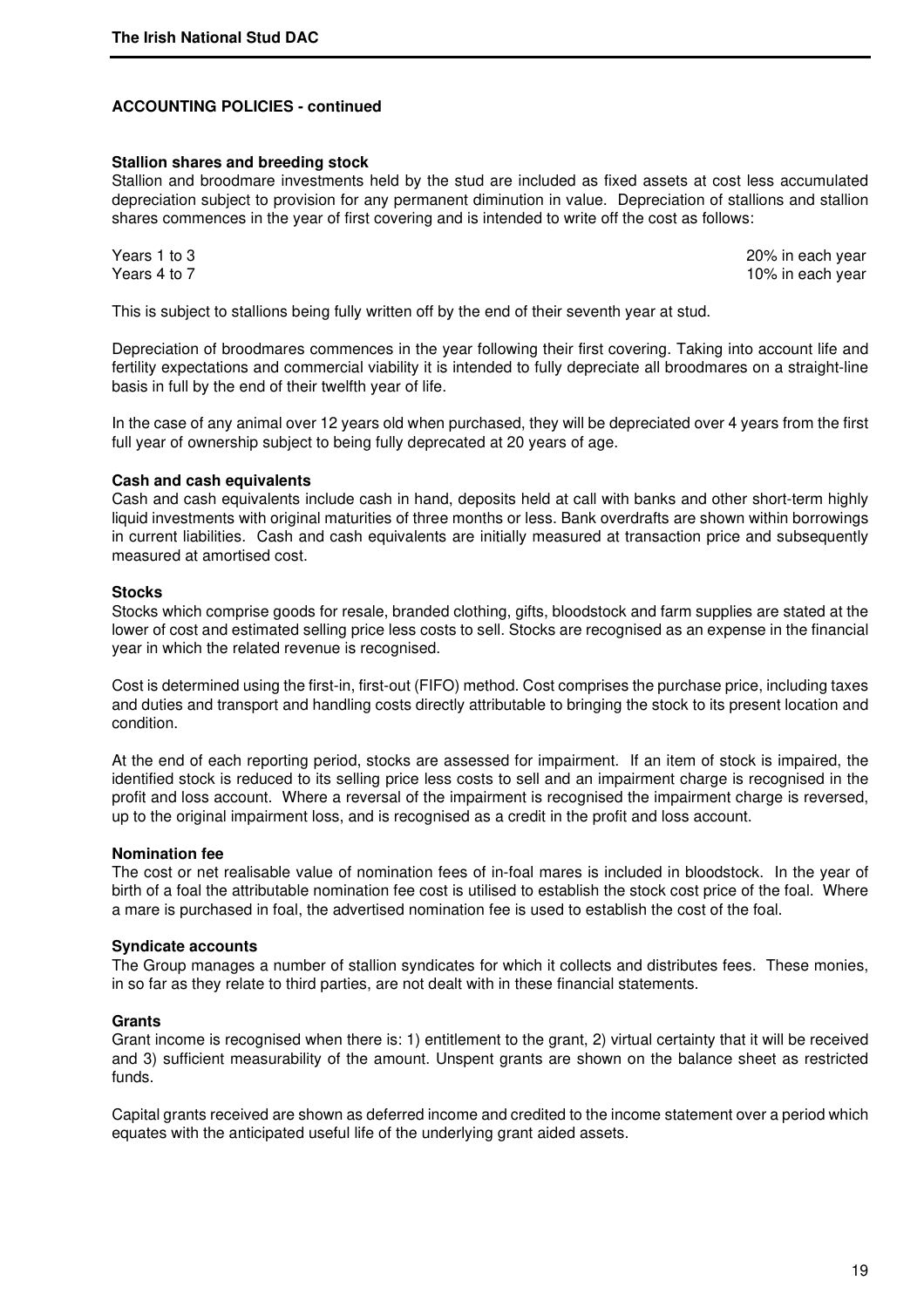#### **Revenue recognition**

Turnover is the amount of revenue derived from the provision of goods and services falling within the Group's ordinary activities after deduction of trade discounts and value-added tax. For the Group, turnover comprises of revenue arising from the stud's proportion of stallion syndicate nomination income of which it is a member, keep fees, proceeds from the sale of bloodstock, farm income and tourism services and the sale of related goods to visitors.

Turnover is measured at the fair value of the consideration received or receivable and represents the amount receivable for goods supplied or services rendered, net of returns and discounts allowed by the Group and value added taxes.

The Group recognises turnover when (a) the significant risks and rewards of ownership of the goods have been transferred to the buyer; (b) the Group retains no continuing managerial involvement or effective control over the goods; (c) the amount of turnover and costs can be measured reliably; (d) it is probable that future economic benefits will flow to the entity and (e) when the specific criteria relating to the each of Group's sales channels have been met, as described below.

#### Stallion syndicate income recognition

Stallion syndicate income, which is stated net of discounts and direct costs, is recognised when the service is performed. Where syndicate income arises subject to certain conditions being fulfilled at a future date, a provision is made for the likelihood of these conditions not being fulfilled.

#### Keep fees

Keep fees are recognised and invoiced in the period in which the services are rendered.

#### Bloodstock income

Bloodstock income comprises of the sale of bloodstock. Turnover is recognised on sale to the customer, which is considered the point of delivery.

#### Farm income

Farm income comprises of the sale of livestock and harvested agricultural produce. Turnover is recognised on sale to the customer, which is considered the point of delivery.

#### Visitor admission

Visitor admission turnover comprises of the annual membership and ongoing admission to The Irish National Stud and the accompanying Japanese Gardens. This income is recognised in the financial year in which the services are rendered.

#### Tourism retail

The Group operates a retail shop for the sale of branded clothing and gifts. Sales of goods are recognised on sale to the customer, which is considered the point of delivery.

#### Interest income

Interest income is presented as 'interest receivable and similar income' in the profit and loss account.

#### **Impairment of non-financial assets**

At the end of each financial year date non-financial assets not carried at fair value are assessed to determine whether there is an indication that the asset (or asset's cash generating unit) may be impaired. If there is such an indication the recoverable amount of the asset (or asset's cash-generating unit) is estimated.

The recoverable amount of the asset (or cash-generating unit) is the higher of its fair value less costs to sell and its value in use. Value in use is the present value of the future cash flows expected to be derived from continuing use of the asset (or cash-generating unit) and from its ultimate disposal. In measuring value-in-use pre-tax and interest cash flows are discounted using a pre-tax discount rate that represents the current market risk-free rate and the risks specific to the asset for which the future cash flow estimates have not been adjusted.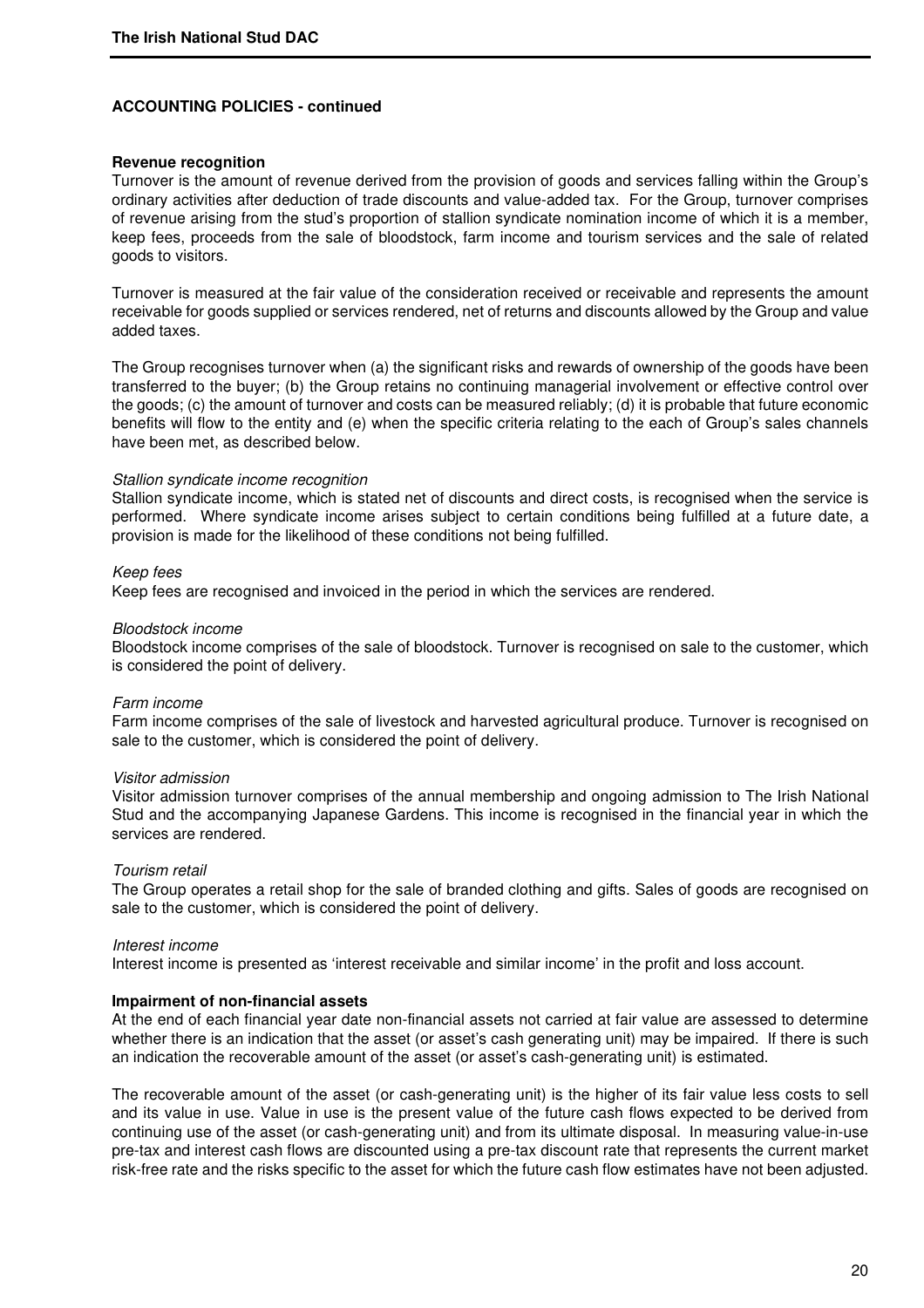#### **Impairment of non-financial assets - continued**

If the recoverable amount of the asset (or cash-generating unit) is less than the carrying amount of the asset (or cash-generating unit) the carrying amount is reduced to its recoverable amount. An impairment loss is recognised in profit or loss, unless the asset has been revalued. If the asset has been revalued the impairment loss is recognised in other comprehensive income to the extent of the revaluation gains accumulated in equity in respect of that asset. Thereafter any excess is recognised in profit or loss.

If an impairment loss reverses (the reasons for the impairment loss have ceased to apply), the carrying amount of the asset (or asset's cash generating unit) is increased to the revised estimate of its recoverable amount, but only to the extent that the revised carrying amount does not exceed the carrying amount that would have been determined (net of depreciation) had no impairment loss been recognised in prior financial years. A reversal of an impairment loss is recognised in the profit and loss account, unless the asset is carried at a revalued amount.

#### **Financial instruments**

The Group has chosen to adopt Sections 11 and 12 of FRS 102 in respect of financial instruments.

(i) Financial assets

 Basic financial assets, including trade and other receivables, cash and bank balances and amounts due from related parties, are initially recognised at transaction price, unless the arrangement constitutes a financing transaction, where the transaction is measured at the present value of the future receipts discounted at a market rate of interest.

Such assets are subsequently carried at amortised cost using the effective interest method.

 At the end of each reporting year financial assets measured at amortised cost are assessed for objective evidence of impairment. If an asset is impaired the impairment loss is the difference between the carrying amount and the present value of the estimated cash flows discounted at the asset's original effective interest rate. The impairment loss is recognised in profit or loss.

 If there is decrease in the impairment loss arising from an event occurring after the impairment was recognised the impairment is reversed. The reversal is such that the current carrying amount does not exceed what the carrying amount would have been had the impairment not previously been recognised. The impairment reversal is recognised in profit or loss.

(ii) Financial liabilities

 Basic financial liabilities, including trade and other payables and bank loans, are initially recognised at transaction price, unless the arrangement constitutes a financing transaction, where the debt instrument is measured at the present value of the future receipts discounted at a market rate of interest.

Debt instruments are subsequently carried at amortised cost, using the effective interest rate method.

 Fees paid on the establishment of loan facilities are recognised as transaction costs of the loan to the extent that it is probable that some or all of the facility will be drawn down. In this case, the fee is deferred until the draw-down occurs. To the extent there is no evidence that it is probable that some or all of the facility will be drawn down, the fee is capitalised as a pre-payment for liquidity services and amortised over the period of the facility to which it relates.

 Trade payables are obligations to pay for goods or services that have been acquired in the ordinary course of business from suppliers. Accounts payable are classified as current liabilities if payment is due within one year or less. If not, they are presented as non-current liabilities. Trade payables are recognised initially at transaction price and subsequently measured at amortised cost using the effective interest method.

 Financial liabilities are derecognised when the liability is extinguished, that is when the contractual obligation is discharged, cancelled or expires.

#### **Share capital presented as equity**

Equity shares issued are recognised at the proceeds received. Incremental costs directly attributable to the issue of new equity shares or options are shown in equity as a deduction, net of tax, from the proceeds.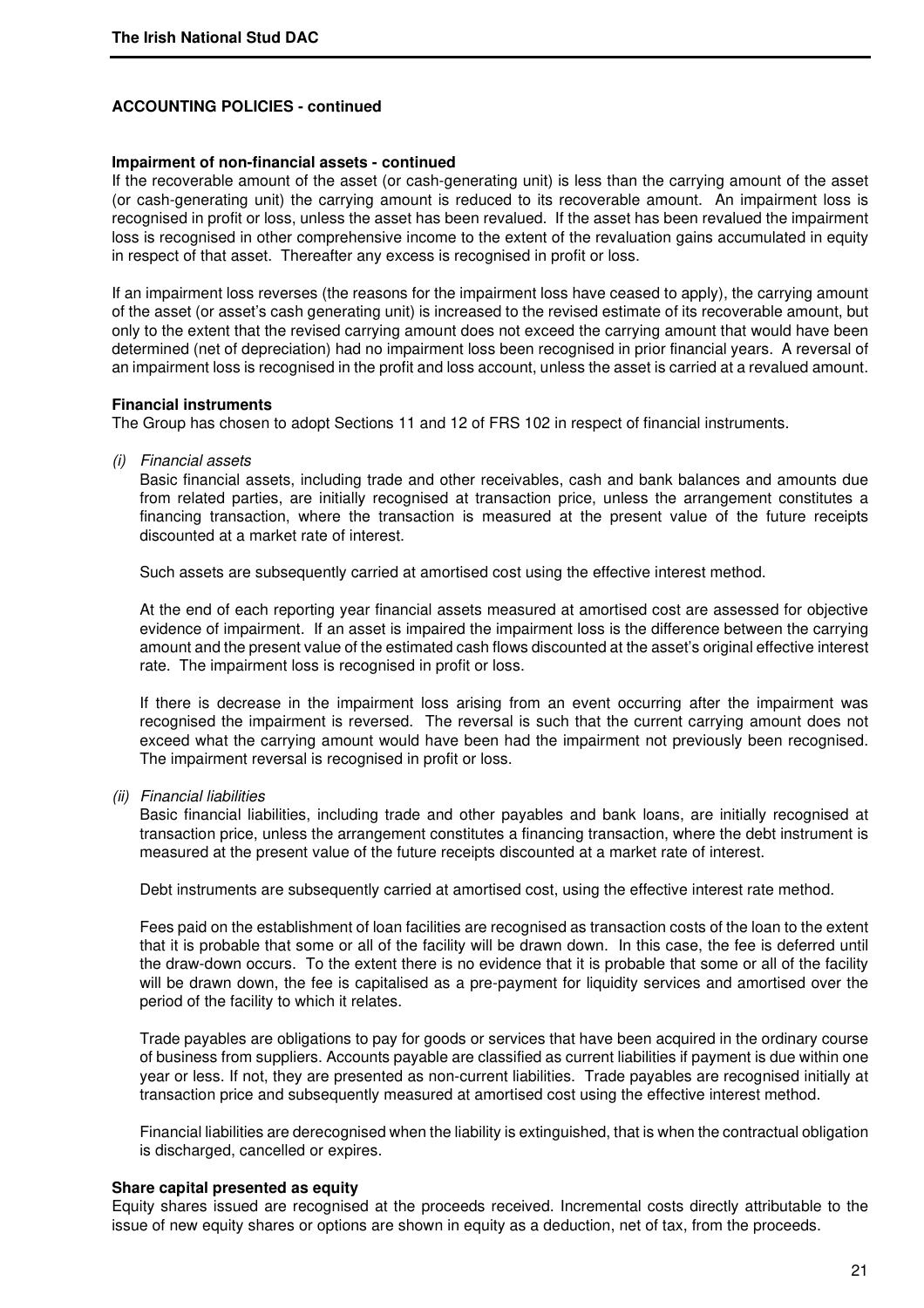# **GROUP PROFIT AND LOSS ACCOUNT For the financial year ended 31 December 2021**

|                                        | Note | 2021<br>€   | 2020<br>€   |
|----------------------------------------|------|-------------|-------------|
| Turnover                               | 2    | 6,223,343   | 6,716,521   |
| Administration expenses                |      | (6,816,819) | (7,059,482) |
| <b>Operating loss</b>                  | 3    | (593, 476)  | (342, 961)  |
| Interest payable and similar charges   | 5    | (67, 524)   | (42,004)    |
| Interest receivable and similar income | 5    |             | 5           |
| Loss before tax                        |      | (661,000)   | (384, 960)  |
| Tax (expense)/credit on loss           | 6    | (11, 352)   | 34,809      |
| Loss for the financial year            |      | (672, 352)  | (350, 151)  |
|                                        |      |             |             |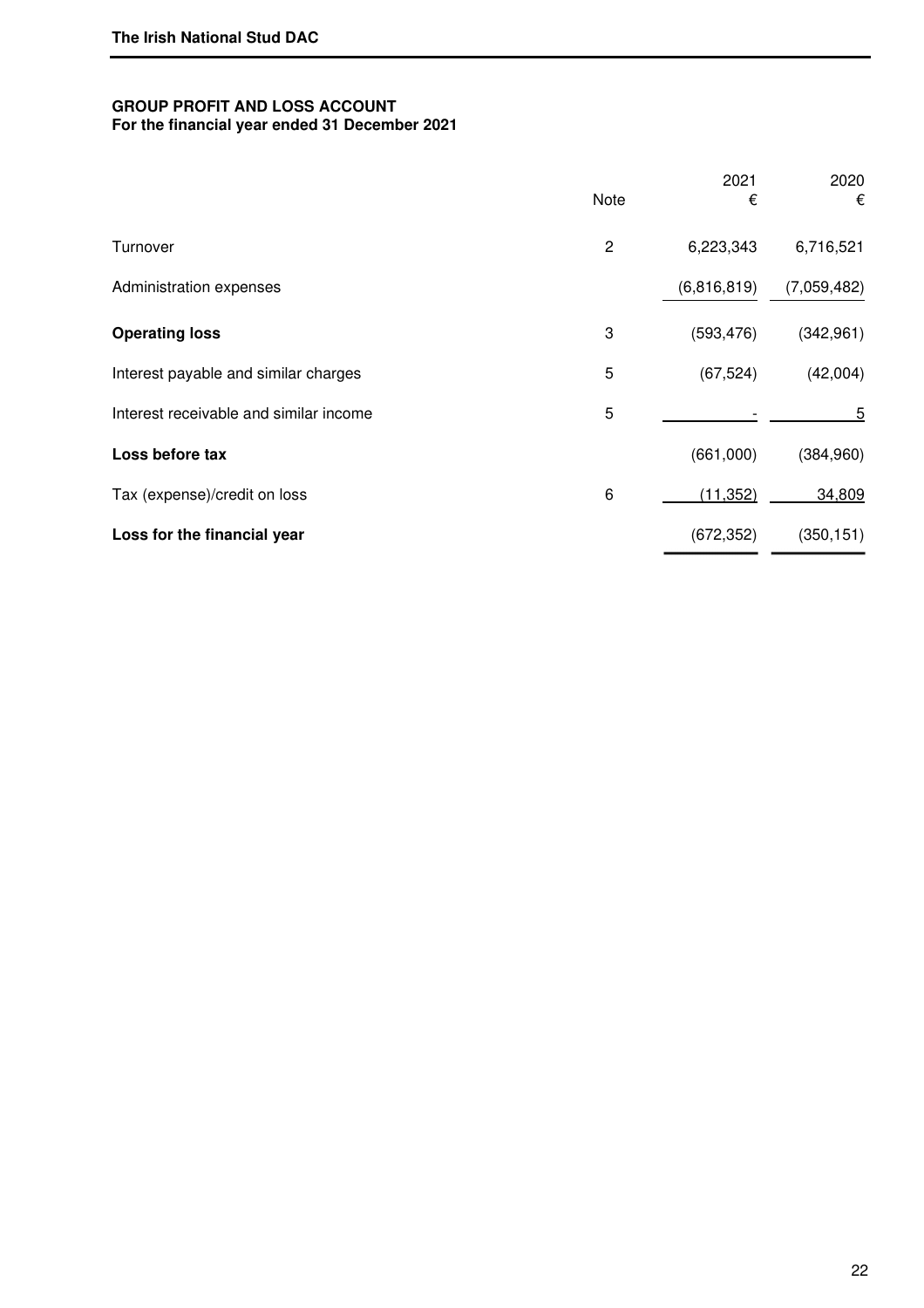# **GROUP STATEMENT OF COMPREHENSIVE INCOME For the financial year ended 31 December 2021**

|                                                    | Note | 2021<br>€  | 2020<br>€  |
|----------------------------------------------------|------|------------|------------|
|                                                    |      |            |            |
| Loss for the financial year                        |      | (672, 352) | (350, 151) |
| Other comprehensive income:                        |      |            |            |
| Remeasurement of net defined benefit liability     | 20   | 91,000     | 31,000     |
| Total comprehensive expense for the financial year |      | (581,352)  | (319, 151) |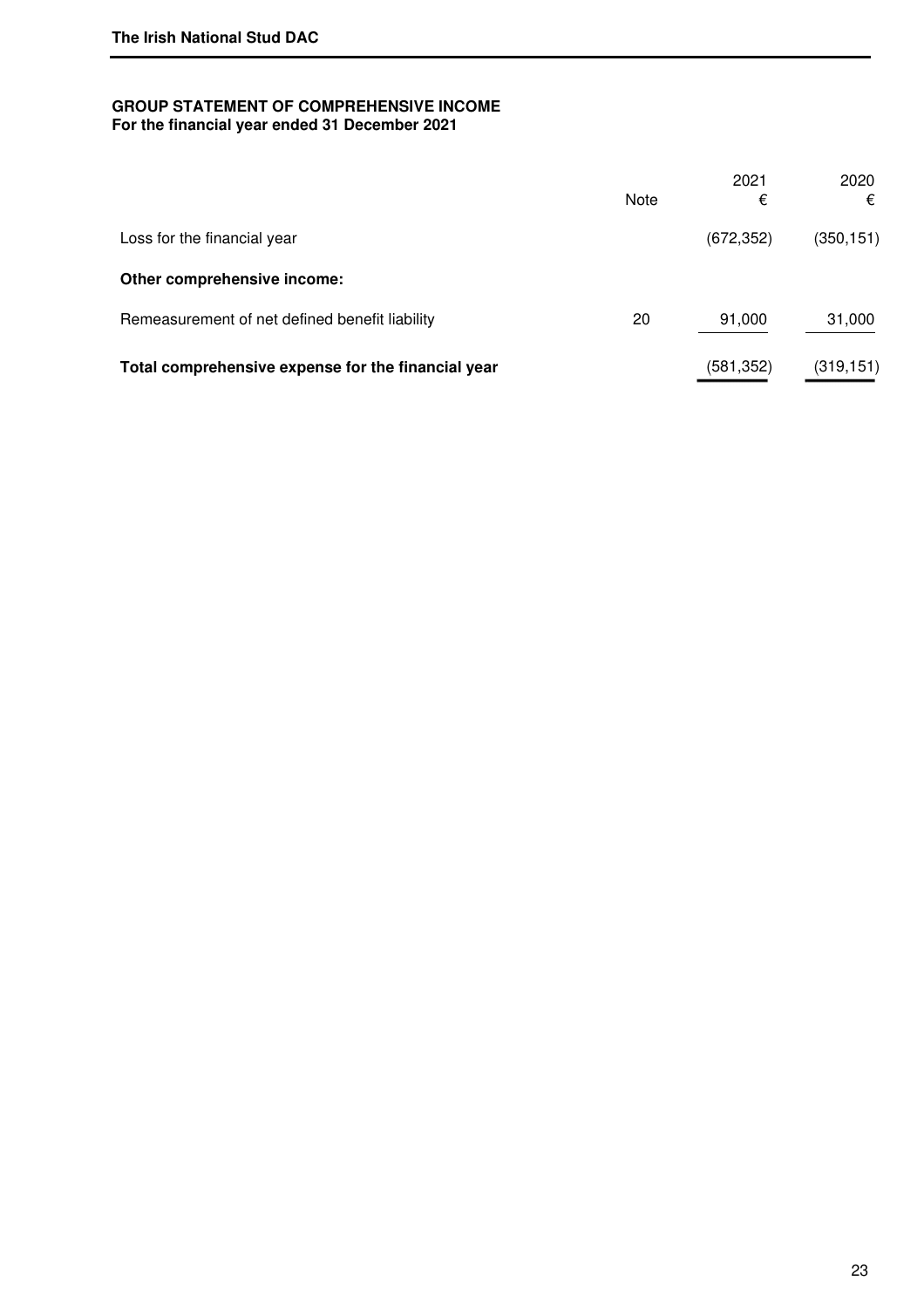### **GROUP BALANCE SHEET As at 31 December 2021**

|                                                                 |                     | 2021        | 2020        |
|-----------------------------------------------------------------|---------------------|-------------|-------------|
|                                                                 | <b>Note</b>         | €           | €           |
| <b>Fixed assets</b>                                             |                     |             |             |
| Tangible assets                                                 | $\overline{7}$<br>8 | 12,176,677  | 12,609,539  |
| Stallion shares and breeding stock                              |                     | 3,199,126   | 3,378,920   |
|                                                                 |                     | 15,375,803  | 15,988,459  |
| <b>Current assets</b>                                           |                     |             |             |
| <b>Stocks</b>                                                   | 10                  | 1,952,012   | 1,849,788   |
| <b>Debtors</b>                                                  | 11                  | 5,039,650   | 5,015,589   |
| Cash at bank and in hand                                        |                     | 2,530,288   | 2,848,848   |
|                                                                 |                     | 9,521,950   | 9,714,225   |
| <b>Creditors - amounts falling due within one year</b>          | 12                  | (2,665,004) | (2,365,075) |
| <b>Net current assets</b>                                       |                     | 6,856,946   | 7,349,150   |
| <b>Total assets less current liabilities</b>                    |                     | 22,232,749  | 23,337,609  |
| <b>Creditors - amounts falling due after more than one year</b> | 13                  | (2,600,608) | (2,980,116) |
| Provision for post-employment benefit obligation                | 20                  | (499,000)   | (643,000)   |
| <b>Net assets</b>                                               |                     | 19,133,141  | 19,714,493  |
| <b>Capital and reserves</b>                                     |                     |             |             |
| Called up share capital - presented as equity                   | 14                  | 13,768,724  | 13,768,724  |
| Profit and loss account                                         |                     | 5,364,417   | 5,945,769   |
| <b>Total equity</b>                                             |                     | 19,133,141  | 19,714,493  |

The financial statements were approved by the Board of Directors on 29 March 2022 and signed on its behalf by:

**Matt Dempsey \_\_\_\_\_\_\_\_\_\_\_\_\_\_\_\_\_\_\_\_\_\_\_\_\_\_\_\_\_ Director** 

**\_\_\_\_\_\_\_\_\_\_\_\_\_\_\_\_\_\_\_\_\_\_\_\_\_\_\_\_\_** 

**\_\_\_\_\_\_\_\_\_\_\_\_\_\_\_\_\_\_\_\_\_\_\_\_\_\_\_\_\_\_** 

**Finola O'Mahony**

**Director** 

**Eamonn Looney** 

**Company Secretary**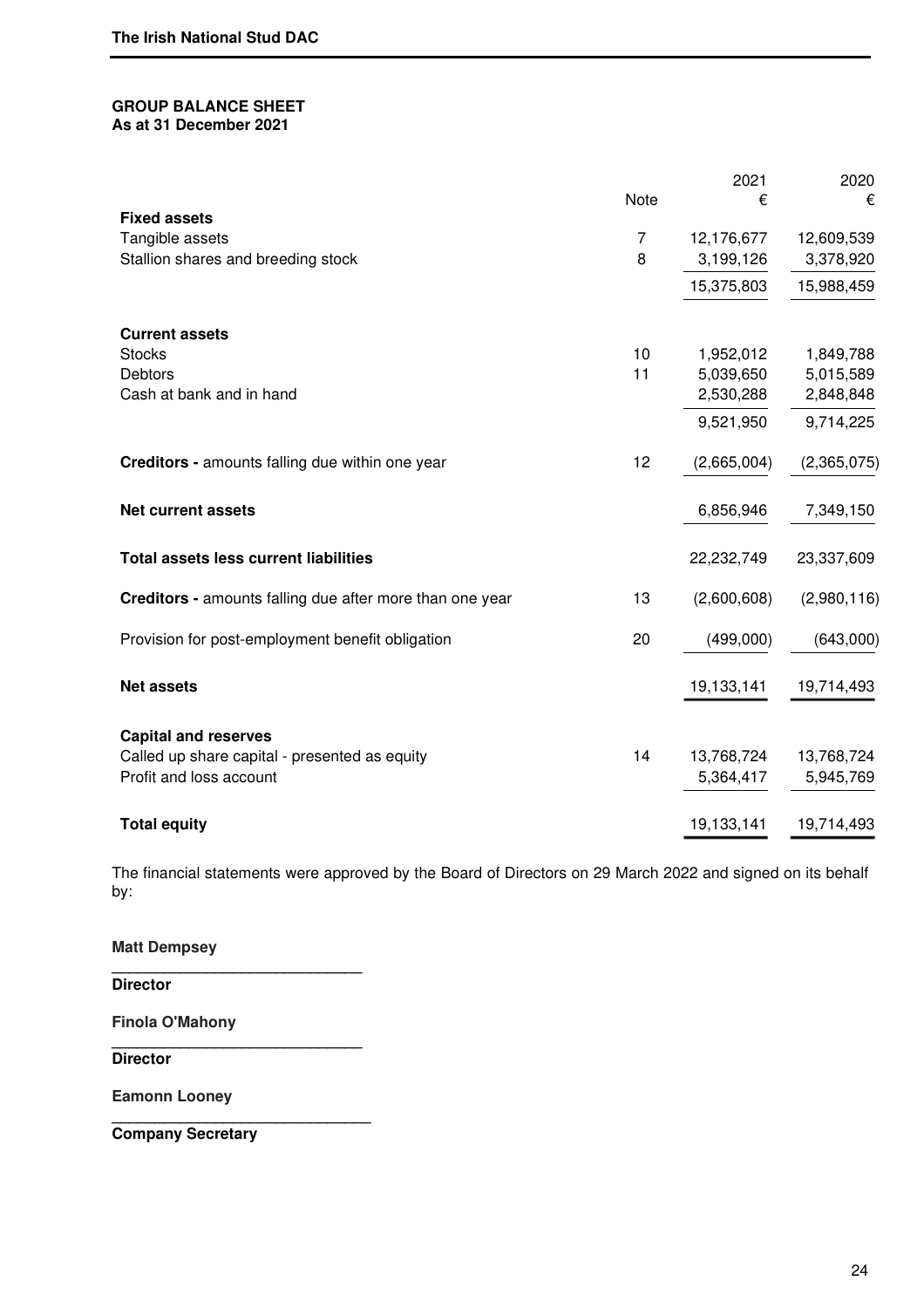#### **PARENT COMPANY BALANCE SHEET For the financial year ended 31 December 2021**

|                                                          |      | 2021        | 2020        |
|----------------------------------------------------------|------|-------------|-------------|
|                                                          | Note | €           | €           |
| <b>Fixed assets</b><br>Tangible assets                   | 7    | 12,110,666  | 12,554,698  |
| Stallion shares and breeding stock                       | 8    | 3,199,126   | 3,378,920   |
| <b>Financial assets</b>                                  | 9    | 1           |             |
|                                                          |      | 15,309,793  | 15,933,619  |
| <b>Current assets</b>                                    |      |             |             |
| <b>Stocks</b>                                            | 10   | 1,925,149   | 1,804,988   |
| <b>Debtors</b>                                           | 11   | 5,135,700   | 5,375,662   |
| Cash at bank and in hand                                 |      | 2,313,719   | 2,672,131   |
|                                                          |      | 9,374,568   | 9,852,781   |
| <b>Creditors - amounts falling due within one year</b>   | 12   | (2,598,002) | (2,343,941) |
| <b>Net current assets</b>                                |      | 6,776,566   | 7,508,840   |
| <b>Total assets less current liabilities</b>             |      | 22,086,359  | 23,442,459  |
| Creditors - amounts falling due after more than one year | 13   | (2,600,608) | (2,980,116) |
| Provision for post-employment benefit obligation         | 20   | (499,000)   | (643,000)   |
| <b>Net assets</b>                                        |      | 18,986,751  | 19,819,343  |
|                                                          |      |             |             |
| <b>Capital and reserves</b>                              |      |             |             |
| Called up share capital - presented as equity            | 14   | 13,768,724  | 13,768,724  |
| Profit and loss account                                  |      | 5,218,027   | 6,050,619   |
| <b>Total equity</b>                                      |      | 18,986,751  | 19,819,343  |

A loss of €923,592 (2020: loss of €11,920) has been dealt within the financial statements of the Parent Company. A separate profit and loss account has not been prepared for the Parent Company because the conditions laid down in Section 304 of the Companies Act, 2014 have been complied with

The financial statements were approved by the Board of Directors on 29 March 2022 and signed on its behalf by:

**Matt Dempsey** 

**Director** 

**Finola O'Mahony** 

**\_\_\_\_\_\_\_\_\_\_\_\_\_\_\_\_\_\_\_\_\_\_\_\_\_\_\_\_\_** 

**\_\_\_\_\_\_\_\_\_\_\_\_\_\_\_\_\_\_\_\_\_\_\_\_\_\_\_\_\_\_** 

**\_\_\_\_\_\_\_\_\_\_\_\_\_\_\_\_\_\_\_\_\_\_\_\_\_\_\_\_\_\_** 

**Director** 

**Eamonn Looney**

**Company Secretary**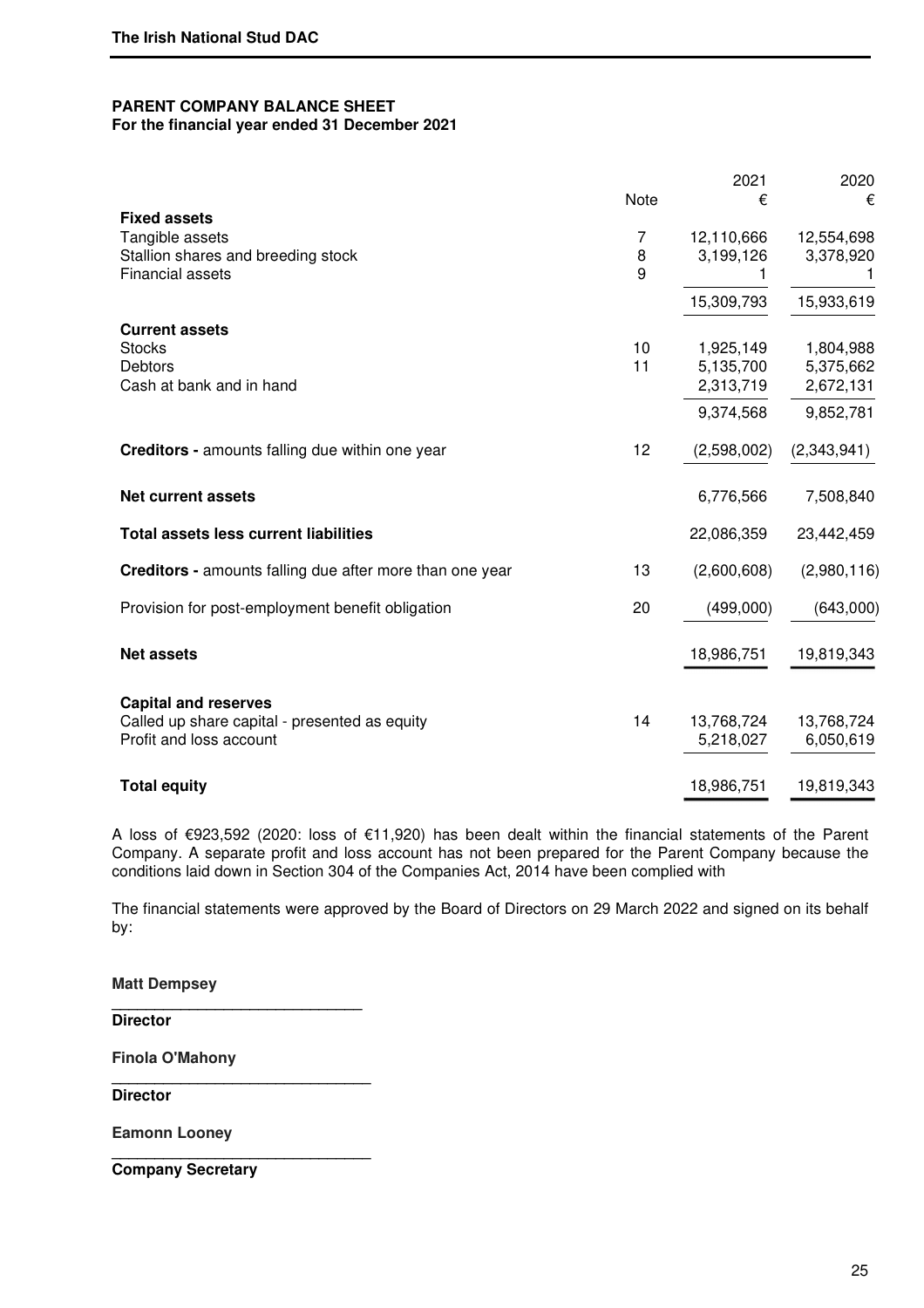#### **GROUP STATEMENT OF CHANGES IN EQUITY For the financial year ended 31 December 2021**

# Called-up share capital presented as equity € **Balance as at 1 January 2020** 13,768,724 6,264,920 20,033,644

Total comprehensive expense for the year  $(581,352)$   $(581,352)$ 

Loss for the financial year  $(350, 151)$   $(350, 151)$   $(350, 151)$ 

**Other comprehensive income for the year:** Remeasurement of net defined pension liability and the state of the 31,000 31,000

# Total comprehensive expense for the year **Figure 10** and  $(319,151)$  (319,151) (319,151)

| Balance as at 31 December 2020 |  |
|--------------------------------|--|

**Balance as at 1 January 2021** 13,768,724 5,945,769 19,714,493

Loss for the financial year  $(672,352)$   $(672,352)$ 

**Other comprehensive income for the year:** Remeasurement of net defined pension liability and the state of the state of 1,000 91,000

**Balance as at 31 December 2021** 13,768,724 5,364,417 19,133,141

 Profit and loss account

**Balance as at 31 December 2020** 13,768,724 5,945,769 19,714,493

€

 Total €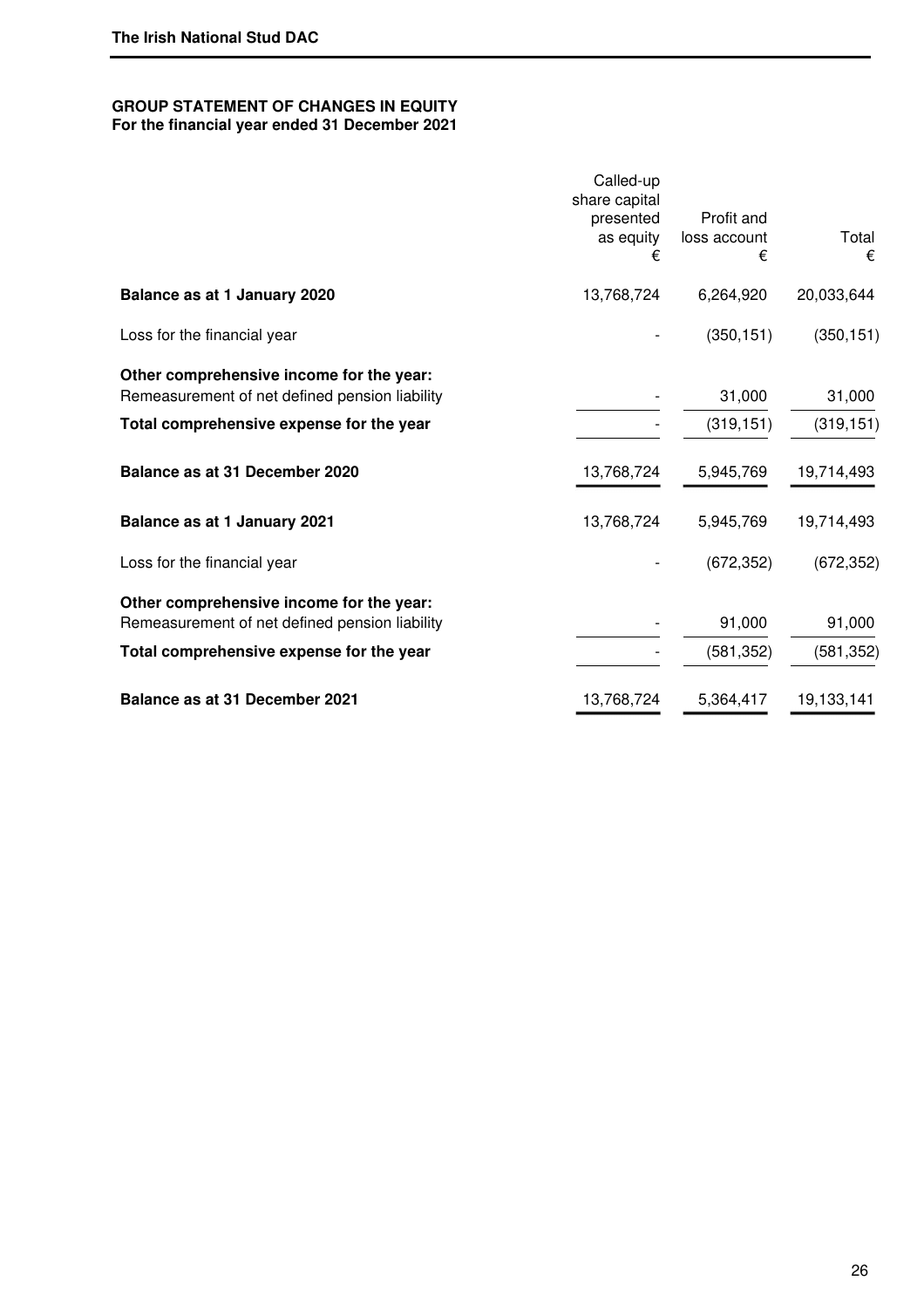# **PARENT COMPANY STATEMENT OF CHANGES IN EQUITY**

**For the financial year ended 31 December 2021** 

|                                                                                            | Called-up<br>share capital<br>presented<br>as equity<br>€ | Profit and<br>loss account<br>€ | Total<br>€ |
|--------------------------------------------------------------------------------------------|-----------------------------------------------------------|---------------------------------|------------|
| Balance as at 1 January 2020                                                               | 13,768,724                                                | 6,031,539                       | 19,800,263 |
| Loss for the financial year                                                                |                                                           | (11,920)                        | (11,920)   |
| Other comprehensive income for the year:<br>Remeasurement of net defined pension liability |                                                           | 31,000                          | 31,000     |
| Total comprehensive expense for the year                                                   |                                                           | 19,080                          | 19,080     |
| Balance as at 31 December 2020                                                             | 13,768,724                                                | 6,050,619                       | 19,819,343 |
| Balance as at 1 January 2021                                                               | 13,768,724                                                | 6,050,619                       | 19,819,343 |
| Loss for the financial year                                                                |                                                           | (923, 592)                      | (923, 592) |
| Other comprehensive income for the year:<br>Remeasurement of net defined pension liability |                                                           | 91,000                          | 91,000     |
| Total comprehensive expense for the year                                                   |                                                           | (832, 592)                      | (832, 592) |
| <b>Balance as at 31 December 2021</b>                                                      | 13,768,724                                                | 5,218,027                       | 18,986,751 |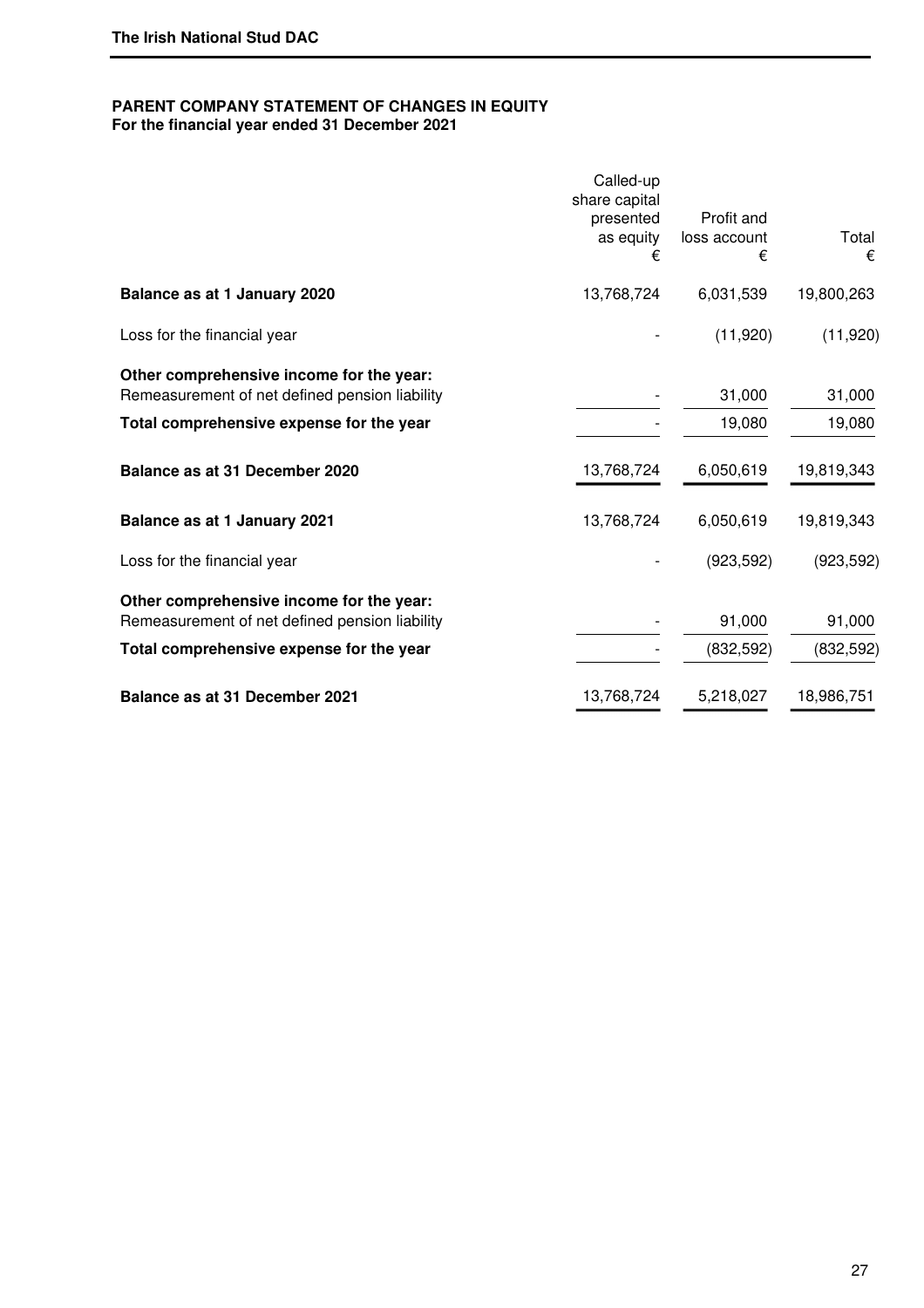# **GROUP STATEMENT OF CASH FLOWS For the financial year ended 31 December 2021**

|                                                                                                                                                                                      | Note | 2021<br>€                           | 2020<br>€                              |
|--------------------------------------------------------------------------------------------------------------------------------------------------------------------------------------|------|-------------------------------------|----------------------------------------|
| Cash flow from/(used in) operations<br>Taxation refunded/(paid)                                                                                                                      | 16   | 271,573<br>452                      | (1,591,520)<br>(400)                   |
| Net cash generated from /(used in) operating activities                                                                                                                              |      | 272,025                             | (1,591,920)                            |
| Cash flows from investing activities                                                                                                                                                 |      |                                     |                                        |
| Payments to acquire stallion shares and breeding stock<br>Receipts from sale of stallion shares and breeding stock<br>Payments to acquire tangible fixed assets<br>Interest received |      | (719, 763)<br>482,527<br>(159, 705) | (835, 844)<br>691,932<br>(1, 103, 833) |
| Net cash used in investing activities                                                                                                                                                |      | (396, 941)                          | (1, 247, 740)                          |
| Cash flows from financing activities<br><b>Grant Received</b><br>Repayment of bank borrowings<br>Interest paid                                                                       |      | 37,808<br>(163,928)<br>(67, 524)    | 1,200,046<br>(160, 740)<br>(42,004)    |
| Net cash (used in)/generated from financing activities                                                                                                                               |      | (193, 644)                          | 997,302                                |
| Net decrease in cash at bank and in hand<br>Cash and cash equivalents at the beginning of the year                                                                                   |      | (318, 560)<br>2,848,848             | (1,842,358)<br>4,691,206               |
| Cash and cash equivalents at the end of the year                                                                                                                                     |      | 2,530,288                           | 2,848,848                              |
| Cash and cash equivalents consists of:<br>Cash at bank and in hand                                                                                                                   |      | 2,530,288                           | 2,848,848                              |
| Cash and cash equivalents                                                                                                                                                            |      | 2,530,288                           | 2,848,848                              |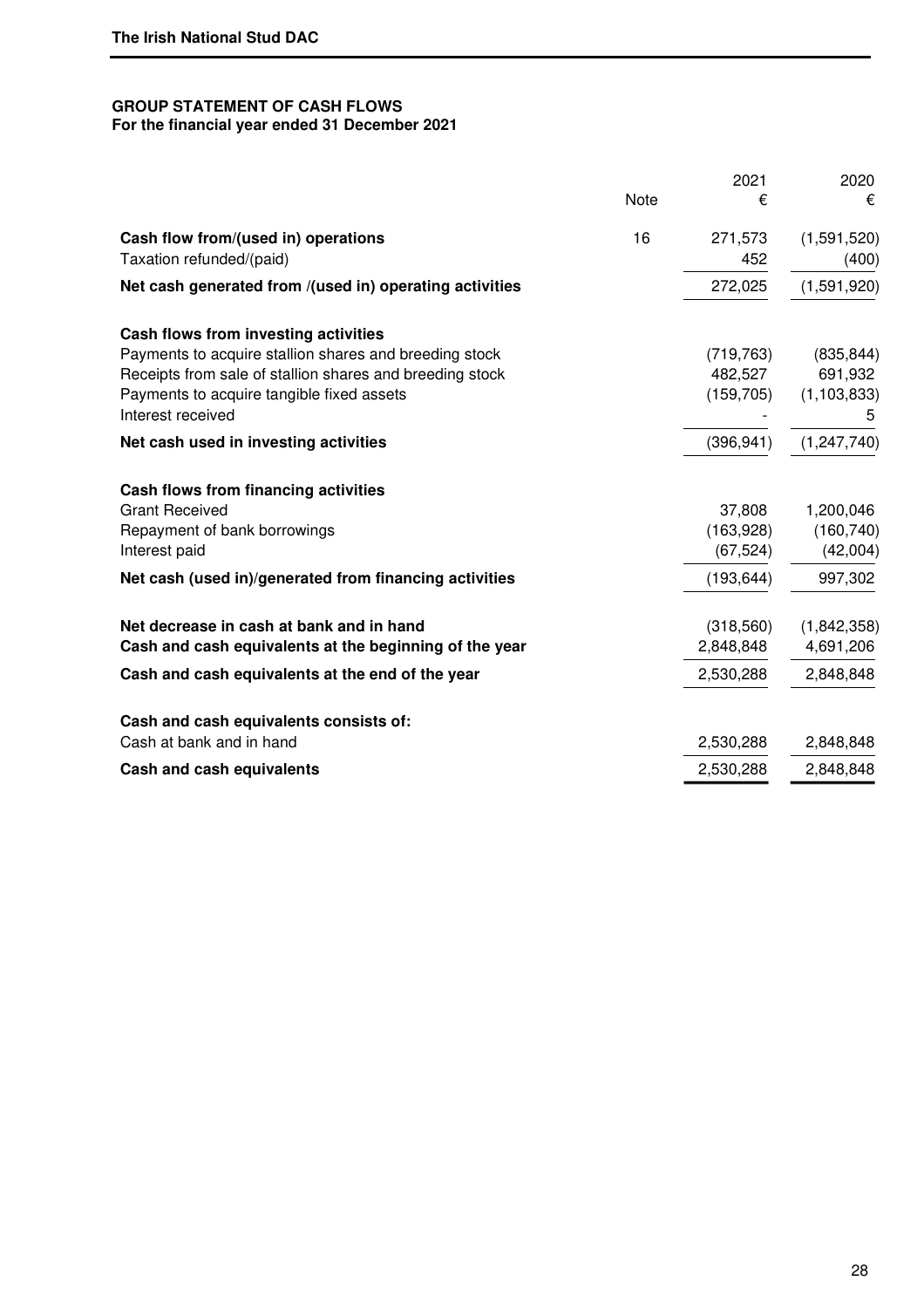## **NOTES TO THE GROUP FINANCIAL STATEMENTS**

## **1 Going concern**

The Group has a loss after tax of €672,352 for the financial year ended 31 December 2021 (2020: loss of €350,151). The loss for the year includes a depreciation charge of €1,456,738 (2020: €1,211,425), the Group had a profit before depreciation and tax of €795,338 (2020: €826,465). Management have considered whether the going concern assumption is still appropriate and whether there are any material uncertainties that may cast significant doubt on the ability of the Group and Company to continue as a going concern. When determining if the going concern assumption is still appropriate the directors have reviewed the Group and Company's cash flow projections and its bank facilities for the next 12 months to April 2023. The directors consider that the going concern basis is appropriate given the Group's strong asset base, its ability to manage cash flow including postponing discretionary spending and its committed overdraft facilities. The financial statements do not include any adjustments to the carrying amount and classification of assets and liabilities that would arise if the Group and Company were unable to continue as a going concern.

| 2 | <b>Group Turnover</b> | 2021      | 2020      |
|---|-----------------------|-----------|-----------|
|   | Analysis by activity  | €         | €         |
|   | Stud and farm         | 4,938,981 | 6,179,612 |
|   | Tourism               | 1,284,362 | 536,909   |
|   |                       | 6,223,343 | 6,716,521 |
|   |                       |           |           |

 All tourism related activity in 2021 was carried out by INS Commercial Enterprises DAC, a wholly owned subsidiary. All turnover was earned in Ireland.

| 3 | <b>Group operating loss</b>                                                           | 2021<br>€  | 2020<br>€  |
|---|---------------------------------------------------------------------------------------|------------|------------|
|   | The following operating (income)/expenses have been recognised:                       |            |            |
|   | Foreign exchange (gain)/loss                                                          | (2, 391)   | 1,269      |
|   | Grant amortisation                                                                    | (118, 287) | (10,000)   |
|   | Grant income                                                                          |            | (15,000)   |
|   | Impairment loss - trade debtors                                                       | 274,162    | 615,464    |
|   | Profit on disposal of assets                                                          | (299, 142) | (197, 794) |
|   | Depreciation of tangible assets, stallion shares and breeding stock                   | 1,456,738  | 1,211,425  |
|   | Auditors' remuneration                                                                | 33,825     | 36,900     |
|   | Tax compliance and advisory                                                           | 11,783     | 22,361     |
|   | Consultancy costs for the year include the following:                                 |            |            |
|   | Legal and professional                                                                | 88,257     | 71,141     |
| 4 | <b>Employees and directors</b>                                                        | 2021       | 2020       |
|   |                                                                                       | Number     | Number     |
|   | <b>Employees</b>                                                                      |            |            |
|   | The average number of persons employed by the Group during the<br>financial year was: |            |            |
|   | Full time                                                                             | 49         | 50         |
|   | Seasonal (full time equivalent)                                                       | 11         | 8          |
|   |                                                                                       | 60         | 58         |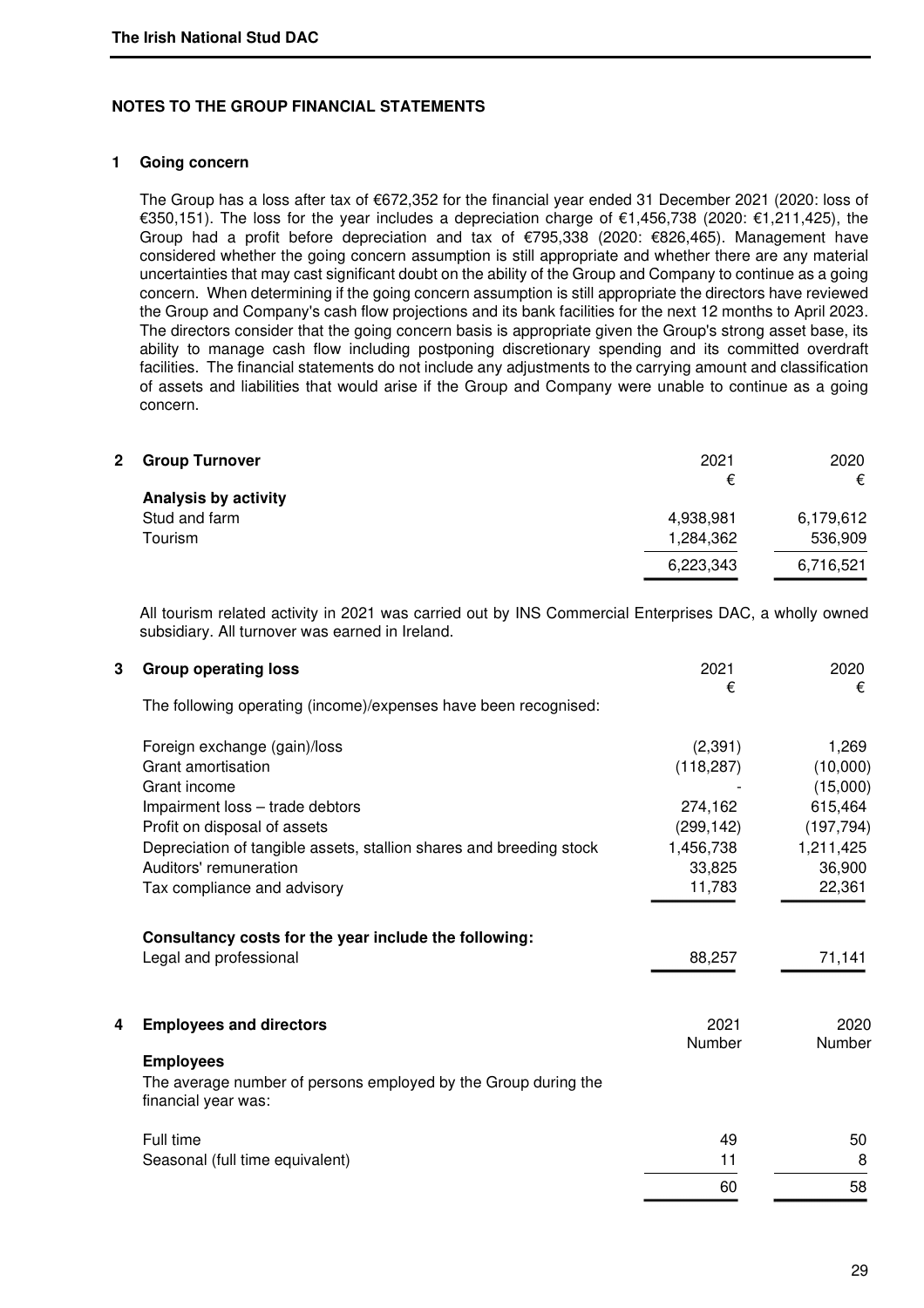| <b>Employees and directors - continued</b>                    | 2021      | 2020      |
|---------------------------------------------------------------|-----------|-----------|
| Staff costs comprise:                                         | €         | €         |
| Wages and salaries                                            | 1,901,221 | 2,046,485 |
| Social insurance costs                                        | 218,909   | 209,780   |
| Other staff costs                                             | 4,602     | 3,580     |
| Other retirement benefit costs                                | 8,532     | 8,532     |
| Defined contribution pension scheme costs                     | 115,748   | 83,316    |
| Staff costs                                                   | 2,249,012 | 2,351,693 |
| <b>Directors</b>                                              |           |           |
| Emoluments                                                    | 63,445    | 67,250    |
| Contributions to retirement benefit schemes:                  |           |           |
| Defined benefit scheme                                        |           |           |
| Travel and subsistence expenditure                            |           |           |
| Travel and subsistence expenditure is categorised as follows: |           |           |
| Domestic:                                                     |           |           |
| Board                                                         | 609       | 800       |
| Employees                                                     | 20,513    | 18,896    |
| International:                                                |           |           |
| Board                                                         |           |           |
| Employees                                                     | 10,613    | 23,631    |
| <b>Total</b>                                                  | 31,735    | 43,327    |
| <b>Hospitality expenditure</b>                                |           |           |
| Hospitality expenditure includes the following expenditure    |           |           |
| Staff hospitality                                             | 19,951    | 31,484    |
| <b>Client hospitality</b>                                     | 7,796     | 9,806     |
| <b>Total</b>                                                  | 27,747    | 41,290    |

Key management includes the directors and Chief Executive Officer. The compensation paid or payable to key management for employee services is shown below:

|                                        | 2021    | 2020    |
|----------------------------------------|---------|---------|
|                                        | €       | €       |
| <b>Chief Executive Officer:</b>        |         |         |
| Salaries and other short-term benefits | 110.568 | 110.568 |
| Post-employment benefits               | 27,500  | 27,500  |
| Total key management compensation      | 138,068 | 138,068 |

Directors' fees are disclosed in the Directors' Report.

# **Short term employee benefits**

The Irish National Stud DAC does not disclose details of employee short term benefits over €50,000 in bands of €25,000 as required by the Code due to the commercial sensitivity of this information. This departure from the Code has been agreed with the Department of Agriculture, Food and the Marine.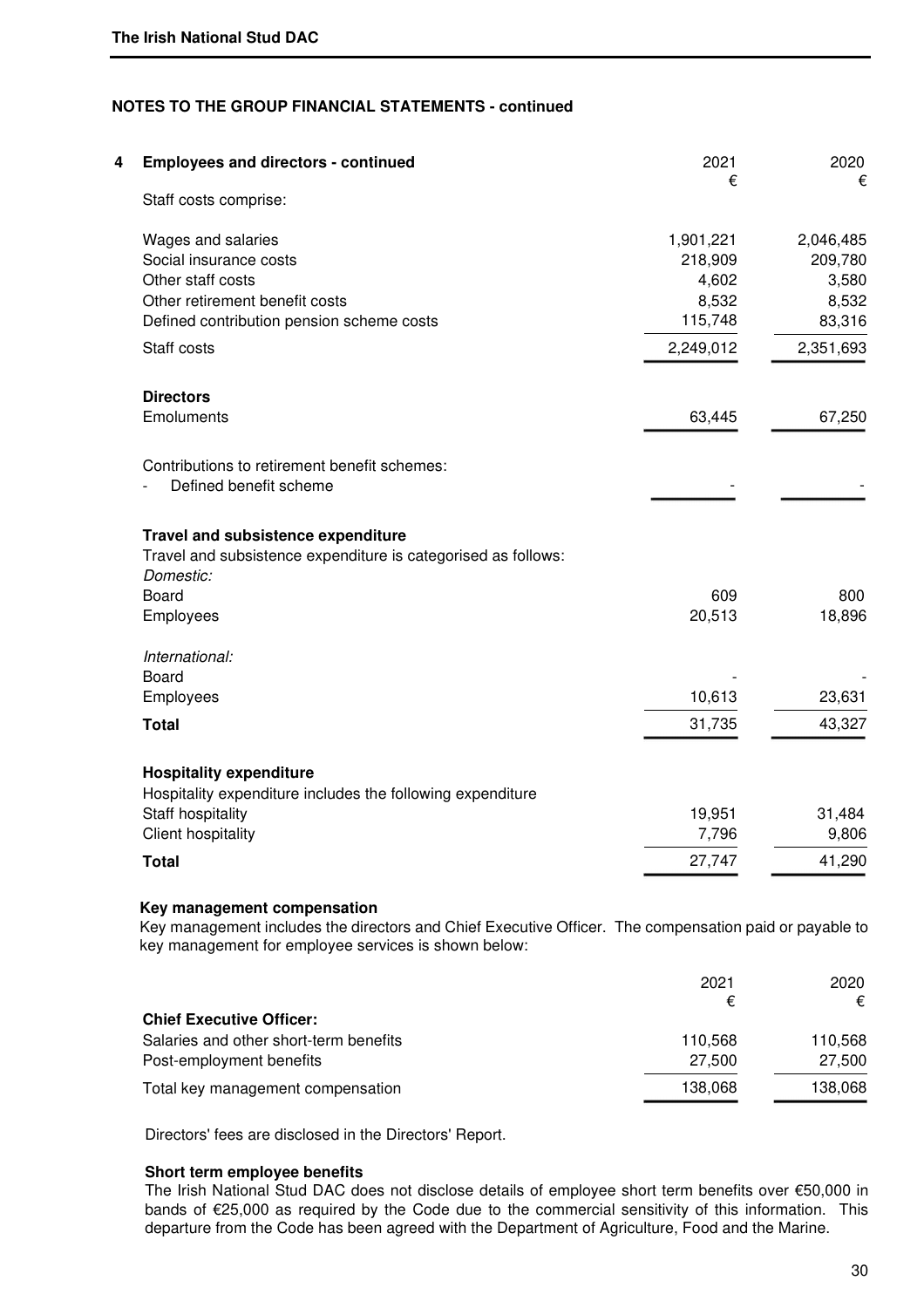| 5 | Net interest expense                                                     | 2021<br>€ | 2020<br>€ |
|---|--------------------------------------------------------------------------|-----------|-----------|
|   | Interest receivable and similar income                                   |           |           |
|   | Bank interest received                                                   |           | 5         |
|   | Total interest receivable and similar income                             |           | 5         |
|   | Interest payable and similar charges                                     |           |           |
|   | Interest payable on overdrafts and bank loans                            | (19, 172) | (20, 571) |
|   | Other bank charges                                                       | (36, 352) | (14, 433) |
|   | Net interest expense on post-employment benefits                         | (12,000)  | (7,000)   |
|   | Total interest payable and similar charges                               | (67, 524) | (42,004)  |
|   | Net interest expense                                                     |           |           |
|   | Interest receivable and similar income                                   |           | 5         |
|   | Interest payable and similar charges                                     | (67, 524) | (42,004)  |
|   | Net interest expense                                                     | (67, 524) | (41, 999) |
| 6 | <b>Income Tax</b>                                                        | 2021      | 2020      |
|   |                                                                          | €         | €         |
|   | Tax expense/(credit) included in profit and loss account<br>Current tax: |           |           |
|   | Irish corporation tax on loss for the financial year                     | 11,352    | 400       |
|   | Overprovision in respect of prior year                                   |           | (35, 209) |
|   | Current tax expense/(credit) for the financial year                      | 11,352    | (34, 809) |

# **Reconciliation of tax expense/(credit)**

 Tax assessed for the financial year differs to the standard rate of corporation tax in the Republic of Ireland for the financial year ended 31 December 2021 of 12.5% (2020: 12.5%). The differences are explained below:

|                                                                                                                                                | 2021<br>€ | 2020<br>€  |
|------------------------------------------------------------------------------------------------------------------------------------------------|-----------|------------|
| Loss before tax                                                                                                                                | (661,000) | (384,960)  |
| Loss multiplied by the standard rate of tax in the Republic of Ireland for<br>the financial year ended 31 December 2021 of 12.5% (2020: 12.5%) | (82, 625) | (48, 120)  |
| Effects of:                                                                                                                                    |           |            |
| Expenses not deductible for tax purposes                                                                                                       | 42,077    | 76,748     |
| Income taxed at higher rate                                                                                                                    | 456       | 649        |
| Income tax withheld                                                                                                                            | 473       | 400        |
| Overprovision in respect of prior year                                                                                                         |           | (35, 209)  |
| Depreciation in excess of capital allowances                                                                                                   | 87,480    | 43.312     |
| Losses utilised in the year                                                                                                                    | (23,475)  | (112, 405) |
| Other reconciling items                                                                                                                        | (13,034)  | (39, 816)  |
| Tax expense/(credit) on loss                                                                                                                   | 11,352    | (34, 809)  |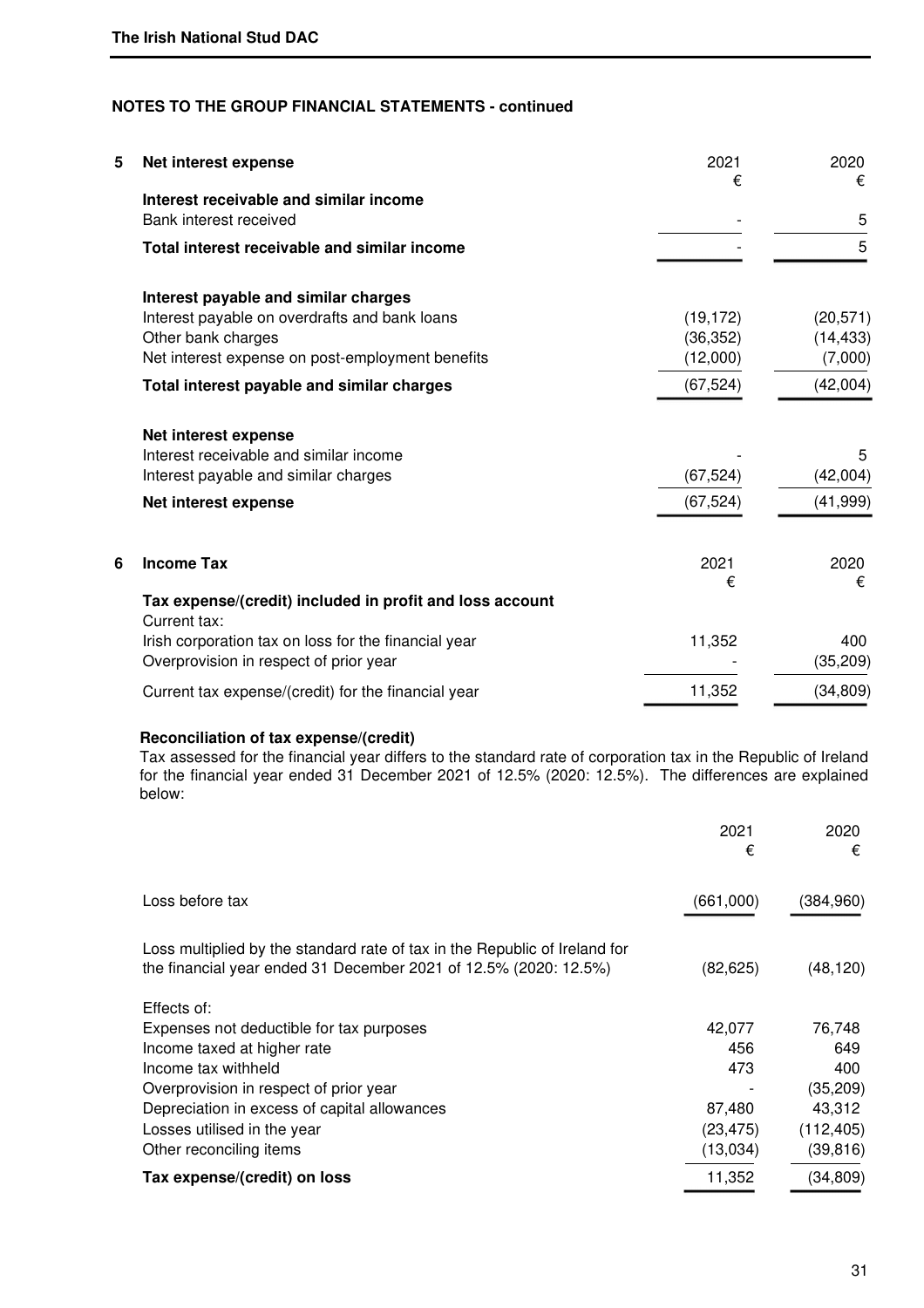| 7 | <b>Tangible assets</b>           | Land and<br>buildings<br>€ | Machinery<br>and furniture<br>€ | Motor<br>Vehicles<br>€ | Total<br>€            |
|---|----------------------------------|----------------------------|---------------------------------|------------------------|-----------------------|
|   | Group<br>Cost                    |                            |                                 |                        |                       |
|   | At 1 January 2021<br>Additions   | 15,651,211<br>102,602      | 6,639,381<br>57,103             | 544,093                | 22,834,685<br>159,705 |
|   | Fully depreciated assets retired |                            | (4,538,652)                     | (385, 878)             | (4,924,530)           |
|   | At 31 December 2021              | 15,753,813                 | 2,157,832                       | 158,215                | 18,069,860            |
|   | <b>Accumulated depreciation</b>  |                            |                                 |                        |                       |
|   | At 1 January 2021                | 4,305,916                  | 5,461,993                       | 457,237                | 10,225,146            |
|   | Charge for the year              | 347,316                    | 213,608                         | 31,643                 | 592,567               |
|   | Fully depreciated assets retired |                            | (4,538,652)                     | (385, 878)             | (4,924,530)           |
|   | At 31 December 2021              | 4,653,232                  | 1,136,949                       | 103,002                | 5,893,183             |
|   | <b>Carrying amount</b>           |                            |                                 |                        |                       |
|   | At 31 December 2021              | 11,100,581                 | 1,020,883                       | 55,213                 | 12,176,677            |
|   | At 31 December 2020              | 11,345,295                 | 1,177,388                       | 86,856                 | 12,609,539            |
|   | Company                          |                            |                                 |                        |                       |
|   | Cost                             |                            |                                 |                        |                       |
|   | At 1 January 2021                | 15,651,211                 | 6,572,049                       | 544,093                | 22,767,353            |
|   | Additions                        | 102,602                    | 34,945                          |                        | 137,547               |
|   | Fully depreciated assets retired |                            | (4,538,652)                     | (385, 878)             | (4,924,530)           |
|   | At 31 December 2021              | 15,753,813                 | 2,068,342                       | 158,215                | 17,980,370            |
|   | <b>Accumulated depreciation</b>  |                            |                                 |                        |                       |
|   | At 1 January 2021                | 4,305,916                  | 5,449,502                       | 457,237                | 10,212,655            |
|   | Charge for the year              | 347,316                    | 202,620                         | 31,643                 | 581,579               |
|   | Fully depreciated assets retired |                            | (4,538,652)                     | (385, 878)             | (4,924,530)           |
|   | At 31 December 2021              | 4,653,232                  | 1,113,470                       | 103,002                | 5,869,704             |
|   | <b>Carrying amount</b>           |                            |                                 |                        |                       |
|   | At 31 December 2021              | 11,100,581                 | 954,872                         | 55,213                 | 12,110,666            |
|   | At 31 December 2020              | 11,345,295                 | 1,122,547                       | 86,856                 | 12,554,698            |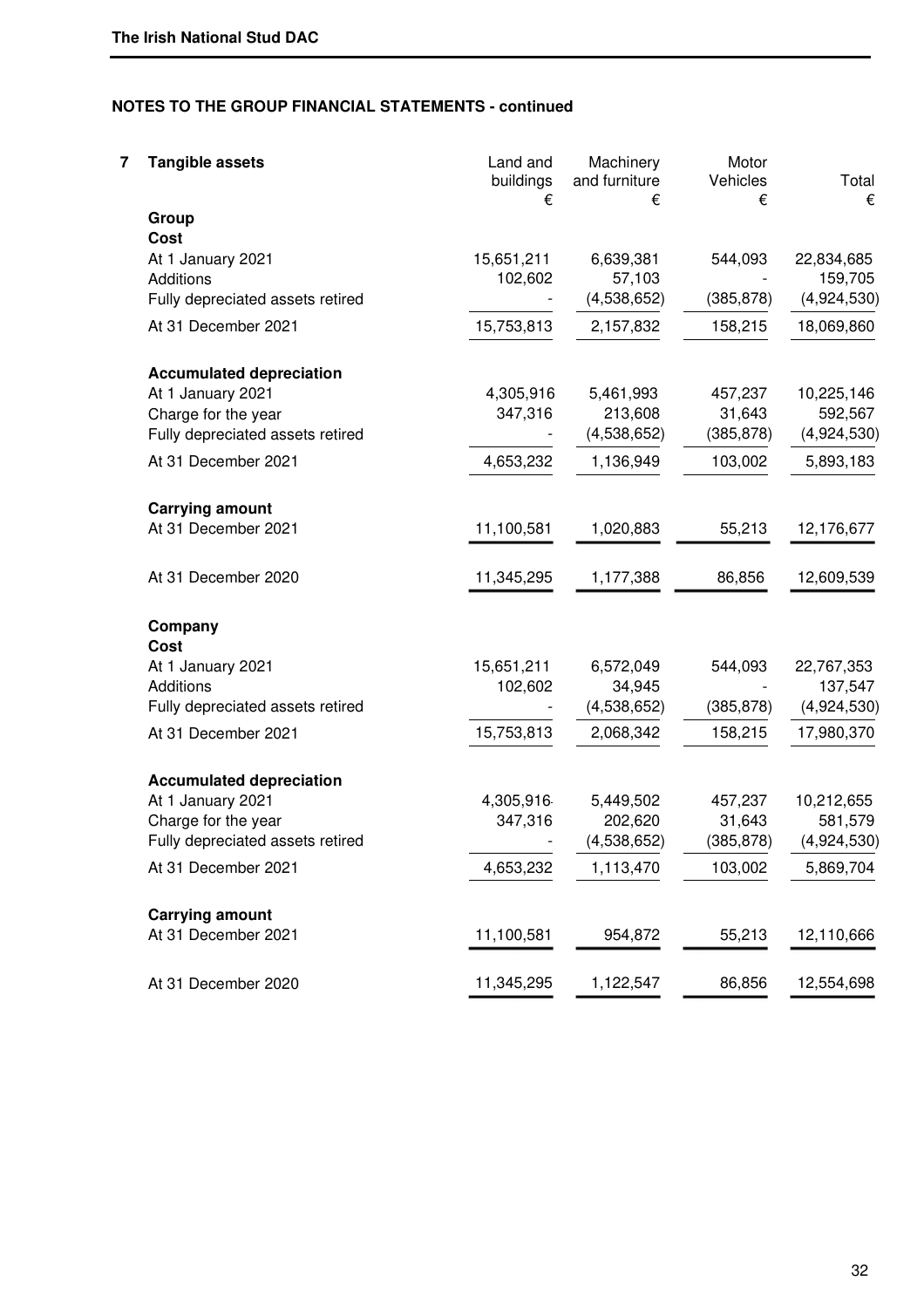| 8 | <b>Stallion shares and breeding stock</b> | 2021<br>€     | 2020<br>€  |
|---|-------------------------------------------|---------------|------------|
|   | <b>Group and Company</b>                  |               |            |
|   | Cost                                      |               |            |
|   | At 1 January                              | 10,116,988    | 9,763,840  |
|   | Additions                                 | 719,763       | 835,844    |
|   | Transfers from bloodstock                 | 210,602       |            |
|   | <b>Disposals</b>                          | (432, 717)    | (482, 696) |
|   | Fully depreciated assets retired          | (3, 493, 245) |            |
|   | At 31 December                            | 7,121,391     | 10,116,988 |
|   | <b>Accumulated depreciation</b>           |               |            |
|   | At 1 January                              | 6,738,068     | 5,987,922  |
|   | Charge for the year                       | 864,171       | 807,902    |
|   | <b>Disposals</b>                          | (186, 729)    | (57, 756)  |
|   | Fully depreciated assets retired          | (3,493,245)   |            |
|   | At 31 December                            | 3,922,265     | 6,738,068  |
|   | <b>Carrying amount</b>                    |               |            |
|   | At 31 December                            | 3,199,126     | 3,378,920  |

 During the financial year, stallion shares and breeding stock with a carrying value of €245,988 were disposed of. These assets had a cost of €432,717 and accumulated depreciation of €186,729. The gain on disposal of these assets was €299,142.

| 9 | <b>Financial assets</b>                       | 2021 | 2020<br>€ |
|---|-----------------------------------------------|------|-----------|
|   | Company<br><b>Cost or valuation</b>           |      |           |
|   | Investment in subsidiary undertaking (note i) |      |           |

The cumulative provision for diminution in value of financial assets amounts to €Nil (2020: €Nil).

# **(i) Investment in subsidiary undertaking**

Details of investment in subsidiary undertaking is given below:

#### **INS Commercial Enterprises DAC**

The Company owns a 100% interest in INS Commercial Enterprises, a Company incorporated in Ireland, with a registered office at Tully, Kildare, Ireland. INS Commercial Enterprises is responsible for all tourism related activities of the Group.

| 10 Stocks         | 2021      | 2020      |
|-------------------|-----------|-----------|
|                   | €         | €         |
| Group             |           |           |
| <b>Bloodstock</b> | 1,798,675 | 1,717,138 |
| Consumables       | 153,337   | 132,650   |
|                   | 1,952,012 | 1,849,788 |
| Company           |           |           |
| <b>Bloodstock</b> | 1,798,675 | 1,717,138 |
| Consumables       | 126,474   | 87,850    |
|                   | 1,925,149 | 1,804,988 |

The replacement cost of inventories does not exceed the statement of financial position amounts.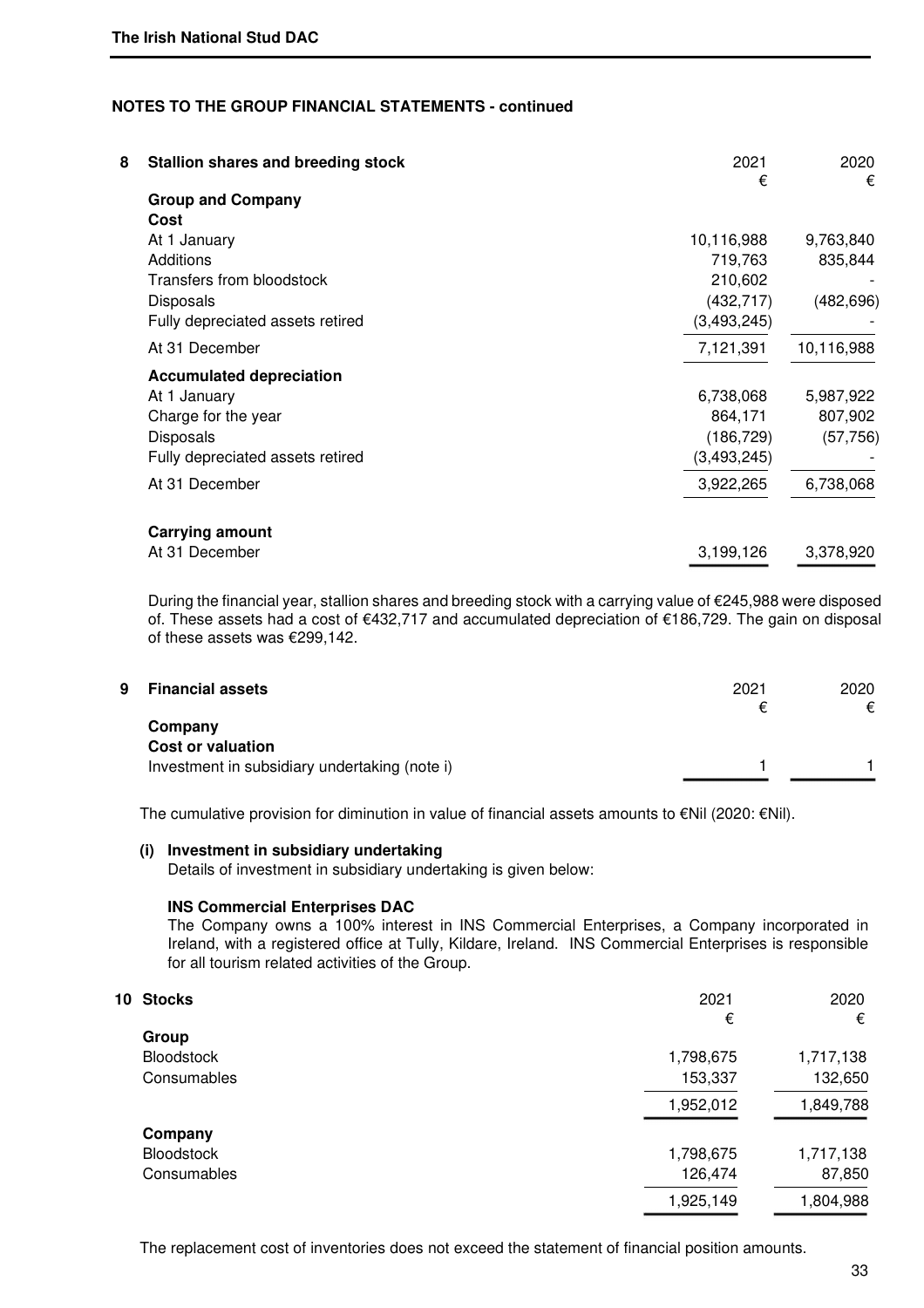| 11 | <b>Debtors</b>                           | 2021      | 2020      |
|----|------------------------------------------|-----------|-----------|
|    | Group                                    | €         | €         |
|    | Trade debtors                            | 4,487,077 | 4,601,650 |
|    | Prepayments and accrued income           | 552,573   | 413,939   |
|    |                                          | 5,039,650 | 5,015,589 |
|    | Company                                  |           |           |
|    | Trade debtors                            | 4,475,676 | 4,594,948 |
|    | Amounts due from subsidiary undertakings | 128,256   | 387,126   |
|    | Prepayments and accrued income           | 531,768   | 393,588   |
|    |                                          | 5,135,700 | 5,375,662 |

Trade debtors for both the Group and Company are stated after provision for impairment of €1.1m (2020: €1.4m) (see note 23 for basis of determination of provision).

All amounts shown above fall due within one year.

Amounts due from subsidiary undertakings are unsecured, interest free, have no fixed date of repayment and are repayable on demand.

| 12 Creditors - amounts falling due within one year | 2021<br>€ | 2020<br>€ |
|----------------------------------------------------|-----------|-----------|
| Group                                              |           |           |
| Trade creditors and accruals                       | 1,593,200 | 1,334,565 |
| Purchase of Bloodstock                             | 617,925   | 717,767   |
| PAYE/PRSI                                          | 75,356    | 70,873    |
| <b>VAT</b>                                         | 11,610    | 25,544    |
| Deferred income (note 15)                          | 118,287   | 10,000    |
| Withholding tax                                    | 37,922    | 4,239     |
| Bank loan (note 13)                                | 198,900   | 202,087   |
| Corporation tax                                    | 11,804    |           |
|                                                    | 2,665,004 | 2,365,075 |
| Company                                            |           |           |
| Trade creditors and accruals                       | 1,544,531 | 1,314,666 |
| Purchase of Bloodstock                             | 617,925   | 717,767   |
| PAYE/PRSI                                          | 75,356    | 70,873    |
| VAT                                                | 6,646     | 25,857    |
| Deferred income (note 15)                          | 118,287   | 10,000    |
| Withholding tax                                    | 36,284    | 2,691     |
| Bank loan (note 13)                                | 198,900   | 202,087   |
| Corporation tax                                    | 73        |           |
|                                                    | 2,598,002 | 2,343,941 |

All amounts shown above fall due within one year.

Trade and other creditors are payable at various dates in the next three months in accordance with the suppliers' usual and customary credit terms.

 Tax and social insurance are repayable at various dates over the coming months in accordance with the applicable statutory provisions.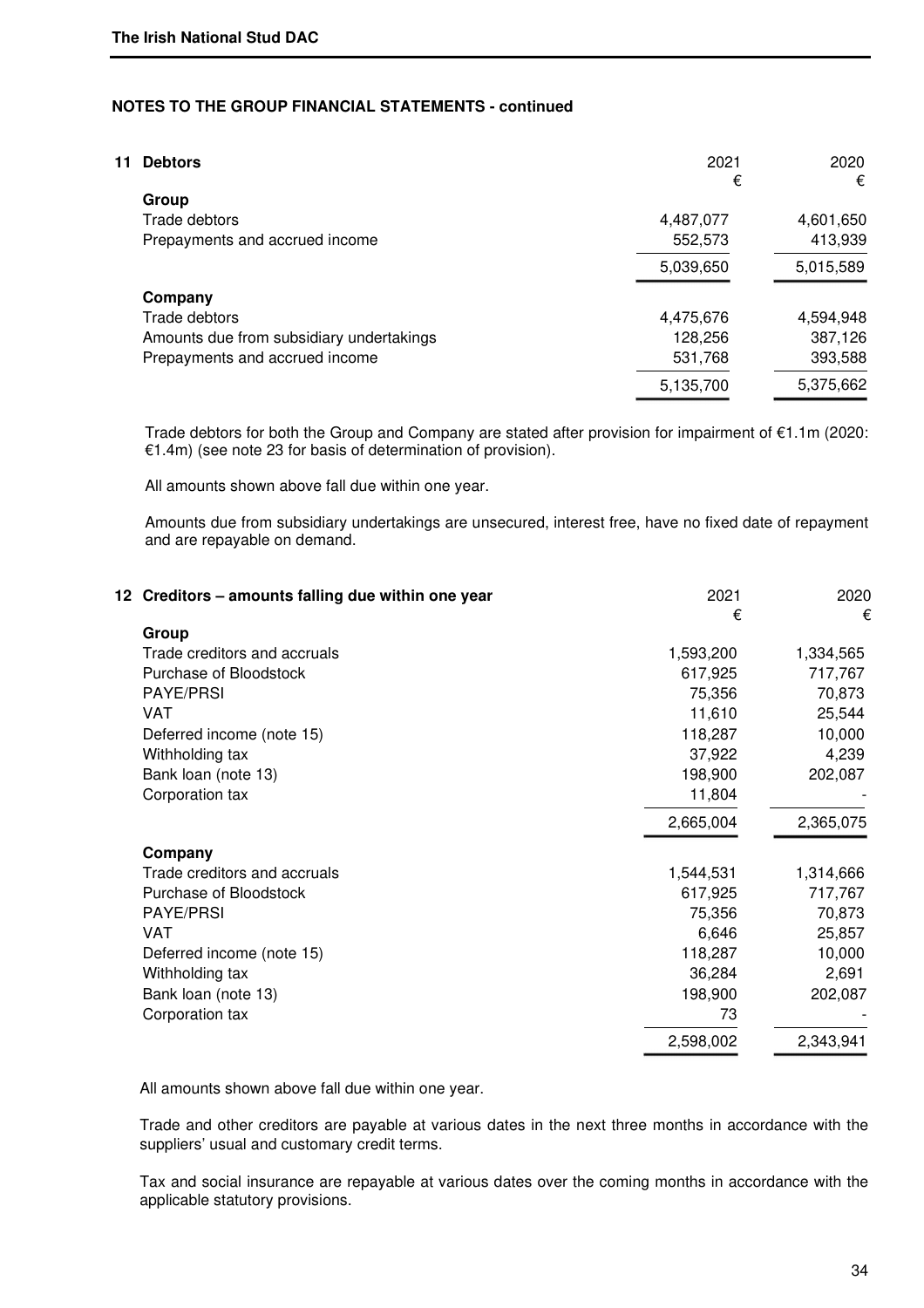| 13 Creditors – amounts falling due after one year    | 2021      | 2020       |
|------------------------------------------------------|-----------|------------|
| <b>Group and Company</b>                             | €         | €          |
| Bank loan                                            | 835,847   | 999,775    |
| Less: amount repayable within one year (note 12)     | (198,900) | (202, 087) |
| Deferred income (note 15)                            | 1,903,661 | 2,092,428  |
| Other creditors                                      | 60,000    | 90,000     |
|                                                      | 2,600,608 | 2,980,116  |
| <b>Maturity of bank loan</b>                         |           |            |
| In one year or less, or on demand                    | 198,900   | 202,087    |
| In more than one year, but not more than two years   | 181,414   | 181,414    |
| In more than two years, but not more than five years | 455,533   | 544,242    |
| In more than five years                              |           | 72,032     |
|                                                      | 835,847   | 999,775    |
|                                                      |           |            |

 The loan was for the purchase of Strawhall in 2004. The original term of the loan was 25 years. The loan was approved by the relevant government departments and carries a fixed interest rate of 1.71%.

| 14 Called up share capital - presented as equity                                             | 2021       | 2020       |
|----------------------------------------------------------------------------------------------|------------|------------|
| Equity shares of €1.27 each                                                                  | €          | €          |
| <b>Authorised share capital</b><br>30,000,000 shares (2020: 30,000,000 shares)               | 38,100,000 | 38,100,000 |
| Allotted and fully paid - presented as equity<br>10,841,516 shares (2020: 10,841,516 shares) | 13,768,724 | 13.768.724 |

 There is a single class of equity shares. There are no restrictions on the distribution of dividends and the repayment of capital. All shares carry equal voting rights and rank for dividends to the extent to which the total amount on each share is paid up.

A description of each reserve within equity is outlined below:

### **Profit and loss account**

 Profit and loss account represents accumulated comprehensive income for the financial year and prior financial years.

| 15 Capital grants        | 2021<br>€  | 2020<br>€ |
|--------------------------|------------|-----------|
| <b>Group and Company</b> |            |           |
| At 1 January             | 2,102,427  | 912,382   |
| Additions                | 37,808     | 1,200,046 |
| Amortisation             | (118, 287) | (10,000)  |
| At 31 December           | 2,021,948  | 2,102,428 |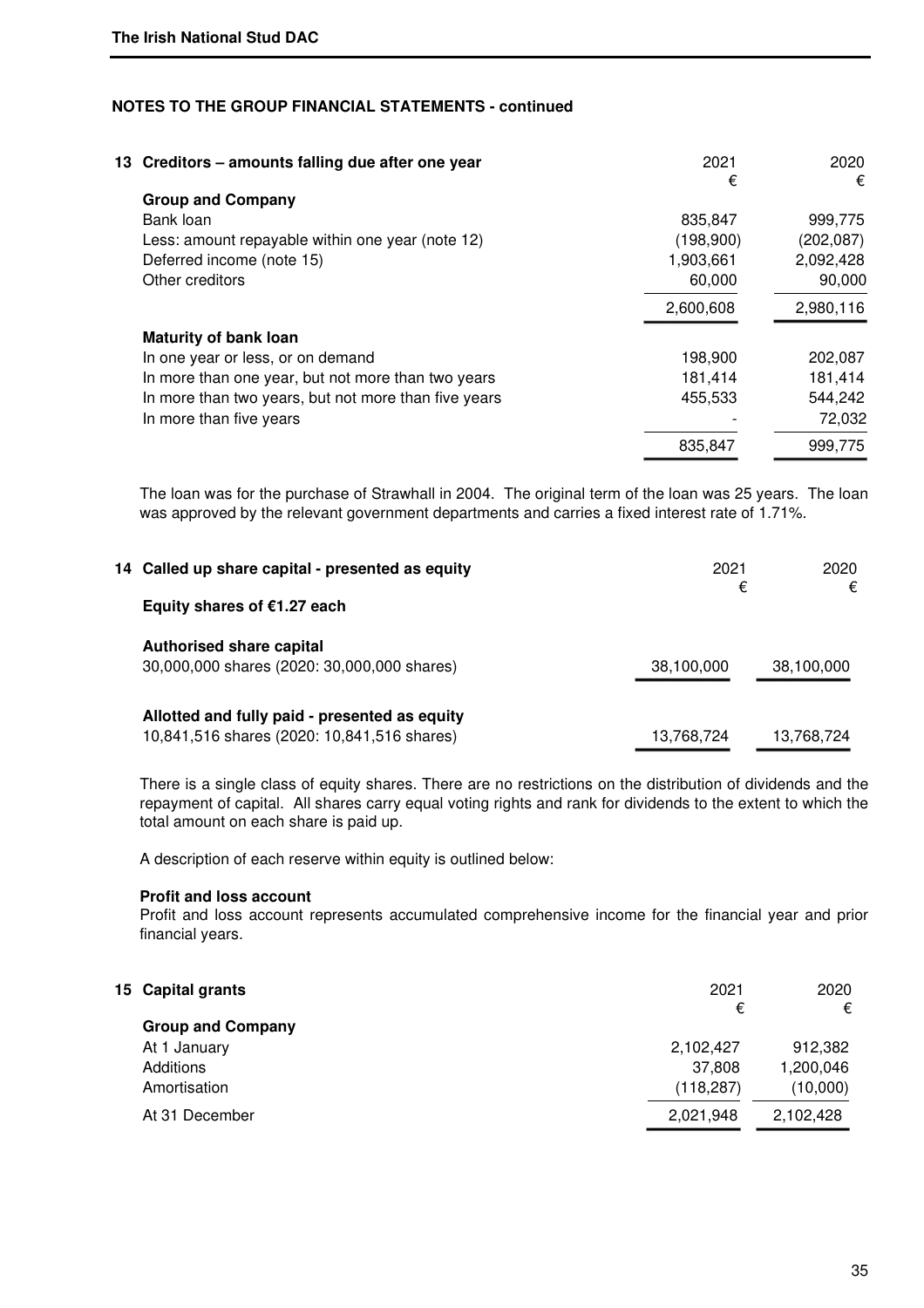| 16 Note to the Group statement of cash flows                       | 2021<br>€  | 2020<br>€   |
|--------------------------------------------------------------------|------------|-------------|
| Loss for the financial year                                        | (672, 352) | (350, 151)  |
| Tax expense/(credit) on loss                                       | 11,352     | (34, 809)   |
| Net interest expense                                               | 67,524     | 41,999      |
| Operating loss                                                     | (593, 476) | (342, 961)  |
| Amortisation of grants                                             | (118, 287) | (10,000)    |
| Profit on disposal of assets                                       | (299,142)  | (197, 794)  |
| Depreciation of tangible fixed assets, stallion and breeding stock | 1,456,738  | 1,211,425   |
| Post-employment benefit less payments                              | (57,000)   | (54,000)    |
| Working capital movements:                                         |            |             |
| Increase in inventories                                            | (102, 224) | (345, 504)  |
| Increase in debtors                                                | (24,061)   | (869, 878)  |
| Increase/(decrease) in creditors                                   | 9,025      | (982, 808)  |
| Cash flow from/(used in) operating activities                      | 271,573    | (1,591,520) |
|                                                                    |            |             |

#### **17 Events since the end of the financial year**

Significant events since the year end are noted in the directors' report.

#### **18 Related party transactions**

During the year directors and parties connected with them purchased at market value, keep services to a total value of €5,900 (2020: €5,546).

The Group purchased horse training services in 2021 with a value of Nil (including VAT and refund of outlays incurred) from Commonstown Stud a company connected to a former director (2020: €17,312).

#### **19 Commitments**

 Capital commitments: There were no capital commitments at the end of the year (2020:  $\epsilon$ Nil).

#### **20 Post-employment benefits**

The Group operates a defined contribution plan for certain employees and pays fixed contributions into a separate entity. The assets of the plan are held separately from the Group in independently administered funds. The contributions to the defined contribution plan are recognised as an expense when they are due. Amounts not paid are included in accruals in the balance sheet.

The Group also operates a defined benefit pension scheme with assets held in a separately administered fund. The scheme provides retirement benefits on the basis of members' final salary. The contributions are determined by a qualified actuary on the basis of triennial valuations using the projected unit method. On 1 March 2012, the scheme was closed to new entrants.

The most recent valuation for funding purposes was carried out by a qualified independent actuary as at 30 September 2021 and is available for inspection by the scheme members but not for public inspection.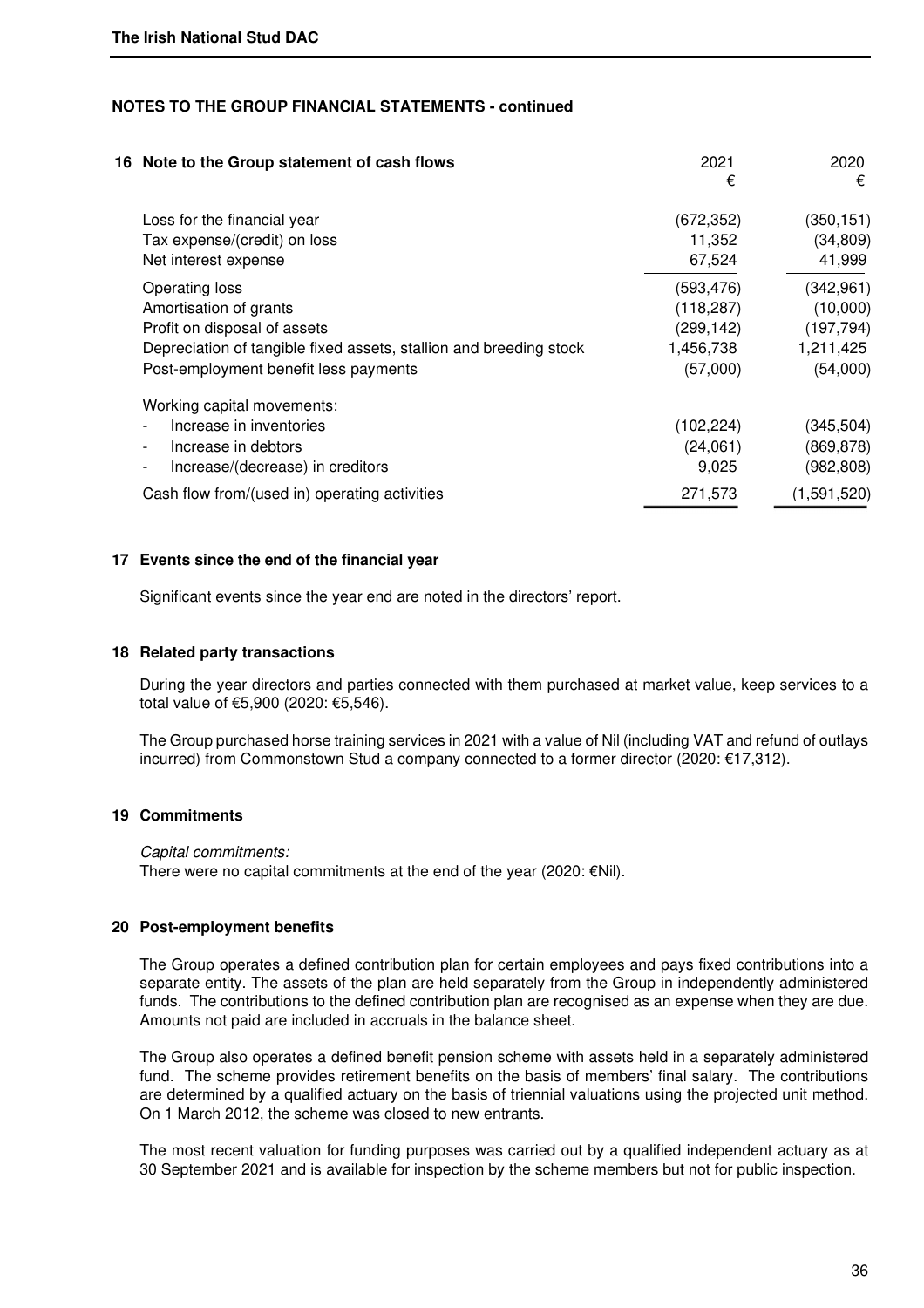# **20 Post-employment benefits - continued**

|                                                                        | 2021     | 2020     |
|------------------------------------------------------------------------|----------|----------|
|                                                                        | €'000    | €'000    |
| The amount recognised on the balance sheet is as follows:              |          |          |
| Present value of funded liabilities                                    | (4, 367) | (4, 384) |
| Fair value of plan assets                                              | 3,868    | 3,741    |
| Liability for post-employment benefits                                 | (499)    | (643)    |
| The amount recognised in the profit and loss account is as follows:    |          |          |
| Current service cost                                                   | 8        | 8        |
| Net interest expense                                                   | 4        |          |
| <b>Total expense</b>                                                   | 12       | 15       |
| The return on plan assets was as follows:                              |          |          |
| Interest income                                                        | 24       | 35       |
| Return on plan assets less interest income<br>$\overline{\phantom{0}}$ | 138      | 177      |
| Actuarial return on plan assets                                        | 162      | 212      |

The principal assumptions used by the independent qualified actuary to calculate the liabilities under FRS 102 are set out below:

|                                                  | 2021  | 2020  |
|--------------------------------------------------|-------|-------|
| Expected rate of increase of pensions in payment | 1.50% | 1.10% |
| Expected rate of salary increases                | n/a   | n/a   |
| Discount rate                                    | 1.10% | 0.65% |
| Rate of inflation                                | 2.15% | 1.30% |

 The mortality assumptions in 2021 are based on a study on mortality rates and trends for future mortality improvements as prepared by the Society of Actuaries in Ireland.

|                                             | 2021<br>Number | 2020<br>Number |
|---------------------------------------------|----------------|----------------|
| Longevity at age 65 for current pensioners: |                |                |
| Male                                        | 21.8           | 21.7           |
| Female<br>$\overline{\phantom{0}}$          | 24.2           | 24.1           |
| Longevity at age 65 for future pensioners:  |                |                |
| Male<br>$\overline{\phantom{0}}$            | 24.1           | 24.0           |
| Female<br>$\overline{\phantom{a}}$          | 26.2           | 26.1           |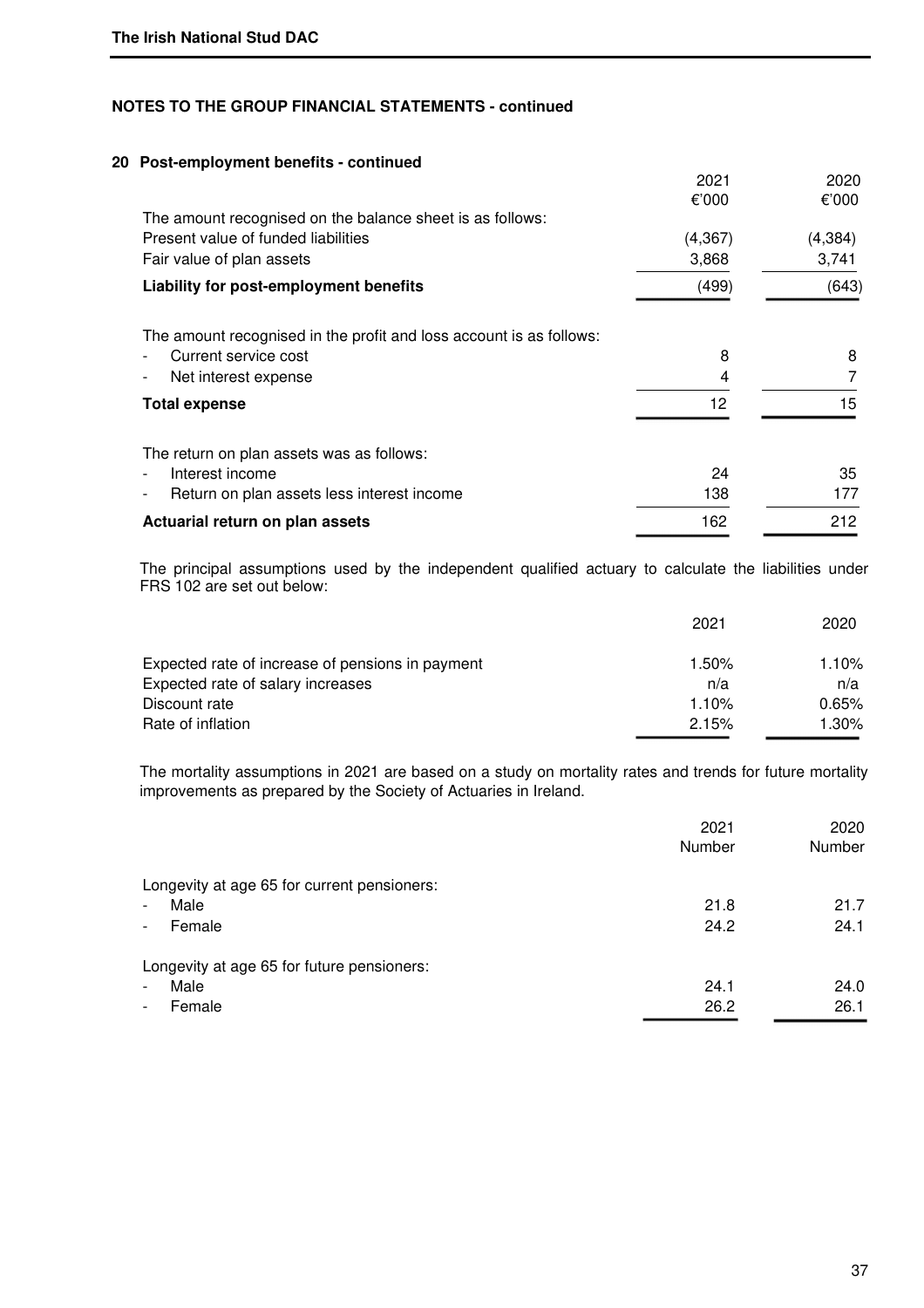# **20 Post-employment benefits - continued**

|                                                             | Plan            | Defined<br>benefit  |                |
|-------------------------------------------------------------|-----------------|---------------------|----------------|
|                                                             | assets<br>€'000 | obligation<br>€'000 | Total<br>€'000 |
| At 1 January 2020                                           | 3,598           | (4, 319)            | (721)          |
| Benefits paid                                               | (131)           | 131                 |                |
| Employer contributions                                      | 62              |                     | 62             |
| Current service cost                                        |                 | (8)                 | (8)            |
| Interest income/(expense)<br>Re-measurement gains/(losses): | 35              | (42)                | (7)            |
| <b>Actuarial loss</b>                                       |                 | (146)               | (146)          |
| Return on plan assets excluding interest income             | 177             |                     | 177            |
| At 31 December 2020                                         | 3,741           | (4, 384)            | (643)          |
| At 1 January 2021                                           | 3,741           | (4, 384)            | (643)          |
| Benefits paid                                               | (100)           | 100                 |                |
| <b>Employer contributions</b>                               | 65              |                     | 65             |
| Current service cost                                        |                 | (8)                 | (8)            |
| Interest income/(expense)                                   | 24              | (28)                | (4)            |
| Re-measurement gains/(losses):                              |                 |                     |                |
| <b>Actuarial loss</b>                                       |                 | (47)                | (47)           |
| Return on plan assets excluding interest income             | 138             |                     | 138            |
| At 31 December 2021                                         | 3,868           | (4, 367)            | (499)          |
|                                                             |                 |                     |                |
|                                                             |                 | 2021<br>€'000       | 2020<br>€'000  |
| The fair value of the plan assets was:                      |                 |                     |                |
| Equity instruments                                          |                 | 1,234               | 999            |
| Absolute return strategies                                  |                 | 1,172               | 1,178          |
| <b>Fixed interest</b>                                       |                 | 1,284               | 1,351          |
| Cash                                                        |                 |                     | 37             |
| Property                                                    |                 | 178                 | 176            |
|                                                             |                 | 3,868               | 3,741          |

#### **21 Contingent liabilities**

For the purposes of Section 357 of the Companies Act, 2014, the Company has undertaken to indemnify the creditors of its subsidiary INS Commercial Enterprises DAC, in respect of all amounts shown as liabilities or commitments in the statutory financial statements as referred to in Section 357 (1) (b) of the Companies Act, 2014 for the financial year ending on 31 December 2021 or any amended financial period incorporating the said financial year. All other provisions of Section 357 have been complied with in this regard.

The Company does not expect any material loss to arise from these guarantees.

#### **22 Ultimate and controlling parent**

The beneficial ownership of all the issued share capital is vested in the Minister for Public Expenditure and Reform.